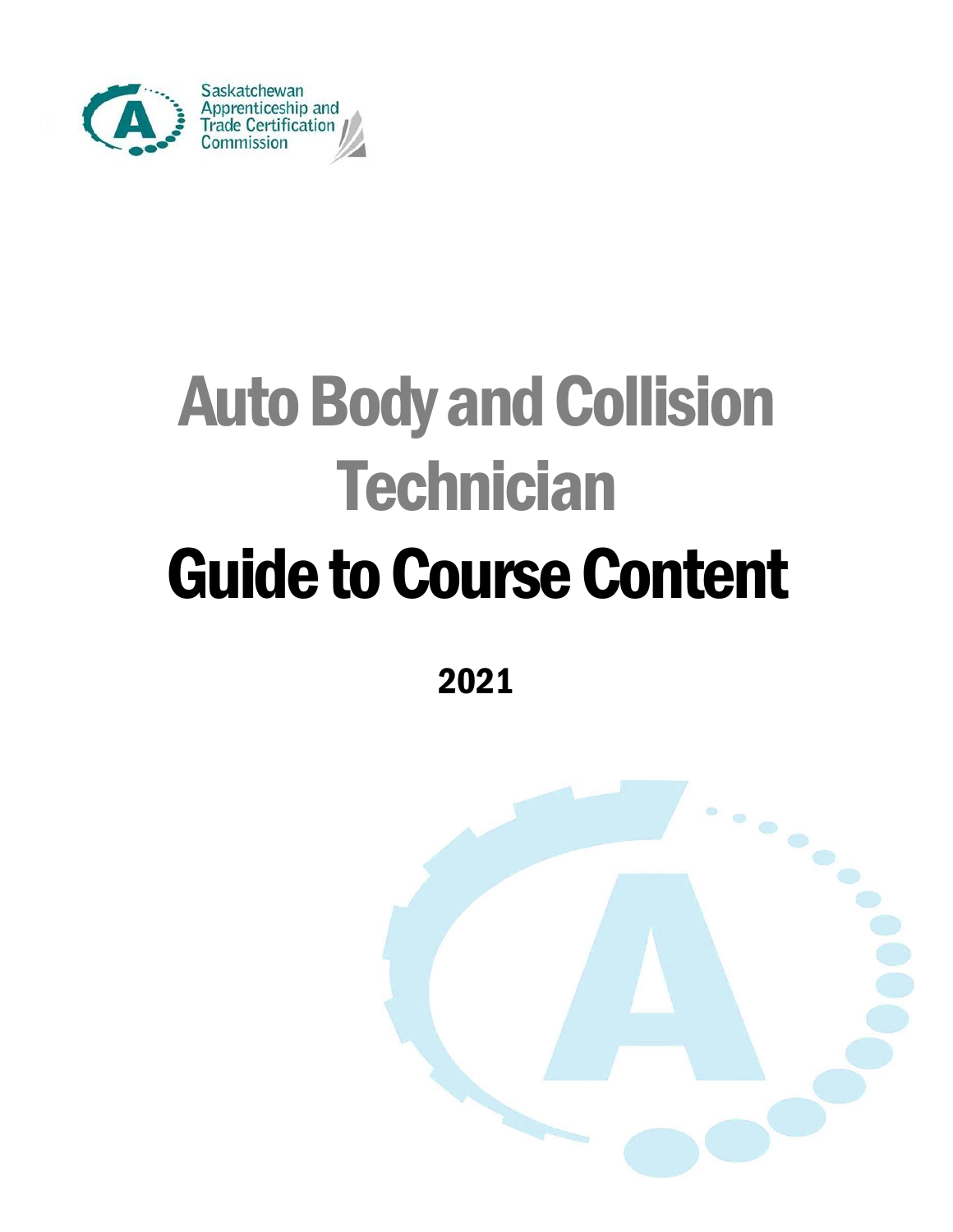Online: [www.saskapprenticeship.ca.](http://www.saskapprenticeship.ca/)

*Recognition:* 

*To promote transparency and consistency, this document has been adapted from the 2018 Auto Body and Collision Technician Red Seal Occupational Standard (Employment and Social Development Canada).*

*A complete version of the Occupational Standard can be found* at [www.red-seal.ca.](http://www.red-seal.ca/)

## Note: 2021-2022 School year. Level One and Two are now in the Pan-Canadian Harmonized stream. Levels Three and Four remain in the conventional stream.

This is so apprentices in either stream remains in the correct path throughout their apprenticeship.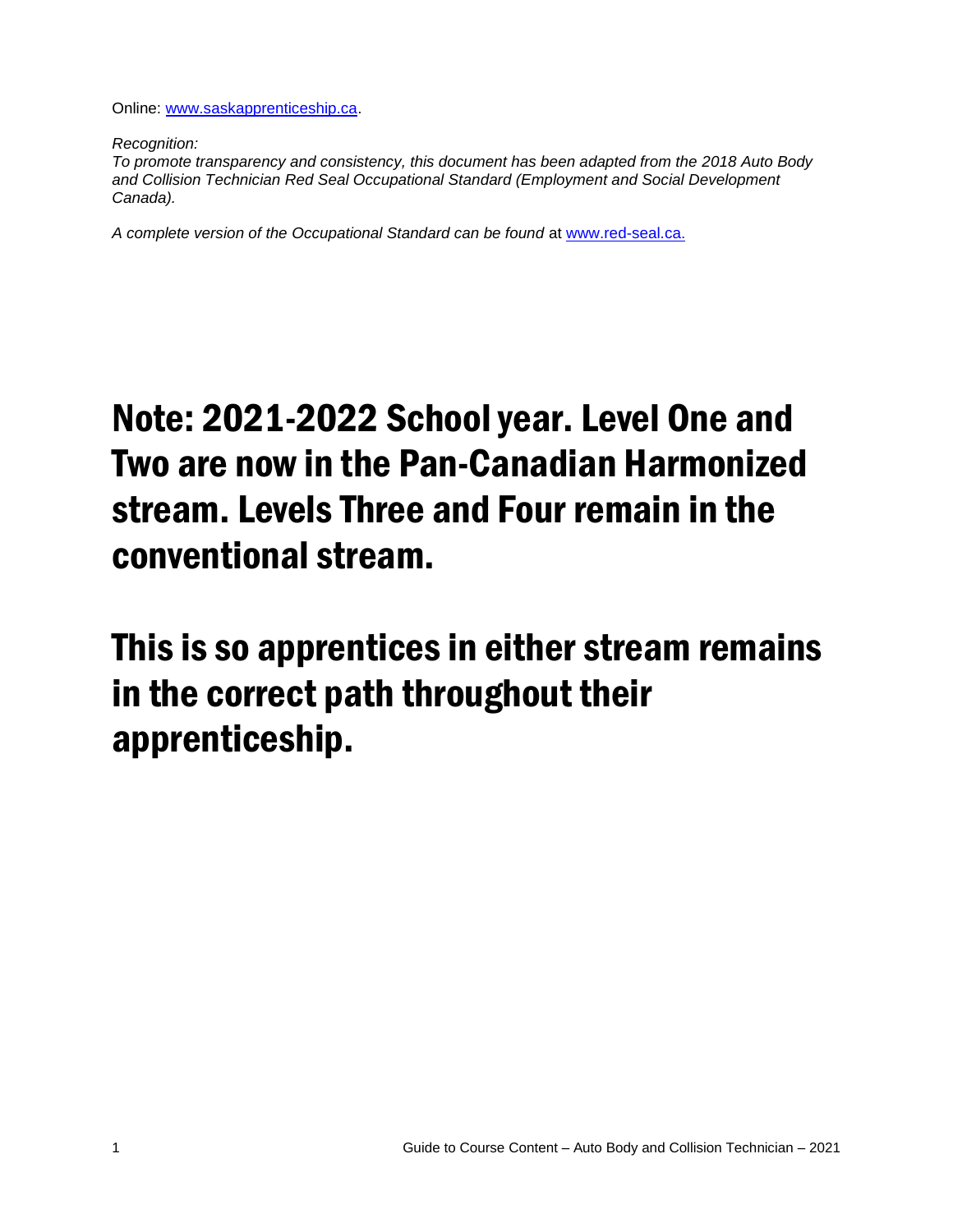## STRUCTURE OF THE GUIDE TO COURSE **CONTENT**

To facilitate understanding of the occupation, this guide to course content contains the following sections:

**Description of the Auto Body and Collision Technician trade**: an overview of the trade's duties and training requirements.

**Essential Skills Summary**: an overview of how each of the nine essential skills is applied in this trade.

**Elements of harmonization of apprenticeship training**: includes adoption of Red Seal trade name, number of levels of apprenticeship, total training hours (on-the-job and in-school) and consistent sequencing of technical training content. Implementation for harmonization will take place progressively. Level one to be implemented in 2020/2021, level two in 2021/2022, level three in 2022/2023, and level four in 2023/2024.

**Task Matrix**: a chart which outlines graphically the major work activities, tasks and sub-tasks of this standard detailing the essential skills and the level of training where the content is covered.

**Major Work Activity (MWA):** the largest division within the standard that is comprised of a distinct set of trade activities.

**Task**: distinct actions that describe the activities within a major work activity.

**Sub-task**: distinct actions that describe the activities within a task.

**Training Profile Chart**: a chart which outlines the model for Saskatchewan Apprenticeship and Trade Certification Commission (SATCC) technical training.

**Technical Training Course Content for the Auto Body and Collision Technician trade**: a chart which outlines the model for SATCC technical training sequencing. For the harmonized level of training, a cross reference to the Harmonized apprenticeship technical training sequencing, at the learning outcome level, is provided.

**Appendix A: Post Harmonization Training Profile Chart:** a chart which outlines the finalized model for SATCC technical training sequencing with a cross reference to the Harmonized apprenticeship technical training sequencing, at the topic level.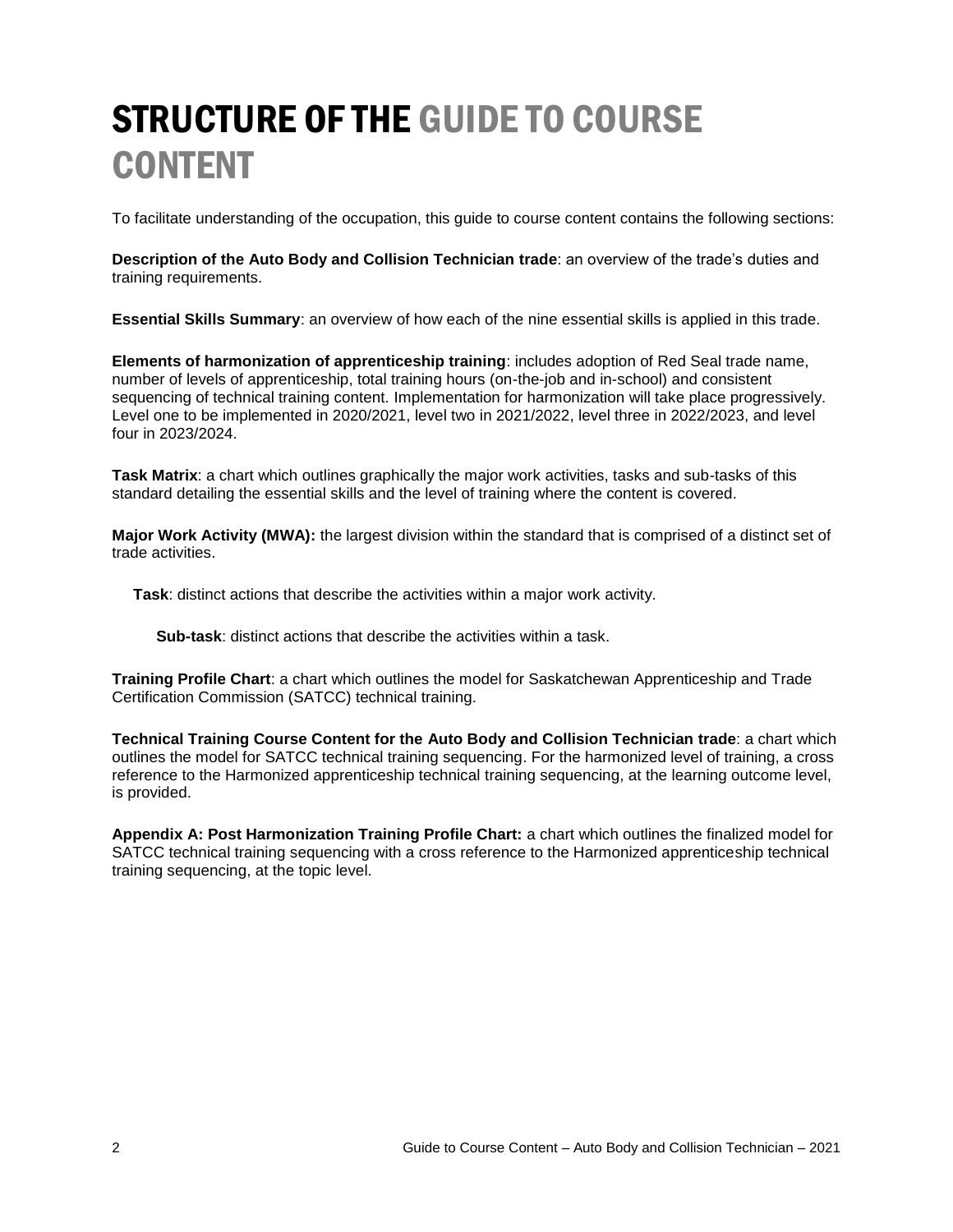## DESCRIPTION OF THE AUTO BODY AND COLLISION TECHNICIAN TRADE

*Auto Body and Collision Technicians perform the appraising, servicing, repairing, replacing, refinishing and restoring of damaged bodies and frames of motor vehicles.*

Auto body and collision technicians repair and restore damaged motor vehicles. They assess body damage and develop repair estimates and repair plans. Their repair work may range from correcting minor structural damage and cosmetic scratches and dents to fixing extensive structural damage to motor vehicles. Some parts may need to be removed for access or during repairs. Vehicle parts that are damaged beyond repair are replaced. The alignment and replacement of suspension and steering components is also performed in this trade. Restoring interior components of vehicles falls within the scope of the trade. Auto body and collision technicians may work with mechanical and electronic components such as air conditioning (A/C) systems, exhaust systems, drivetrain, engine cooling systems, advanced electronic components (adaptive cruise control and lane departure features), and passenger restraint systems (seat belts and air bags).

In this sector, most auto body and collision technicians work in private enterprises or are self-employed. They may be employed by body repair facilities, auto and truck dealerships, custom repair facilities, and trucking and bus companies. In larger repair facilities or dealerships, there may be a division of responsibilities among the team of repair professionals. Some may work exclusively on collision specialization such as damage repair, frame straightening, refinishing, suspension, detailing, or auto glass installation. Generally, in smaller repair facilities, auto body and collision technicians tend to be responsible for a wider range of these duties. While they may work as part of the repair team, which includes other auto body and collision technicians, automotive refinishing technicians, automotive service technicians, and others in the automotive sector, journeypersons tend to carry out their duties alone.

Auto body and collision technicians require proficiency with a variety of tools and equipment, some of which are technologically advanced. Diagnostic scanning equipment is used for diagnosis and programming electronic and electrical systems. Hand and power tools are used in the repair and replacement of motor vehicle parts. Welding and cutting equipment is also used. Auto body and collision technicians work with a number of materials such as metal, glass, plastic and composites. Surface repairs may require the application of repair materials. In addition, they may prepare surfaces for refinishing and apply a variety of appropriate refinishing products. They have refinishing application and detailing skills.

Working environments vary in this trade. Typically, auto body and collision technicians work indoors in an environment that may be noisy and dusty. However, many repair facilities are well ventilated to reduce health risks from dust and fumes. Health and safety are important issues as these workers are frequently in contact with chemicals (e.g. paints, solvents and fillers) and physical hazards (e.g. lifting heavy objects, frame equipment and sharp metal). Ongoing safety training and safe work practices are important.

Key attributes for people entering this trade are good communication skills, mechanical aptitude, problem solving skills, an eye for detail, computer literacy and a commitment to ongoing training. The work often requires considerable standing, kneeling, lifting, climbing, pulling and reaching.

With experience, auto body and collision technicians may move into supervisory positions, start their own business, or become auto damage appraisers. Some of the skills of this trade may be transferred to other occupations such as sheet metal worker, industrial painter, welder, automotive painter, glazier or automotive service technician and to other sectors such as manufacturing, aviation and marine.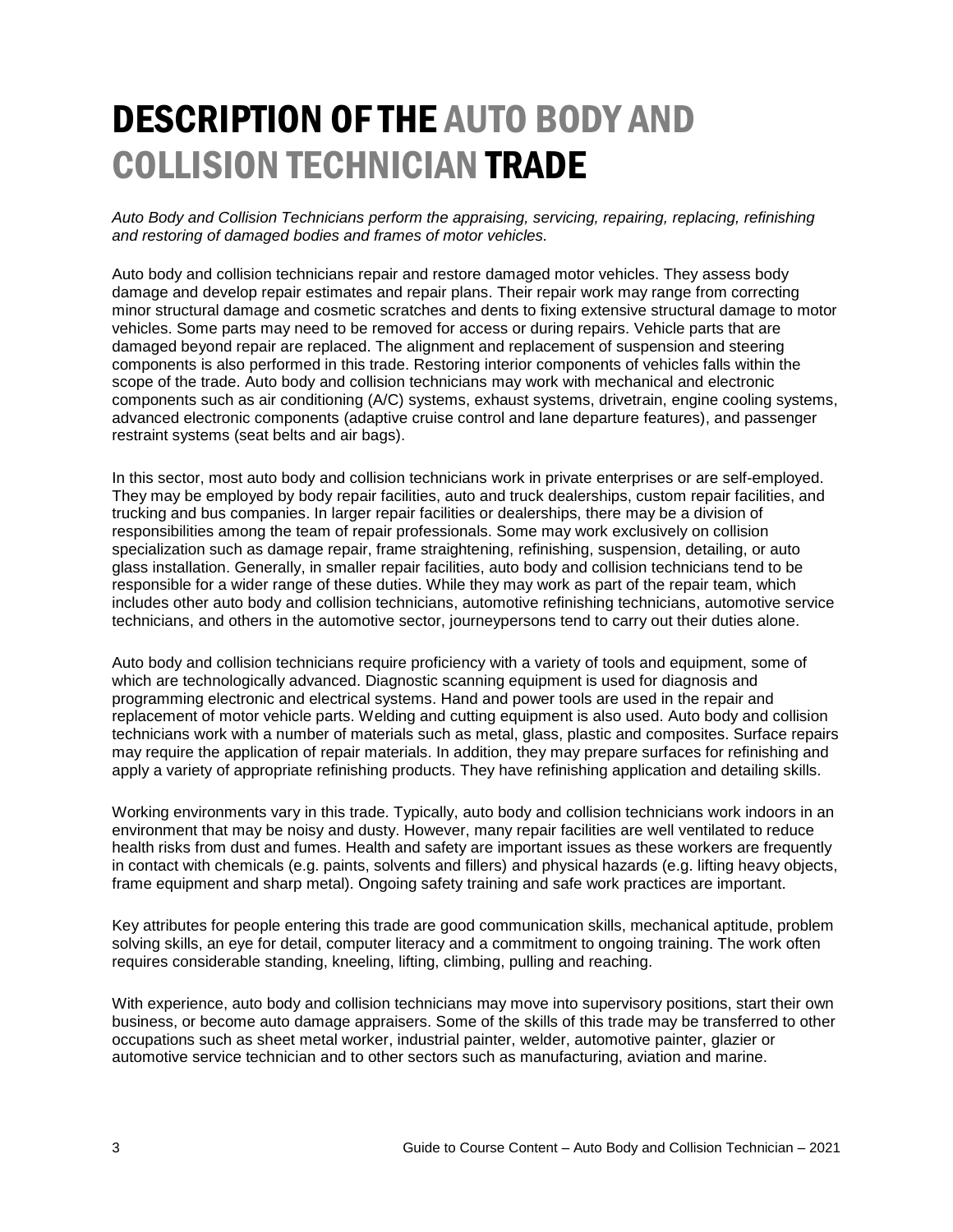**Training Requirements**: To graduate from each level of the apprenticeship program, an apprentice must successfully complete the required technical training and compile enough on-the-job experience to total at least 1800 hours each year. Total trade time required is 7200 hours and at least 4 years in the trade.

There are four levels of technical training delivered by Saskatchewan Polytechnic in Saskatoon and Regina.

Level One: 6 weeks Level Two: 6 weeks Level Three: 7 weeks Level Four: 7 weeks

The information contained in this pamphlet serves as a guide for employers and apprentices. The pamphlet briefly summarizes the training delivered at each level of apprenticeship training. An apprentice spends approximately 15% of the apprenticeship term in a technical training institute learning the technical and theoretical aspects of the trade. The hours and percentages of technical and practical training may vary according to class needs and progress.

The content of the technical training components is subject to change without notice.

#### **Entrance Requirements for Apprenticeship Training**

Your grade twelve transcripts (with no modified classes) or GED 12 is your guarantee that you meet the educational entrance requirements for apprenticeship in Saskatchewan. In fact, employers prefer and recommend apprentices who have completed high school. This ensures the individual has all of the necessary skills required to successfully complete the apprenticeship program, and receive journeyperson certification.

Individuals with "modified" or "general" classes in math or science do not meet our entry requirements. These individuals are required to take an entrance assessment prescribed by the SATCC.

English is the language of instruction in all apprenticeship programs and is the common language for business in Saskatchewan. Before admission, all apprentices and/or "upgraders" must be able to understand and communicate in the English language. Applicants whose first language is not English must have a minimum Canadian Language Benchmark Assessment of six (CLB6).

Note: A CLB assessment is valid for a one-year period from date of issue.

| <b>Designated Trade Name</b>                                                                          | <b>Math Credit at the Indicated</b> | <b>Science Credit at Grade</b> |  |  |
|-------------------------------------------------------------------------------------------------------|-------------------------------------|--------------------------------|--|--|
|                                                                                                       | Grade Level <sup>O</sup>            | Level                          |  |  |
| Auto Body and Collision                                                                               | Grade 10                            | Grade 10                       |  |  |
| Technician                                                                                            |                                     |                                |  |  |
| $\bullet$ - (One of the following) WA – Workplace and Apprenticeship; or F – Foundations; or P – Pre- |                                     |                                |  |  |
| calculus, or a Math at the indicated grade level (Modified and General Math credits are not           |                                     |                                |  |  |
|                                                                                                       | acceptable.).                       |                                |  |  |
|                                                                                                       |                                     |                                |  |  |
| *Applicants who have graduated in advance of 2015-2016, or who do not have access to the revised      |                                     |                                |  |  |

Science curricula will require a Science at the minimum grade level indicated by trade.

For information about high school curriculum, including Math and Science course names, please see: http://www.curriculum.gov.sk.ca/#

**Individuals not meeting the entrance requirements will be subject to an assessment and any required training.**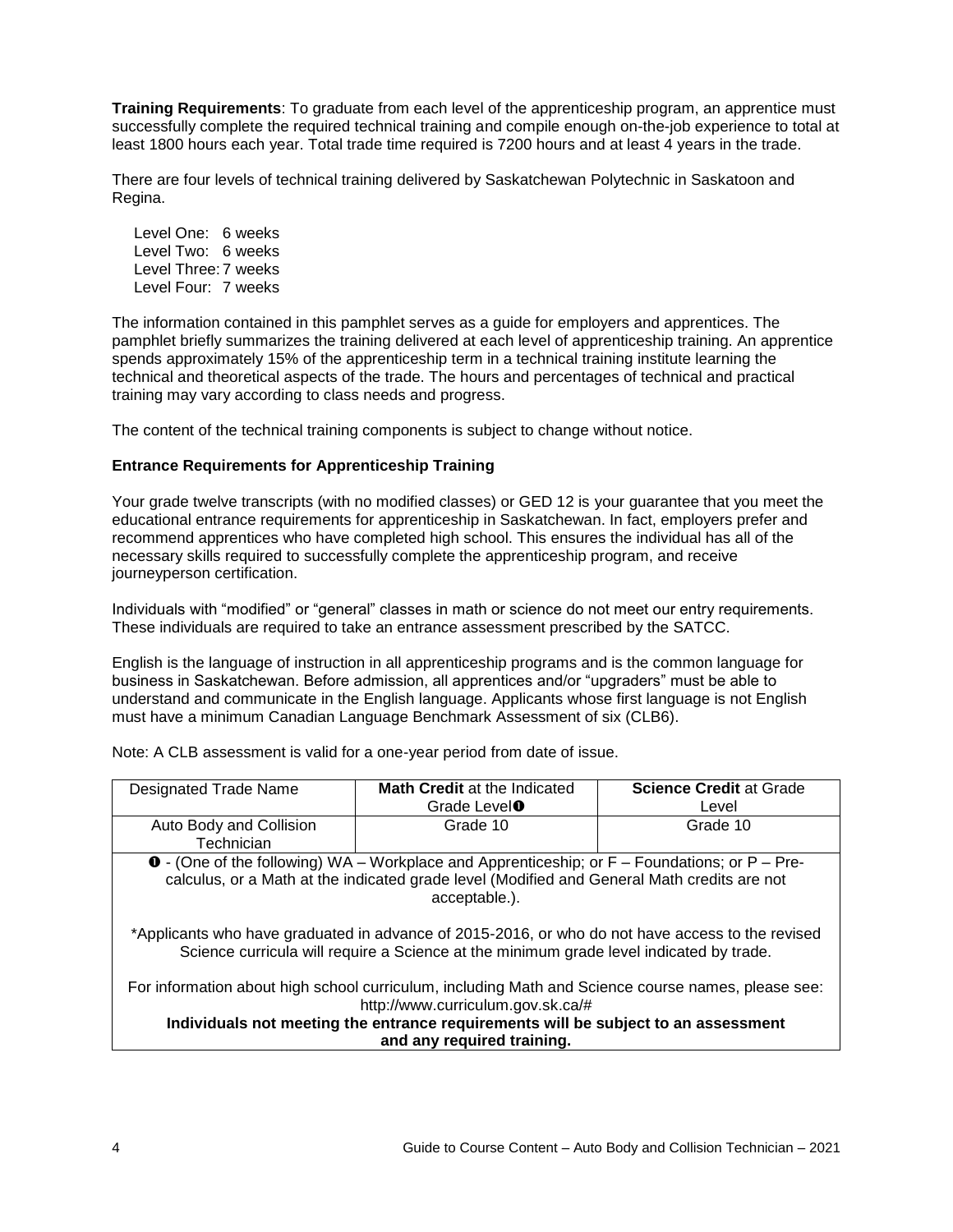## ESSENTIAL SKILLS SUMMARY

Essential skills are needed for work, learning and life. They provide the foundation for learning all other skills and enable people to evolve with their jobs and adapt to workplace change.

Through extensive research, the Government of Canada and other national and international agencies have identified and validated nine essential skills. These skills are used in nearly every occupation and throughout daily life in different ways.

A series of CCDA-endorsed tools have been developed to support apprentices in their training and to be better prepared for a career in the trades. The tools can be used independently or with the assistance of a tradesperson, trainer, employer, teacher or mentor to:

- understand how essential skills are used in the trades;
- learn about individual essential skills strengths and areas for improvement; and
- improve essential skills and increase success in an apprenticeship program.

Tools are available online or for order at: [https://www.canada.ca/en/employment-social](https://www.canada.ca/en/employment-social-development/programs/essential-skills/tools.html)[development/programs/essential-skills/tools.html.](https://www.canada.ca/en/employment-social-development/programs/essential-skills/tools.html)

The application of these skills may be described throughout this document within the competency statements which support each subtask of the trade. The following are summaries of the requirements in each of the essential skills, taken from the essential skills profile. A link to the complete essential skills profile can be found at: [www.red-seal.ca.](http://www.red-seal.ca/)

### READING

Auto body and collision technicians read labels, technical service bulletins and manuals to learn about installation and repair procedures. They read estimates, work orders and memos about damages and details of customers' requests. Auto body and collision technicians read safety-related information and a variety of Acts, bylaws and regulations. They also read trade publications to learn about new technologies, products and materials.

### DOCUMENT USE

Auto body and collision technicians observe hazard symbols on product labels. They locate and interpret data on forms, works orders and documents to identify product identification numbers, parts and colours. Auto body and collision technicians read documents to determine product specifications such as dimensions of doors, hatches and seat belt restraint systems. They also identify devices and circuits in schematics and technical drawings to identify connectors, switches, and the position and orientation of vehicle parts and assemblies.

### WRITING

Auto body and collision technicians write notes and supplements on work orders and forms to describe what work was performed. They may write reports describing workplace incidents.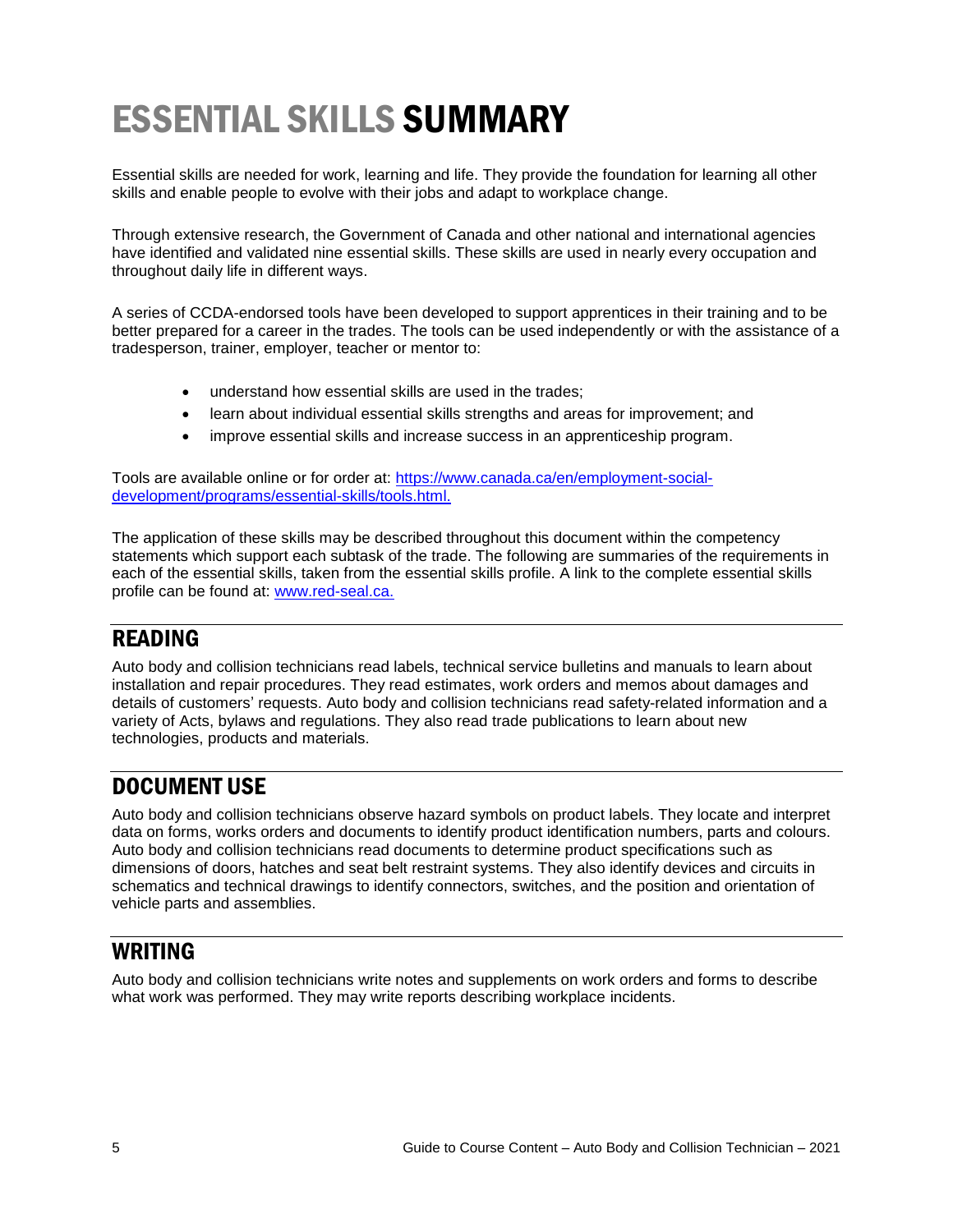### ORAL COMMUNICATION

Auto body and collision technicians communicate with co-workers, vendors and customers about the scope of work and work completed. They may explain procedures to apprentices. Auto body and collision technicians may exchange technical information with co-workers and technicians when seeking advice on procedures for carrying out tasks.

### NUMERACY

Auto body and collision technicians take a variety of measurements, and analyze and compare them to manufacturers' specifications. They may estimate times and materials for projects.

### THINKING

Auto body and collision technicians use problem solving skills to determine severity of damage prior to beginning repairs and to identify hidden damages when dismantling vehicles. They judge the quality of repairs by considering shape, length, depths of bodylines, fit of doors and parts. Auto body and collision technicians decide order and priority of tasks taking into consideration availability of equipment and priority of unfinished work.

### DIGITAL TECHNOLOGY

Auto body and collision technicians may use mobile devices to complete numeracy-related tasks. They may use digital cameras to visually inspect hard to access vehicle components for damages. They use diagnostic equipment. Auto body and collision technicians may use specialized auto body service databases to access job assignments, retrieve and review past service information, and complete estimates and work orders. They may use the internet to access OEM specifications and procedures and training courses or forums to provide advice and learn how to complete repairs.

### WORKING WITH OTHERS

Auto body and collision technicians spend most of their time working independently but they may be required to coordinate activities with workers from other departments to ensure vehicle availability when repairing damaged vehicles. They may also work directly with co-workers when moving vehicles and lifting large and heavy parts into place.

### CONTINUOUS LEARNING

Auto body and collision technicians are continuously learning to keep up with the changes in the industry. They attend on-site, on-line or classroom training provided by industry associations or manufacturers and suppliers.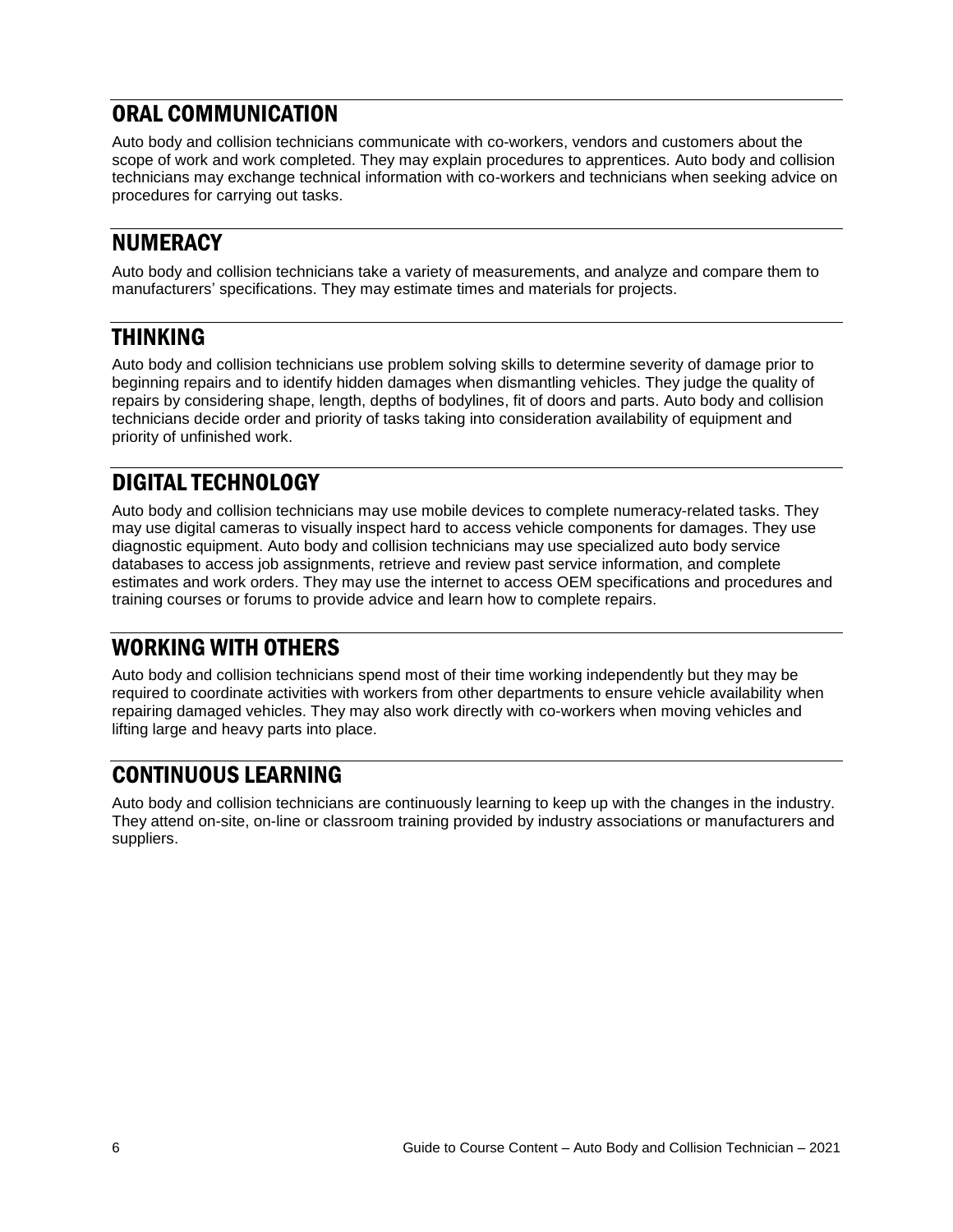## ELEMENTS OF HARMONIZATION FOR APPRENTICESHIP TRAINING

At the request of industry, the Harmonization Initiative was launched in 2013 to *substantively align* apprenticeship systems across Canada by making training requirements more consistent in the Red Seal trades. Harmonization aims to improve the mobility of apprentices, support an increase in their completion rates and enable employers to access a larger pool of apprentices.

As part of this work, the Canadian Council of the Directors of Apprenticeship (CCDA) identified four main harmonization priorities in consultation with industry and training stakeholders:

#### 1. Trade name

The official Red Seal name for this trade is Auto Body and Collision Technician.

#### 2. Number of Levels of Apprenticeship

The number of levels of technical training recommended for the Auto Body and Collision Technician trade is four.

#### 3. Total Training Hours during Apprenticeship Training

The total hours of training, including both on-the-job and in-school training for the Auto Body and Collision Technician trade is 7200.

#### 4. Consistent sequencing of training content (at each level) using the most recent Occupational Standard

Implementation for harmonization will take place progressively. Level one to be implemented in 2020/2021, level two in 2021/2022, level three in 2022/2023, and level four in 2023/2024. See Appendix A for the finalized curriculum comparisons.

White boxes are "Topics," grey boxes are "In Context". In context means learning that has already taken place and is being applied to the applicable task. Learning outcomes for in context topics are accomplished in other topics in that level.

| Level 1         | <b>Level 2</b>        | Level 3                                    | Level 4                                           |
|-----------------|-----------------------|--------------------------------------------|---------------------------------------------------|
| (2020/2021      | (2021/2022            | (2022/2023                                 | (2023/2024                                        |
| implementation) | implementation)       | implementation)                            | implementation)                                   |
|                 | <b>Safety-Related</b> | <b>Safety-Related</b>                      | <b>Safety-Related</b>                             |
|                 | <b>Functions</b>      | <b>Functions</b>                           | <b>Functions</b>                                  |
|                 | <b>Communication</b>  | <b>Communication</b>                       |                                                   |
|                 |                       | Refinishing<br><b>Materials (Prepares)</b> | <b>Refinishing</b><br><b>Materials (Prepares)</b> |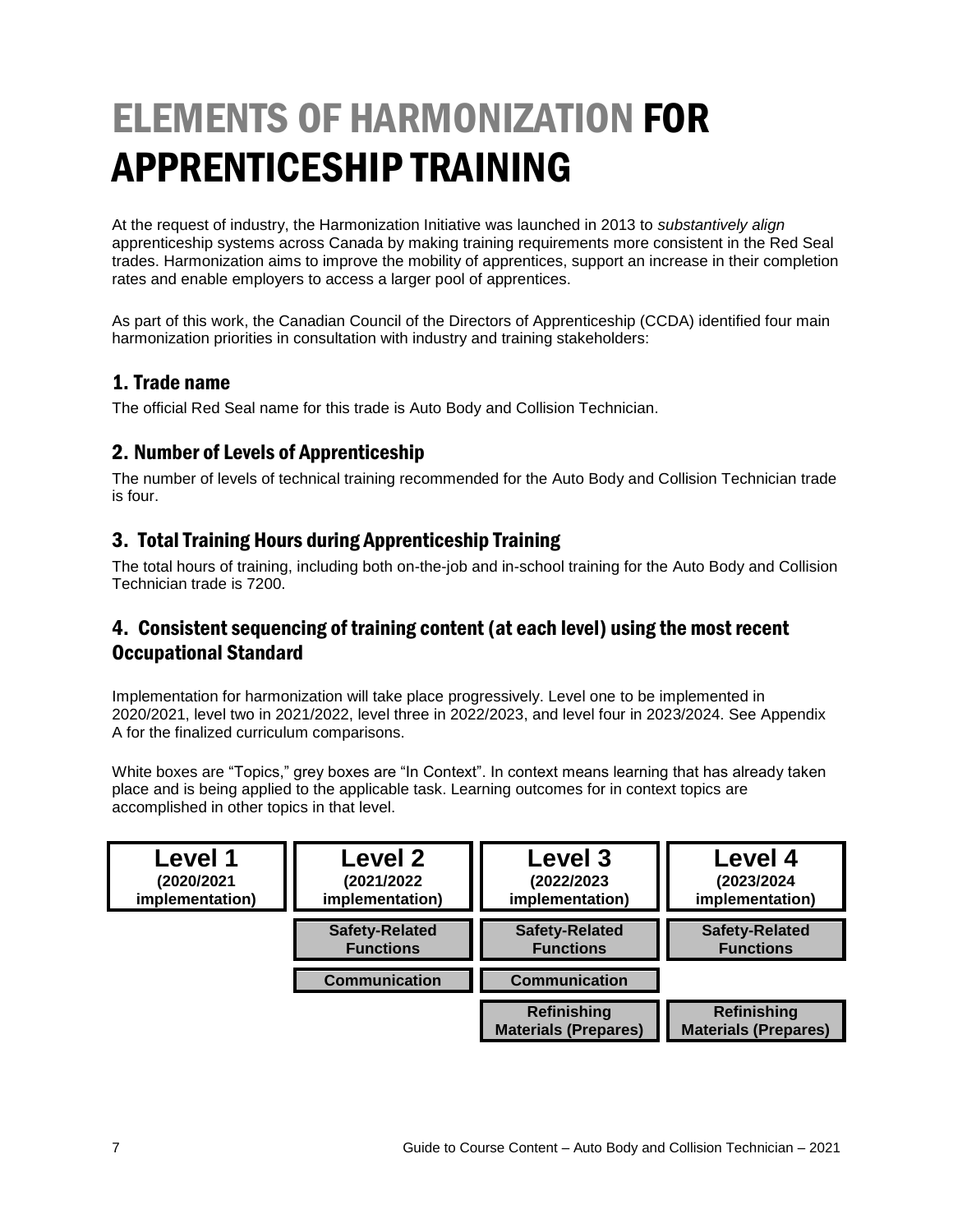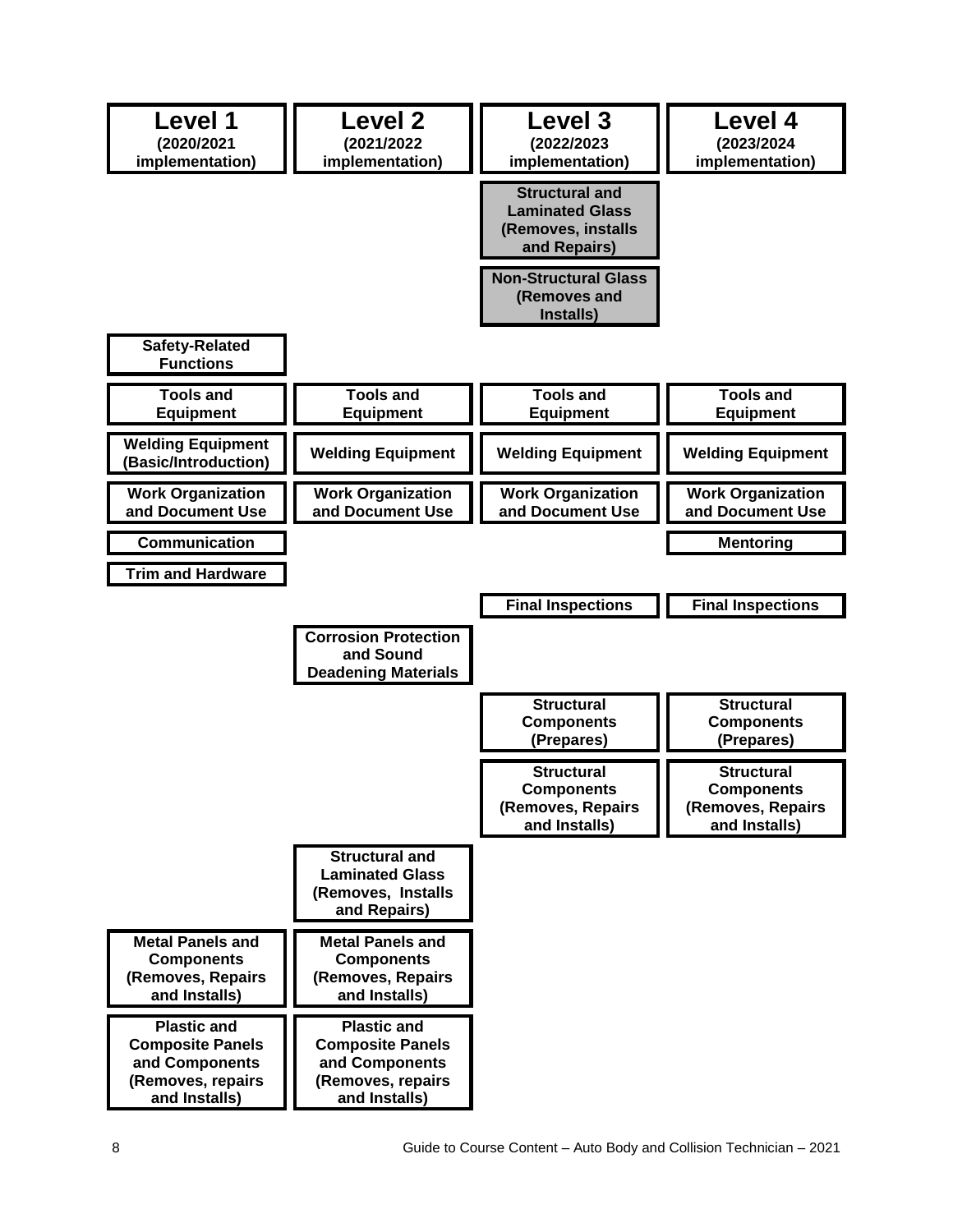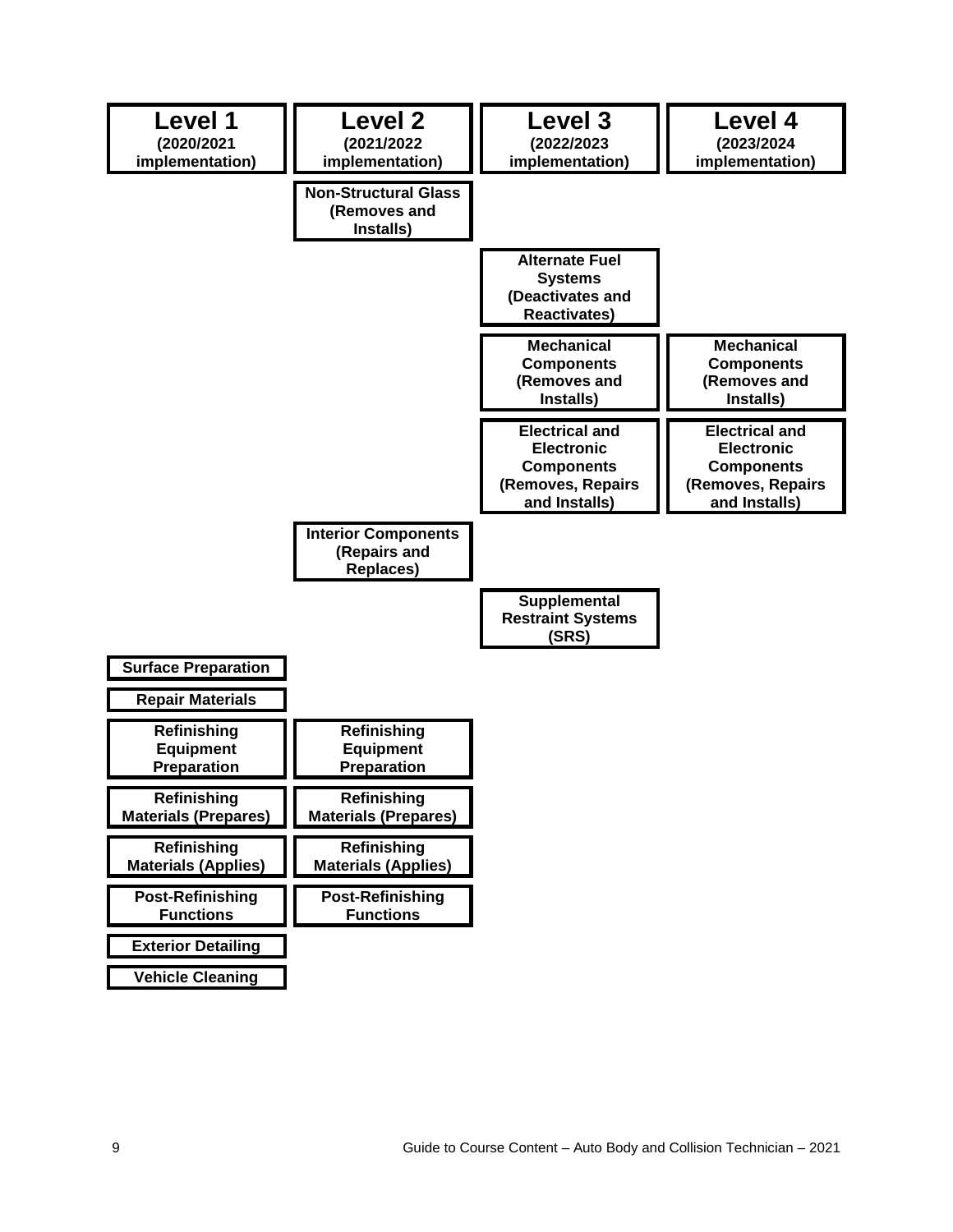## AUTO BODY AND COLLISION TECHNICIAN TASK MATRIX

This chart outlines the major work activities, tasks and sub-tasks from the 2018 Auto Body and Collision Technician Red Seal Occupational Standard. Each sub-task details the corresponding essential skill and level of training where the content is covered. \*

\* Sub Tasks with numbers in the boxes is where the content will be delivered in training. The Task Matrix Chart will be updated every year until Harmonization implementation is complete. Implementation for harmonization will take place progressively. Level one to be implemented in 2020/2021, level two in 2021/2022, level three in 2022/2023, and level four in 2023/2024.

## A – Performs common occupational skills

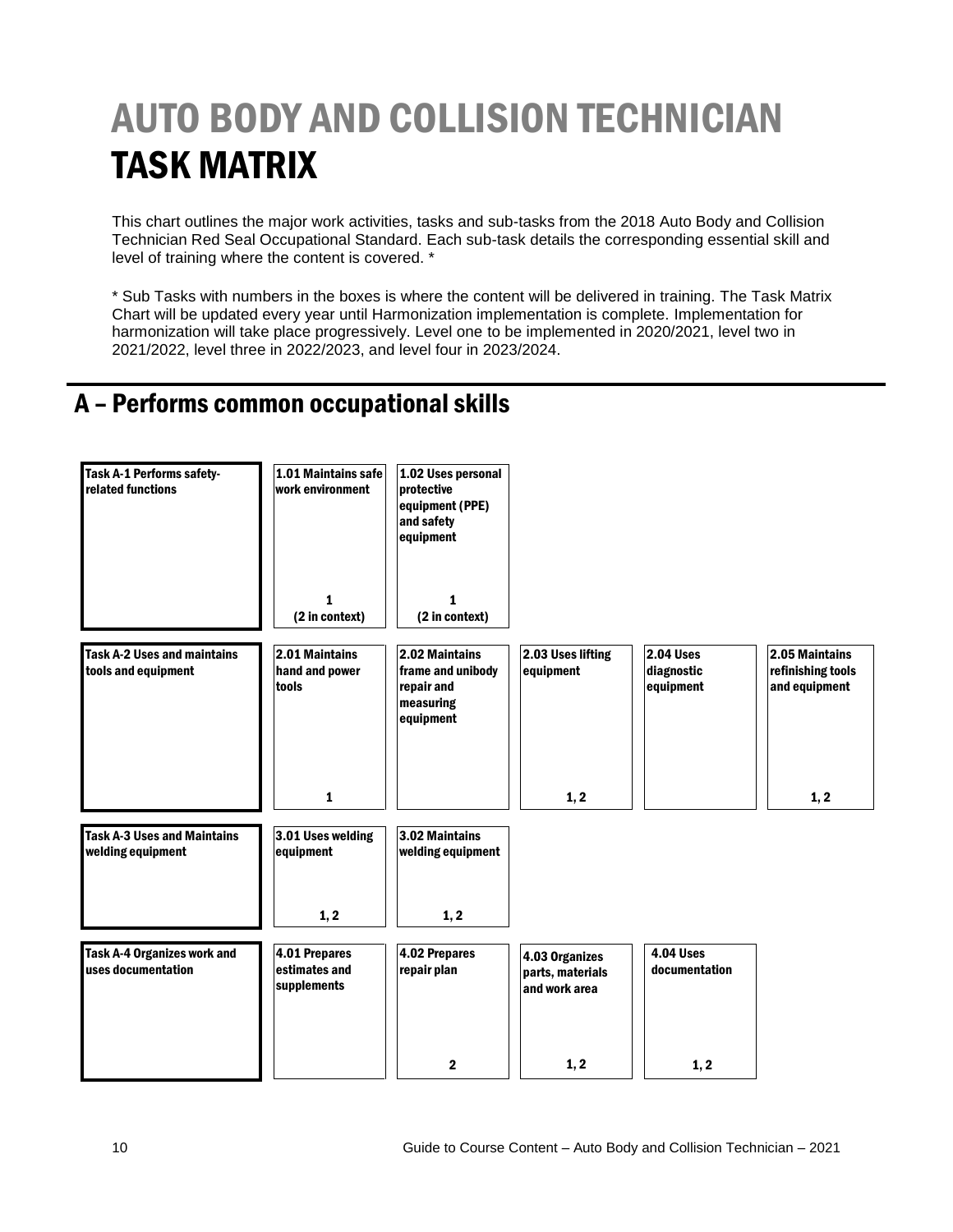| <b>Task A-5 Uses communication</b><br>and mentoring techniques                   | <b>5.01 Uses</b><br>communication<br>techniques        | <b>5.02 Uses</b><br>mentoring<br>techniques                 |
|----------------------------------------------------------------------------------|--------------------------------------------------------|-------------------------------------------------------------|
|                                                                                  | 1<br>(2 in context)                                    |                                                             |
| <b>Task A-6 Removes and installs</b><br>trim and hardware                        | <b>6.01 Removes trim</b><br>and hardware               | 6.02 Installs trim<br>and hardware                          |
|                                                                                  | $\mathbf{1}$                                           | 1                                                           |
| <b>Task A-7 Performs final</b><br>inspections                                    | 7.01 Performs final<br>operational check               | <b>7.02 Performs final</b><br>quality control<br>inspection |
| <b>Task A-8 Applies corrosion</b><br>protection and sound<br>deadening materials | 8.01 Applies<br>corrosion inhibitors<br>and undercoats | 8.02 Applies seam<br>sealers and sound<br>deadeners         |
|                                                                                  | 2                                                      | $\mathbf 2$                                                 |

## B – Repairs frame and structural components

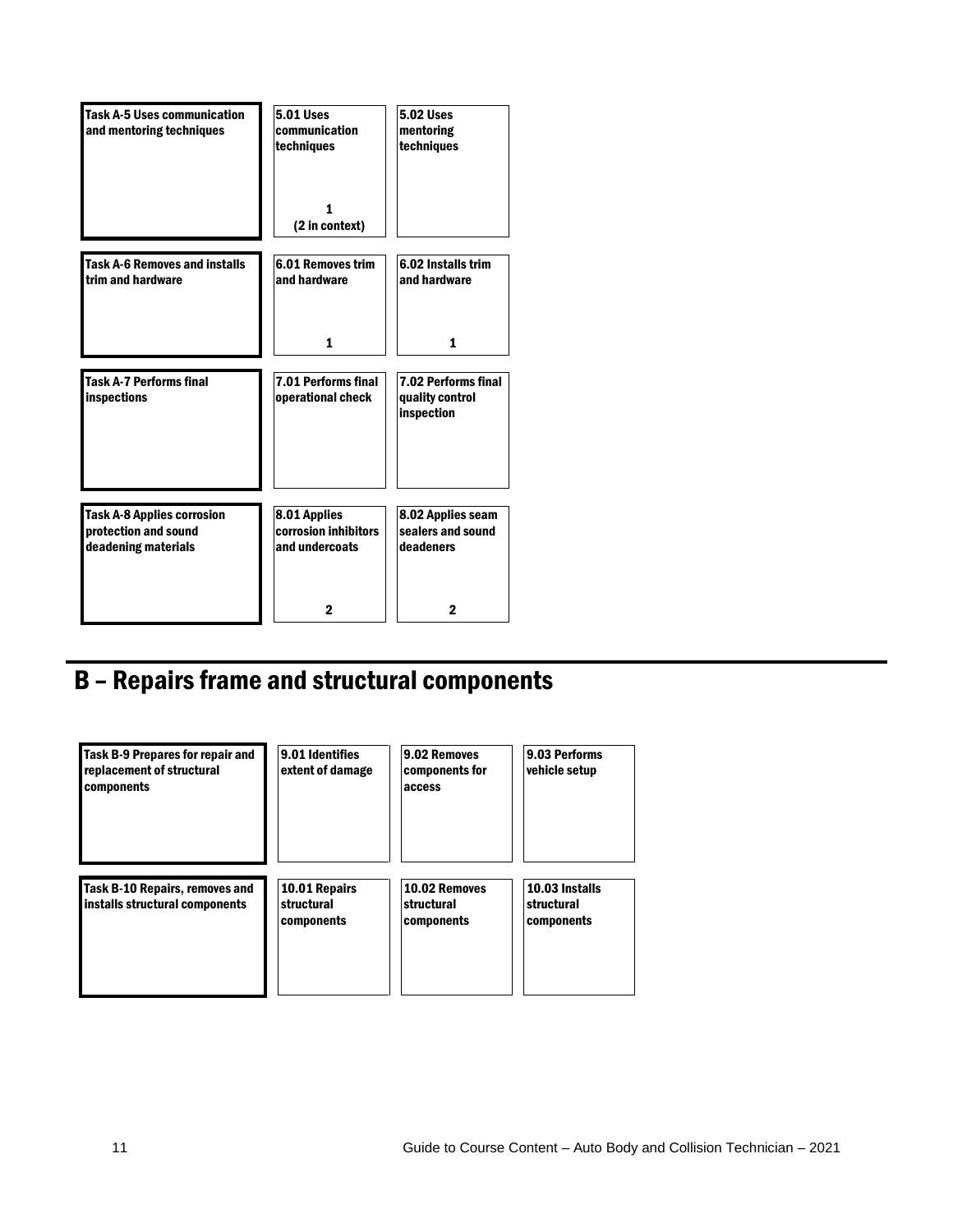| Task B-11 Removes, installs and<br>repairs structural and laminated<br>glass | 11.01 Removes<br>structural glass | 11.02 Installs<br>structural glass | 11.03 Repairs<br>laminated glass |
|------------------------------------------------------------------------------|-----------------------------------|------------------------------------|----------------------------------|
|                                                                              |                                   |                                    |                                  |

## C – Repairs non-structural outer body panels and related components

| Task C-12 Removes, repairs and<br>installs metal panels and<br>components                 | 12.01 Prepares<br>metal panels and<br>components for<br>repair                    | 12.02 Removes<br>metal panels and<br>components                    | 12.03 Repairs<br>metal panels and<br>components                    | 12.04 Installs<br>metal panels and<br>components                    |
|-------------------------------------------------------------------------------------------|-----------------------------------------------------------------------------------|--------------------------------------------------------------------|--------------------------------------------------------------------|---------------------------------------------------------------------|
|                                                                                           | 1                                                                                 | 1                                                                  | $\mathbf{2}$                                                       | 1                                                                   |
| Task C-13 Removes, repairs and<br>installs plastic and composite<br>panels and components | 13.01 Prepares<br>plastic and<br>composite panels<br>and components for<br>repair | 13.02 Removes<br>plastic and<br>composite panels<br>and components | 13.03 Repairs<br>plastic and<br>composite panels<br>and components | 13.04 Installs<br>plastic and<br>composite panels<br>and components |
|                                                                                           | 1, 2                                                                              | 1, 2                                                               | 1, 2                                                               | 1, 2                                                                |
| <b>Task C-14 Removes and installs</b><br>non-structural glass                             | 14.01 Removes<br>non-structural glass                                             | 14.02 Installs non-<br>structural glass                            |                                                                    |                                                                     |
|                                                                                           | 2                                                                                 | 2                                                                  |                                                                    |                                                                     |

## D – Repairs mechanical, electrical and alternative-fuel system components

Task C-15 Deactivates and reactivates alternative-fuel systems

15.01 Deactivates alternative-fuel systems

15.02 Reactivates alternative-fuel systems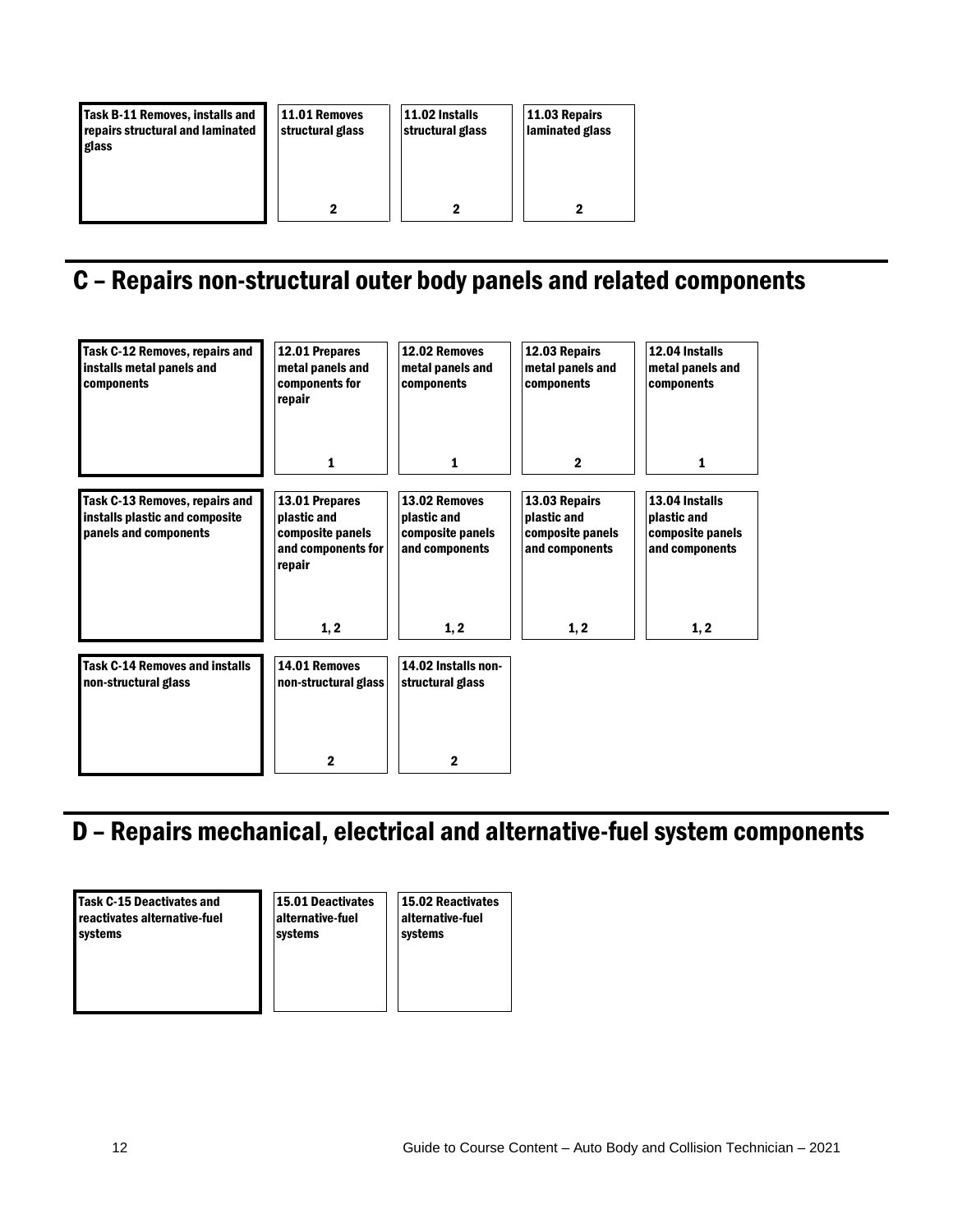

## E – Repairs interior components and services restraint systems



## F – Performs refinishing procedures

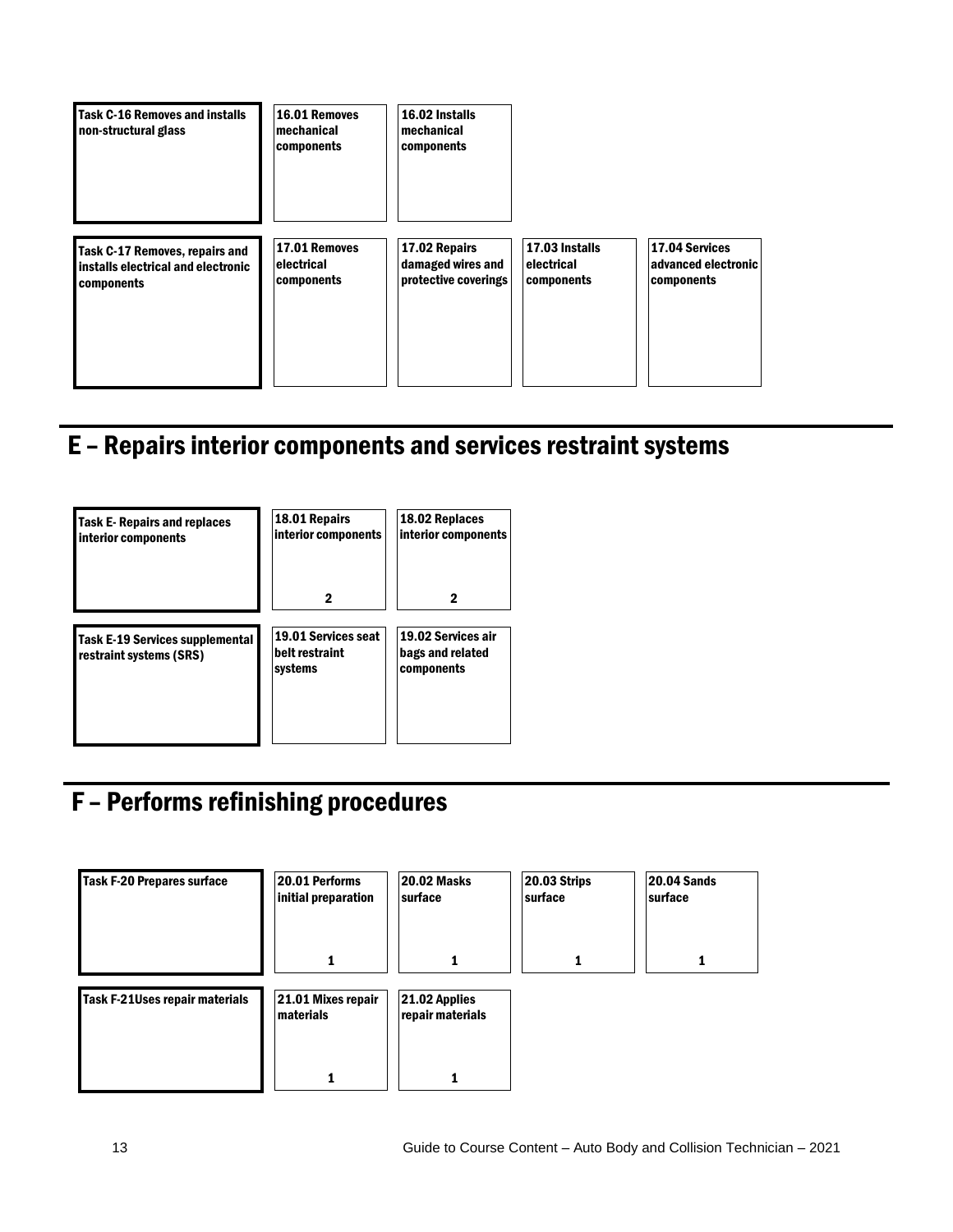| <b>Task F-22 Prepares refinishing</b><br>equipment | 22.01 Prepares<br>spray booth                  | 22.02 Performs<br>spray gun setup                 |                                     |                             |
|----------------------------------------------------|------------------------------------------------|---------------------------------------------------|-------------------------------------|-----------------------------|
|                                                    | 1, 2                                           | 1, 2                                              |                                     |                             |
| <b>Task F-23 Prepares refinishing</b><br>materials | <b>23.01 Mixes</b><br>refinishing<br>materials | 23.02 Performs<br>colour adjustments              |                                     |                             |
|                                                    | 1, 2                                           | $\mathbf{2}$                                      |                                     |                             |
| <b>Task F-24 Applies refinishing</b><br>materials  | 24.01 Applies<br>sealers                       | 24.02 Applies base<br>coat                        | 24.03 Applies<br>single-stage paint | 24.04 Applies clear<br>coat |
|                                                    | 1, 2                                           | 1, 2                                              | 1, 2                                | 1, 2                        |
| Task F-25 Prepares post-<br>refinishing functions  | 25.01 Removes<br>masking materials             | 25.02 Corrects<br>surface<br><b>imperfections</b> |                                     |                             |
|                                                    | 1                                              | $\mathbf{2}$                                      |                                     |                             |

## G – Performs detailing and cleaning

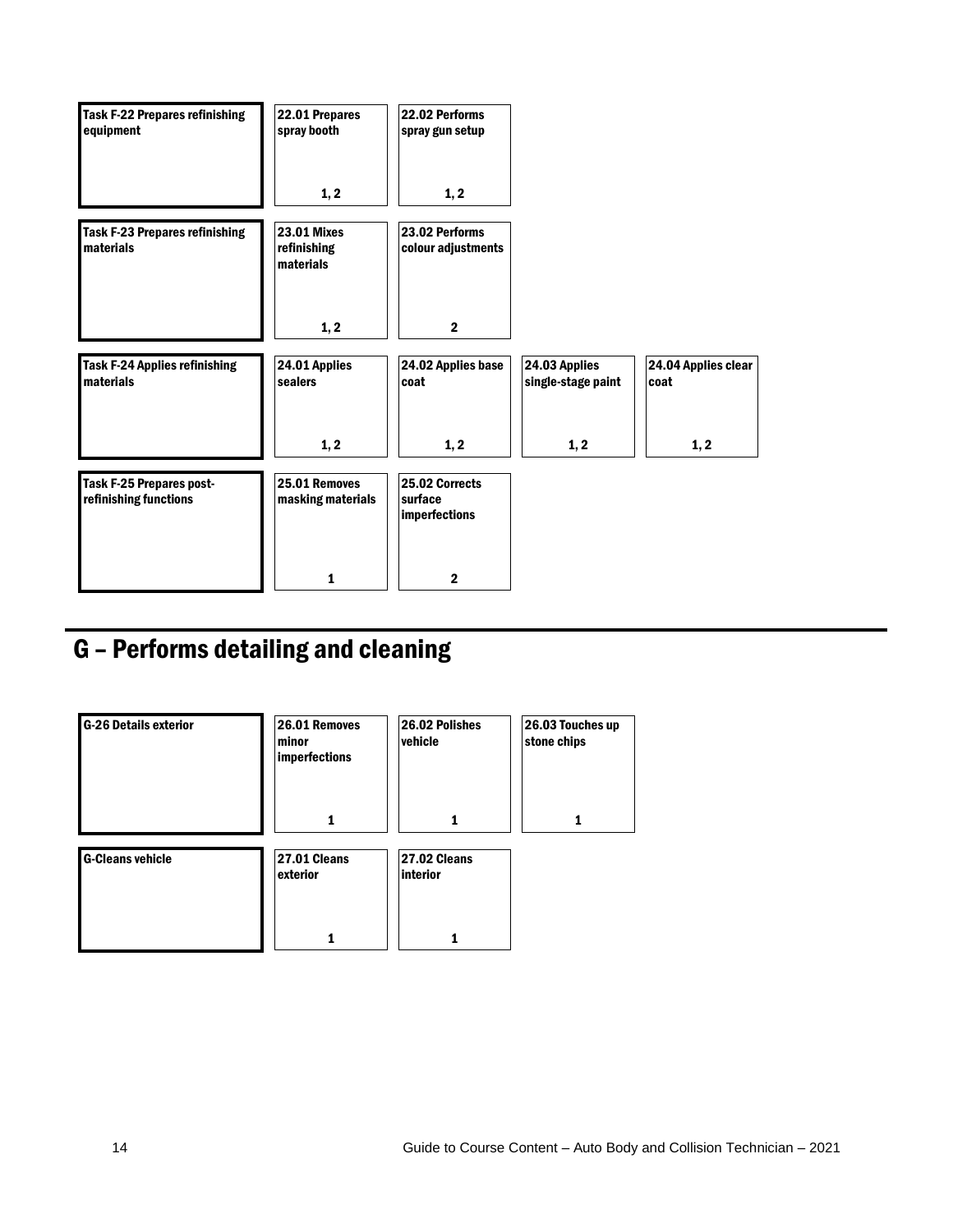## TRAINING PROFILE CHART

This Training Profile Chart represents Saskatchewan Apprenticeship and Trade Certification Commission (SATCC) technical training at the topic level.

| <b>Level One (Harmonized)</b> | <b>Transcript Code</b> | <b>Hours</b> |
|-------------------------------|------------------------|--------------|
| <b>Trade Mathematics</b>      | MATH 131 - Theory      | 12           |
|                               | METL 122 - Theory      | 20           |
| <b>Metal Repair</b>           | METL 123 - Shop        | 36           |
| Refinishing                   | PNTG 122 - Theory      | 24           |
|                               | PNTG 123 - Shop        | 32           |
| Vehicle Body Trim Repair      | VEHC 122 - Theory      | 24           |
|                               | VEHC 123 - Shop        | 32           |
|                               |                        | 180          |

| <b>Level Two (Harmonized)</b> | <b>Transcript Code</b> | <b>Hours</b> |
|-------------------------------|------------------------|--------------|
| Refinishing                   | PNTG 222 - Theory      | 20           |
|                               | PNTG 223 - Shop        | 40           |
| Vehicle Body Trim Repair      | VEHC 222 - Theory      | 23           |
|                               | VEHC $223 -$ Shop      |              |
| Welding                       | WELD 230 - Theory      | 15           |
|                               | WELD $231 -$ Shop      | 35           |
|                               |                        | 180          |

| <b>Level Three</b>  | <b>Transcript Code</b> | <b>Hours</b> |
|---------------------|------------------------|--------------|
| Frames              | ATBD 320 - Theory      | 15           |
|                     | ATBD 321 - Shop        | 45           |
| <b>Metal Repair</b> | METL 320 - Theory      | 30           |
|                     | METL 321 - Shop        | 60           |
| Refinishing         | PNTG 320 - Theory      | 15           |
|                     | PNTG 321 - Shop        | 45           |
|                     |                        | 210          |

| <b>Level Four</b>   | <b>Transcript Code</b> | <b>Hours</b> |
|---------------------|------------------------|--------------|
|                     | ATBD 420 - Theory      | 15           |
| Wheel Alignment     | ATBD 421 - Shop        | 15           |
| <b>Metal Repair</b> | METL 420 - Theory      | 30           |
|                     | METL 421 - Shop        | 90           |
| Refinishing         | PNTG 420 - Theory      | 15           |
|                     | $PNTG 421 - Shop$      | 45           |
|                     |                        | 21(          |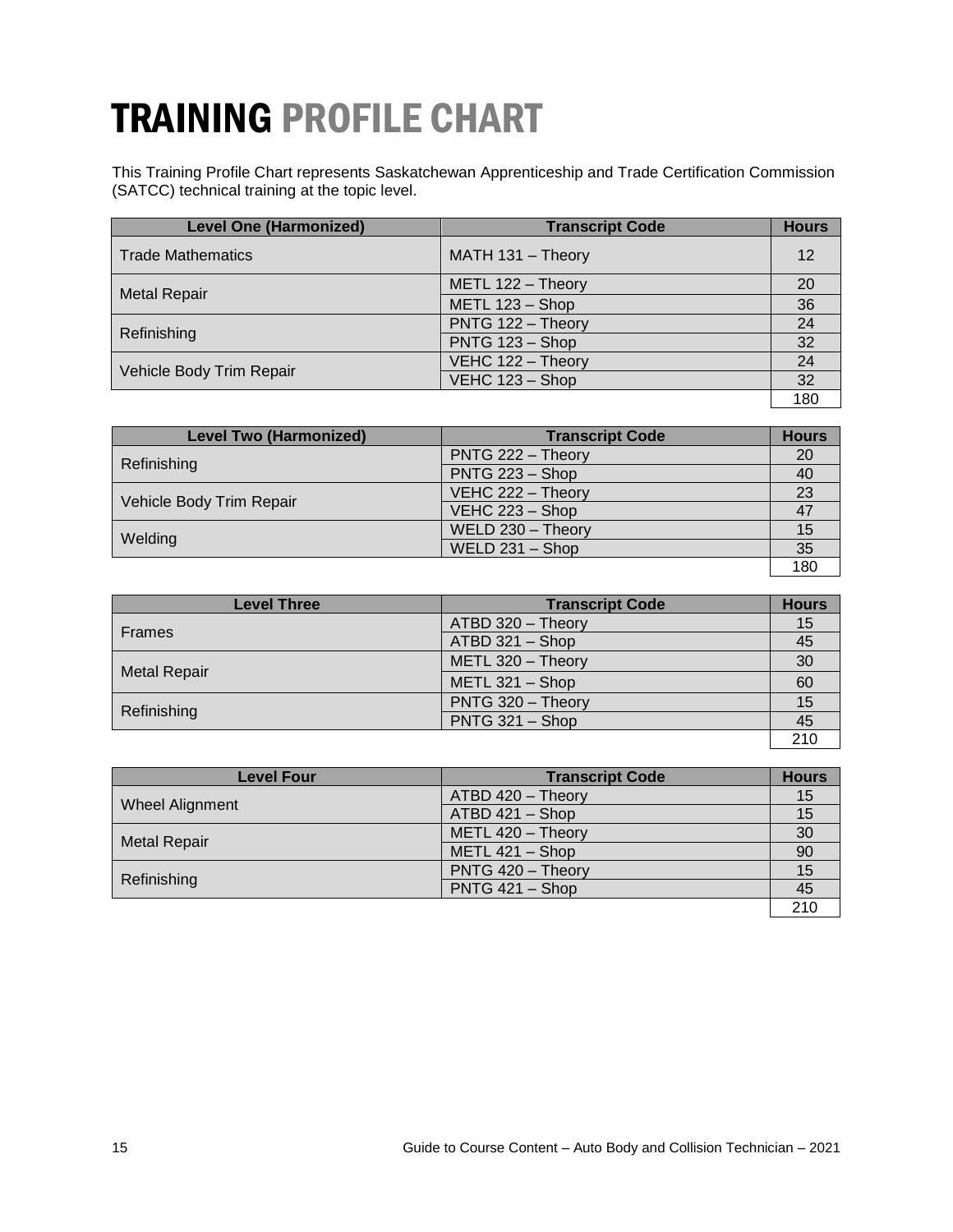## TECHNICAL TRAINING COURSE CONTENT

This chart outlines the model for Saskatchewan Apprenticeship and Trade Certification Commission (SATCC) technical training sequencing. For the harmonized level of training, a cross reference to the Red Seal Occupational Standard (RSOS) apprenticeship technical training sequencing, at the learning outcome level, is provided.

Implementation for harmonization will take place progressively. Level one to be implemented in 2020/2021, level two in 2021/2022, level three in 2022/2023, and level four in 2023/2024.

| <b>Level One</b> |  |
|------------------|--|
|                  |  |

#### **Trade Mathematics**

- use basic mathematics
- use basic algebra
- use metric system and formulas

**RSOS topics covered in this section of training:**

**This section of training exceeds RSOS scope of work in Level One and exceeds the minimum sequencing as set out in the Auto Body and Collision Technician RSOS. Its purpose is to assist in the understanding of the Auto Body and Collision Technician trade (i.e. mixing ratios of chemicals.)**

#### **Metal Repair – Theory**

- discuss auto body hand and power tools
- identify metal shaping procedures
- discuss metal preparation procedures
- describe minor dent repair procedures
- describe application and finishing procedures of fillers
- describe oxy-acetylene cutting and heating procedures
- describe plasma cutting procedures
- describe trade-related documents

#### **Metal Repair – Shop**

- demonstrate knowledge of trade terminology
- use auto body hand tools
- use auto body power tools
- demonstrate metal working procedures
- perform the application and finish filler process
- use oxy-acetylene equipment
- use plasma arc

#### **RSOS topics covered in this section of training:**

#### **A-5 Uses communication and mentoring techniques**

A-5.01 Uses communication techniques

- demonstrate communication practices with individuals or in a group
- listen using active listening practices
- receive and respond to feedback on work
- explain and provide feedback
- use questioning to improve communication
- participate in safety and information meetings

#### **36 hours**

### 6 weeks 180 hours

**12 hours**

**20 hours**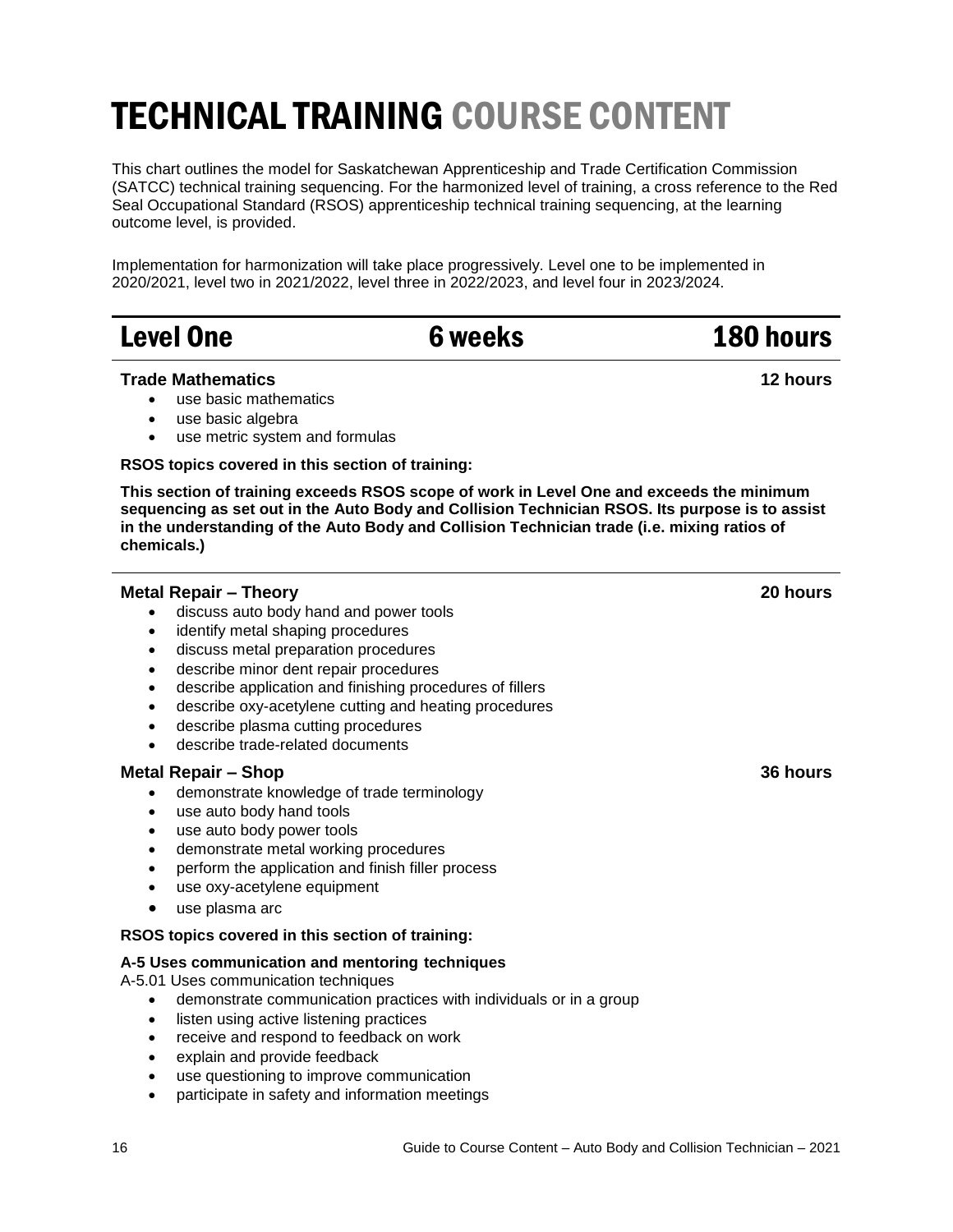- demonstrate knowledge of trade terminology
- demonstrate knowledge of effective communication practices

#### **A-2 Uses and maintains tools and equipment**

A-2.01 Maintains hand and power tools

- clean hand and power tools
- lubricate hand and power tools
- identify, remove, repair or replace defective or unsafe hand and power tools
- drain compressed air system of water
- organize and store hand and power tools
- demonstrate knowledge of hand and power tools, their applications and procedures for use
- demonstrate knowledge of the maintenance and storage of hand and power tools

#### A-2.03 Uses lifting equipment

- identify lifting points of vehicle
- select lifting equipment
- operate lifting equipment within operating limitations
- check lifting equipment
- check lifting equipment components and safety backups
- demonstrate knowledge of vehicle lifting points
- demonstrate knowledge of lifting equipment, their applications and procedures for use
- demonstrate knowledge of jurisdictional regulatory requirements pertaining to lifting equipment

A-2.05 Maintains refinishing tools and equipment

- clean and maintain spray booths and preparation stations
- clean spray guns
- lubricate spray gun components
- maintain air dryers and filters
- calibrate refinishing material mixing scales
- maintain mixing equipment and paint mixing room
- maintain spray gun cleaners and recycling equipment
- check spray gun equipment for malfunctions
- maintain service and maintenance records
- demonstrate knowledge of types of refinishing tools and equipment, their components and applications
- demonstrate knowledge of refinishing tools and equipment maintenance

#### **A-3 Uses and maintains welding equipment**

A-3.01 Uses welding equipment

- determine base material to be welded
- select and use welding equipment
- protect vehicle
- select position for continuity clamp (work clamp)
- ensure a safe working environment
- prepare and clean work piece
- secure, clamp and brace work piece
- set welding equipment and shielding gas
- perform destructive test
- control heat while welding
- maintain appropriate angle, speed of travel and distance from work piece
- maintain appropriate position of electrode tips on work piece
- install components
- return vehicle integrity
- demonstrate knowledge of base materials
- demonstrate knowledge of welding equipment
- $\bullet$
- demonstrate knowledge of welding procedures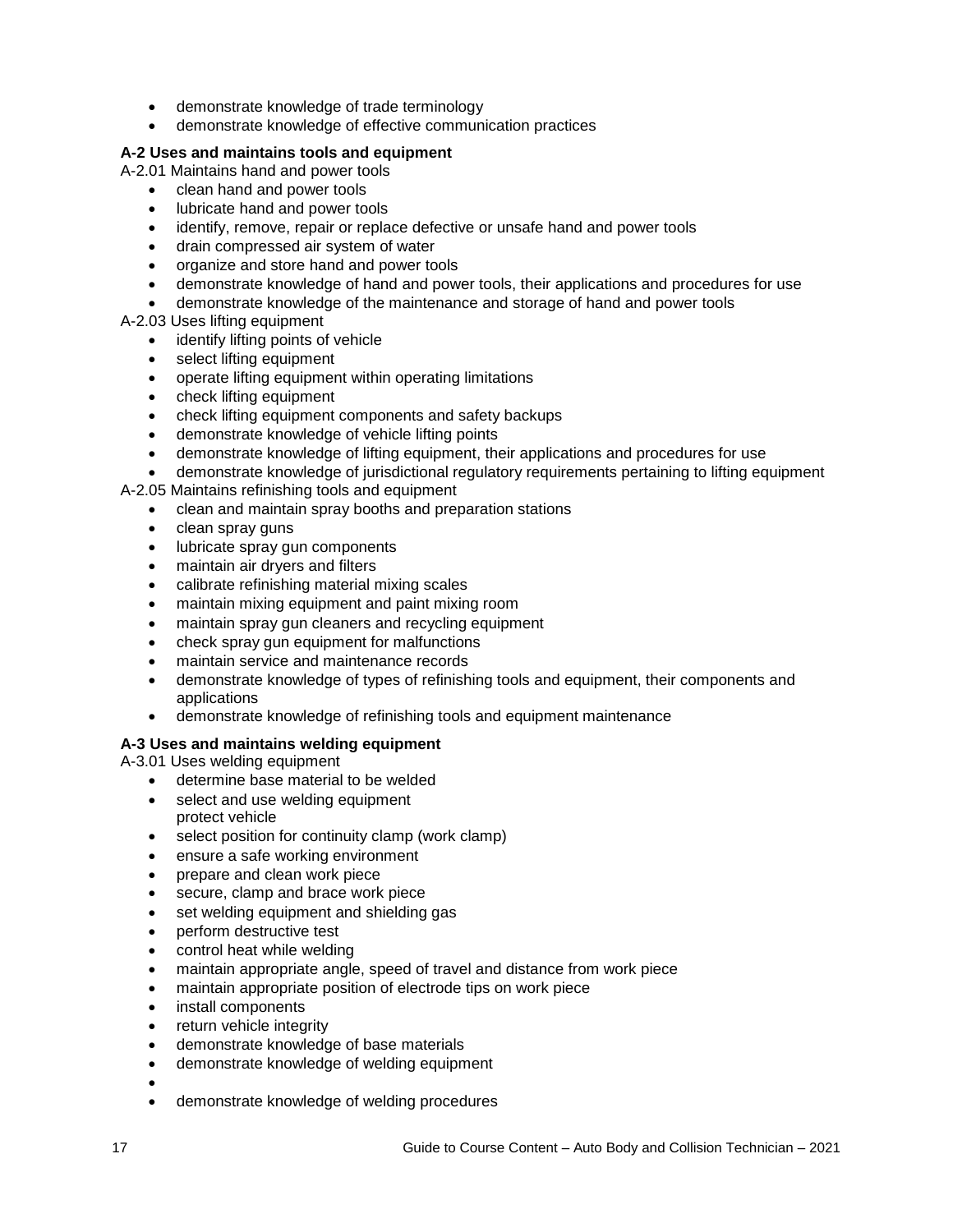A-3.02 Maintains welding equipment

- check welding equipment
- ensure cylinders are secured
- check tension on drive rollers
- check wire liner
- clean out interior of GMAW equipment
- conduct systems check of STRSW equipment
- perform leak test
- demonstrate knowledge of procedures to maintain welding equipment

#### **A-4 Organizes work and uses documentation**

A-4.03 Organizes parts, materials and work area

- verify that necessary parts and consumables are available for task
- notify supervisor of missing, damaged and incorrect parts
- store parts
- inspect and prepare parts
- store electronic components in sealed packaging
- label parts and components
- arrange and sort work area
- demonstrate knowledge of organizing parts, materials and work area

A-4.04 Uses documentation

- interpret information in technical manuals/data sheets and bulletins
- interpret trade terminology and information on work orders (repair orders) and estimates
- maintain service records and maintenance logs
- document payable and actual hours
- interpret and complete safety documentation
- demonstrate knowledge of trade-related documentation and its use

#### **C-12 Removes, repairs and installs metal panels and components**

C-12.01 Prepares metal panels and components for repair

- identify procedures for removal, repair and installation
- clean metal panel with products and cleaners
- inspect panel
- remove components attached or adjacent to panel to access damaged area
- protect surrounding area and unrelated components from further damage
- demonstrate knowledge of metal panels and components, and their characteristics
- demonstrate knowledge of procedures to prepare metal panel for repair

C-12.02 Removes metal panels and components

- identify fasteners
- remove and label fasteners
- disconnect electrical components
- protect surrounding area from incidental contact and damage during removal
- select and use tools and equipment
- demonstrate knowledge of procedures to remove metal panels and components

C-12.03 Repairs metal panels and components

- obtain perimeter alignment
- identify metal
- remove existing coatings from damaged area
- rough out damaged area
- return metal to shape
- featheredge repaired area
- apply filler to repair area
- sand filler to contour
- identify surface imperfections
- determine corrective actions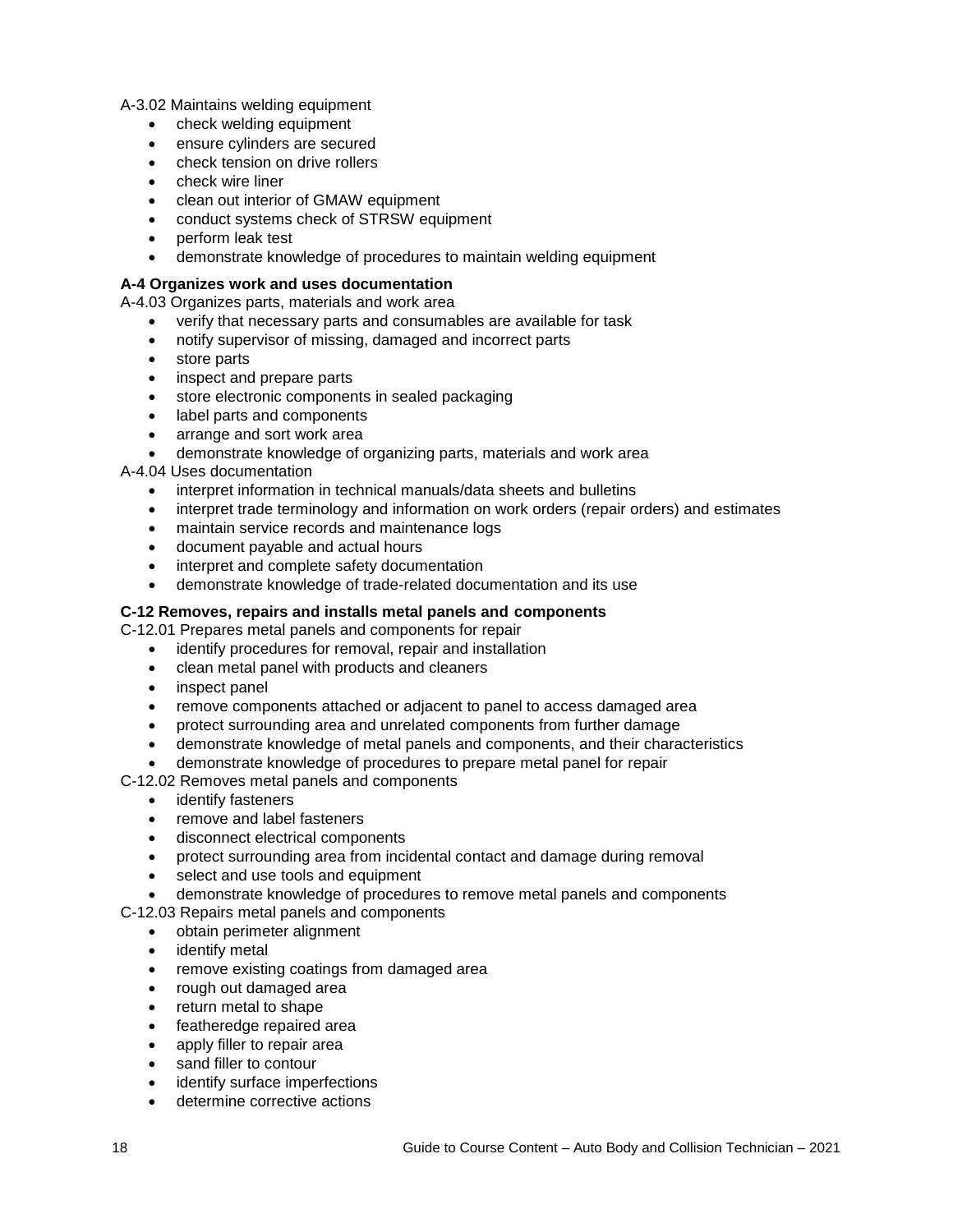- demonstrate knowledge of procedures to repair metal panels and components
- demonstrate knowledge of procedures used to align and adjust metal panels
- demonstrate knowledge of procedures to prepare panels for refinishing

C-12.04 Installs metal panels and components

- select and use lifting equipment
- protect surrounding area from incidental contact and damage during installation
- reconnect electrical components
- align panel
- secure panel
- verify fit and operation
- demonstrate knowledge of procedures to install metal panels and components
- demonstrate knowledge of procedures used to align and adjust metal panels

#### **Refinishing – Theory**

- describe preparation of panel to be painted
- identify methods of stripping paint
- describe undercoat application procedures
- identify primer sealers
- describe spray equipment
- describe paint mixing procedures
- explain paint application procedures
- describe procedures for paint defect correction
- describe air supply systems
- describe vehicle detailing procedures

#### **Refinishing – Shop**

- prepare panel to be painted
- strip painted panel
- apply undercoats
- apply primer sealers
- clean and maintain spray equipment
- mix paint
- apply paint to a panel
- correct paint defects
- service air supply systems
- perform an interior and exterior vehicle clean up

**24 hours**

**32 hours**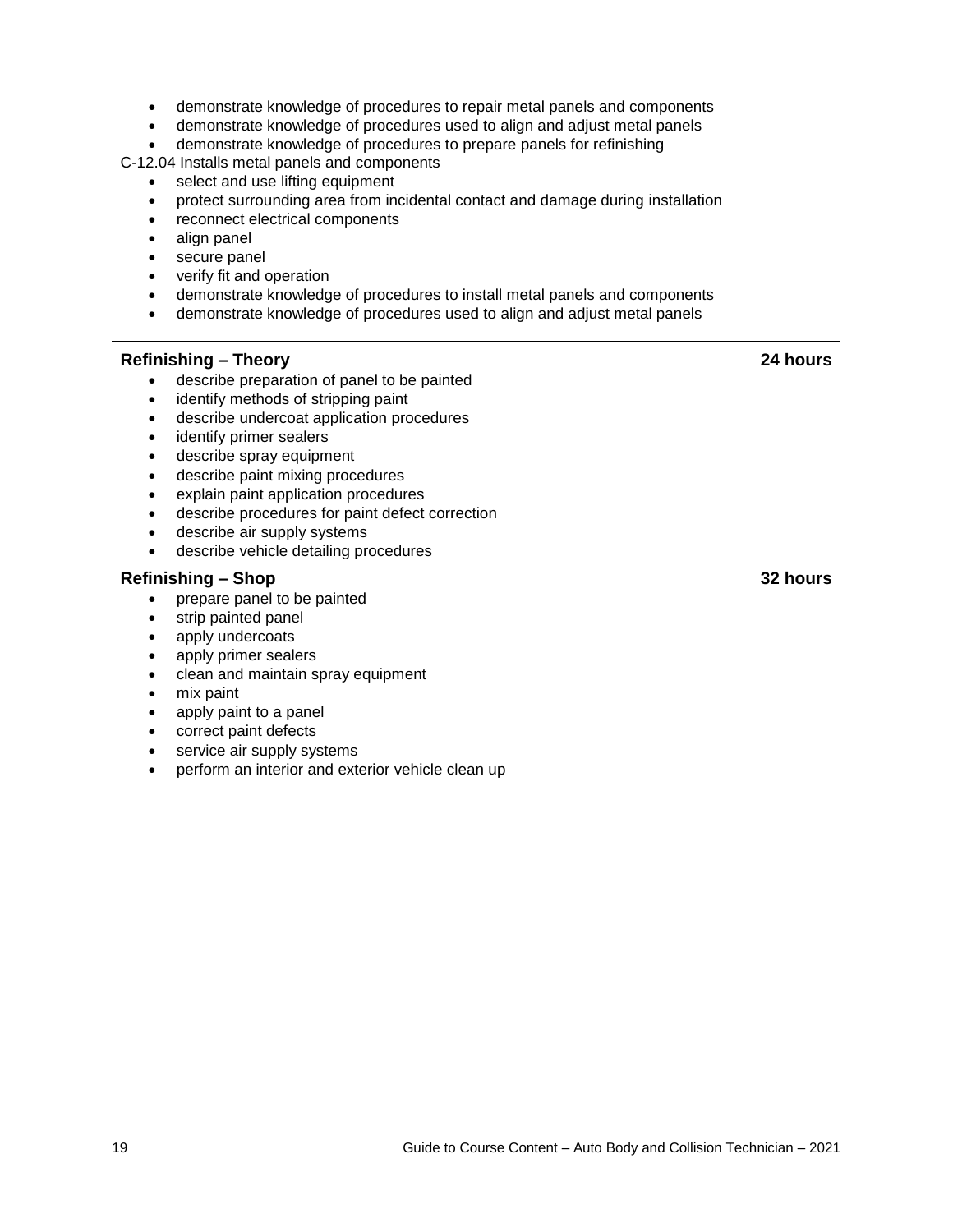#### **RSOS topics covered in this section of training:**

#### **F-20 Prepares surfaces**

F-20.01 Performs initial preparation

- remove residual two-way tape and decal adhesive
- clean substrate with products and cleaners, and dry surface
- apply a pre-wash cleaner based on substrate and refinish material to be applied
- inspect substrate
- demonstrate knowledge of performing initial preparation of substrates and surfaces

F-20.02 Masks surface

- apply masking tape and paper
- apply spray mask (liquid mask)
- apply plastic sheeting
- apply edging tape behind flexible moulding
- apply final masking tape and paper before refinishing
- apply vinyl tape (fine edge)
- demonstrate knowledge of masking products, their applications and procedures for use

F-20.03 Strips surface

- protect surrounding area
- apply chemical stripper to work area using tools
- neutralize and remove chemical residue
- mechanically strip work area using tools
- media blast work area using media
- remove dust and residue from work area after mechanical or media stripping
- demonstrate knowledge of stripping equipment and products, their applications, safety precautions and procedures for use

F-20.04 Sands surface

- prepare blend area
- featheredge repaired area
- back sand repaired area
- scuff sand repaired area
- level surface by removing excess primer surfacer and filler material
- demonstrate knowledge of sanding equipment and materials, their applications, safety precautions and procedures for use

#### **F-21 Uses repair materials**

F-21.01 Mixes repair materials

- mix polyester putties
- measure and stir quantities of primers and primer surfacers
- agitate aerosol-type repair materials
- incorporate additives while mixing repair material
- demonstrate knowledge of repair materials, their applications and procedures for use

F-21.02 Applies repair materials

- spread two-part putties firmly and evenly over imperfections
- select and use spray gun with appropriate nozzle assembly
- adjust spray gun pattern, fluid delivery and air pressure
- apply primers and primer surfacer
- demonstrate knowledge of applying repair materials

#### **F-22 Prepares refining equipment**

- F-22.01 Prepares spray booth
	- clean spray booth
	- adjust spray booth pressure
	- adjust spray booth temperature
	- utilize booth space to accommodate work to be completed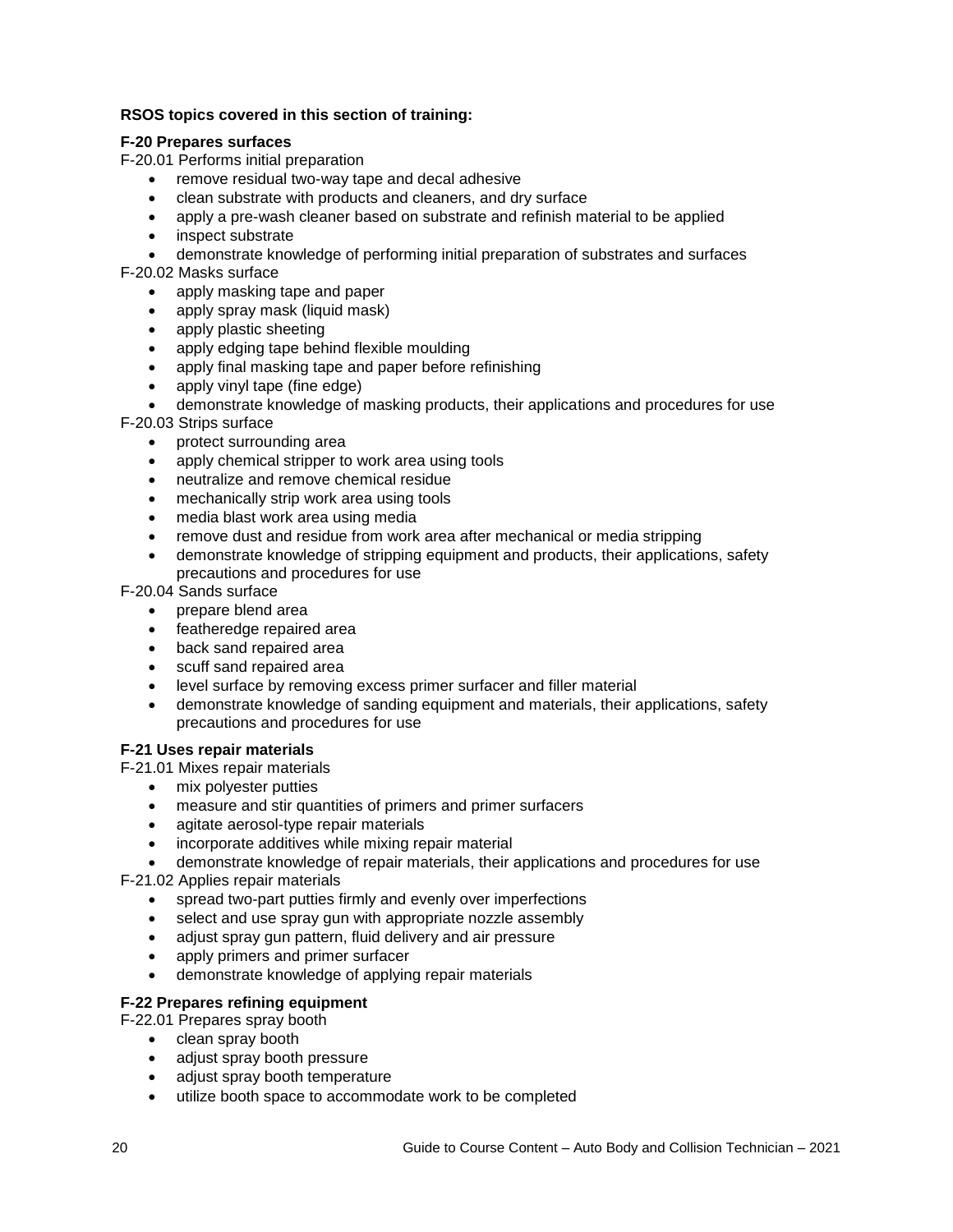- position air movers
- tack off equipment
- identify spray booth problems
- correct spray booth problems
- demonstrate knowledge of spray booths, their function and preparation procedures
- demonstrate knowledge of spray booth problems and troubleshooting methods

F-22.02 Performs spray gum setup

- select spray gun, fluid tip, needle and air cap
- install fluid tip, needle and air cap
- attach paint cup to the spray gun
- attach spray gun to hose/coupler
- adjust air pressure, fluid delivery and fan width
- verify spray pattern
- identify spray pattern problems
- correct spray pattern problems
- demonstrate knowledge of spray guns, their application and setup
- demonstrate knowledge of spray pattern problems and correction methods

#### **F-23 Prepares refinishing materials**

- F-23.01 Mixes refinishing materials
	- agitate or shake toners
	- clean mixing equipment before mixing
	- determine required quantity of paint
	- place mixing cup and tare (zero) the scale
	- select mixing ratio and mixing equipment
	- select products, reducers, additives and activators
	- pour products, reducers, additives and activators
	- mix ready-to-spray product
	- strain paint
	- demonstrate knowledge of refinishing materials and their applications
	- demonstrate knowledge of procedures used to mix refinishing materials

F-23.02 Performs colour adjustments

- select variant
- spray test card
- spray a let-down panel
- visually compare test card against an adjacent polished panel
- adjust colour formula
- adjust spray gun or spraying technique
- seek technical support for challenging and non-existent colour formulas
- demonstrate knowledge of performing colour matching

#### **F-24 Applies refinishing materials**

F-24.01 Applies sealers

- check for undercoat defects
- correct undercoat defects
- select and use cleaning materials
- tack surface between coats
- spray sealer
- blend sealer
- verify coverage of sealer
- verify sealer is flashed prior to subsequent application
- demonstrate knowledge of applying sealers

F-24.02 Applies base coat

- ensure defects with the undercoat and existing top coat are corrected
- spray base coat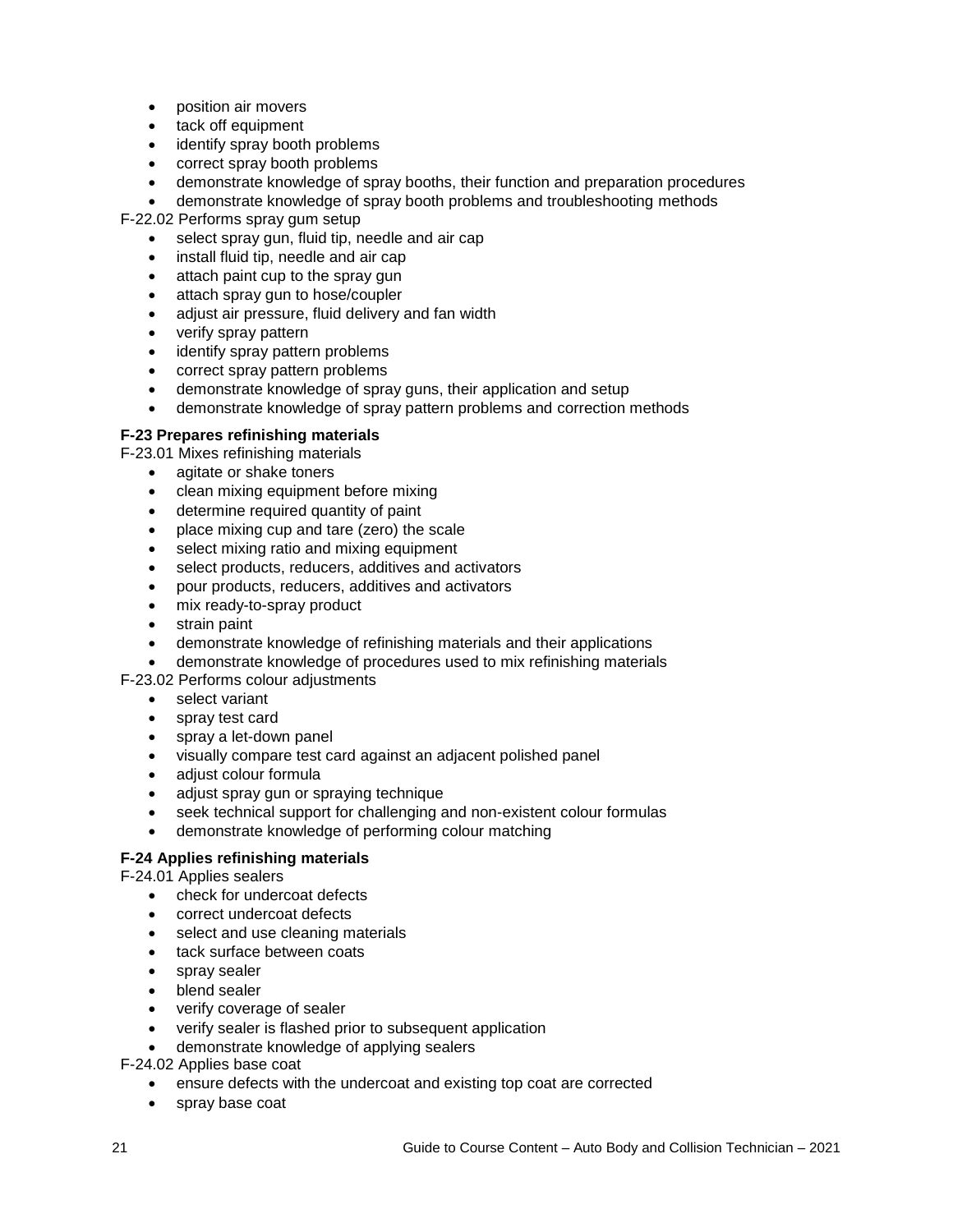- blend base coat
- apply drop coat on metallic and pearl/mica
- spray mid-coat
- tack surface prior to first base coat and between subsequent coats
- verify base coat is flashed prior to subsequent application
- verify coverage of base coat
- demonstrate knowledge of applying base coats

F-24.03 Applies single-stage paint

- ensure undercoat defects are corrected
- select and use cleaning materials
- spray single-stage paint
- blend single-stage paint
- verify single-stage paint is flashed prior to subsequent application
- demonstrate knowledge of applying single-stage paint

F-24.04 Applies clear coat

- ensure topcoat defects are corrected
- spray clear coat
- blend clear coat
- verify clear coat is flashed prior to subsequent application
- correct defects
- demonstrate knowledge of applying clear coat

#### **F-25 Performs post-refinishing functions**

F-25.01 Removes masking materials

- select removal procedures
- remove masking products
- remove spray mask
- inspect for masking issues
- demonstrate knowledge of removing masking products
- demonstrate knowledge of masking issues
- F-25.02 Corrects surface imperfections
	- identify surface imperfections
	- determine corrective actions
	- sand refinish area
	- compound refinish area
	- polish refinish area
	- demonstrate knowledge of surface imperfections
	- demonstrate knowledge of the corrective action of various surface imperfections
	- demonstrate knowledge of the causes of various surface imperfections

#### **G-26 Details exterior**

G-26.01 Removes minor imperfections

- identify minor imperfections
- determine corrective actions
- wet sand, de-nib and shave required areas
- remove overspray
- demonstrate knowledge of procedures to remove overspray and minor imperfections
- demonstrate knowledge of the causes of various minor imperfections

G-26.02 Polishes vehicle

- evaluate paint finish
- determine polishing procedure
- protect surrounding areas
- select and use tools, equipment and materials
- polish surfaces
- wet sand and polish headlights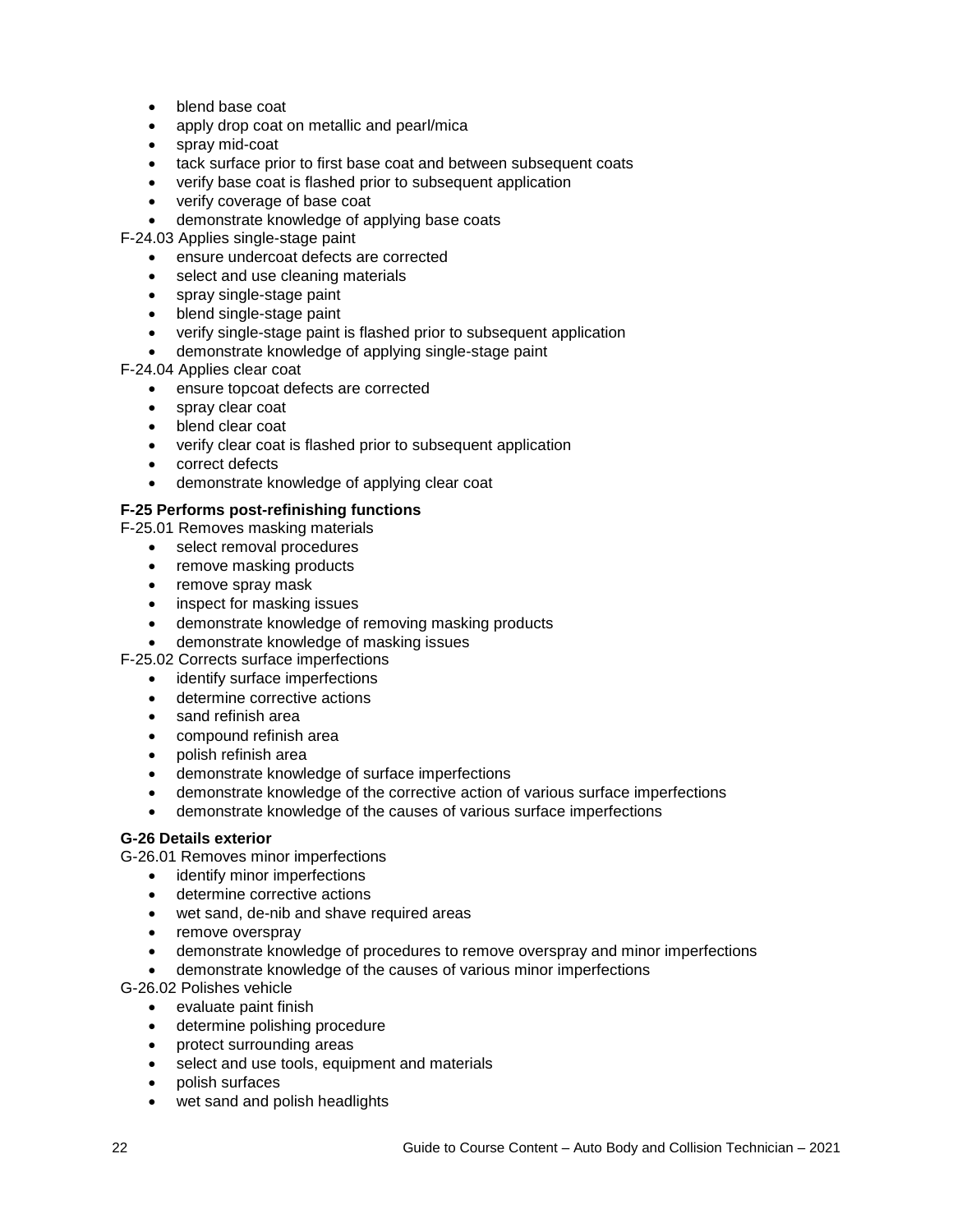- control speed, pressure and angle of polisher
- demonstrate knowledge of procedures used to polish vehicle
- demonstrate knowledge of polishing materials and their characteristics
- demonstrate knowledge of polishing equipment, its applications and procedures for use G-26.03 Touch up stone chips
	- identify severity of stone chip damage
	- determine vehicle colour
	- prepare damaged area and apply touch-up paint
	- demonstrate knowledge of stone chips, their characteristics and repair procedures

#### **G-27 Cleans vehicle**

G-27.01 Cleans exterior

- select and use tools and equipment
- select materials
- follow washing sequence
- dry vehicle
- clean and dry glass
- demonstrate knowledge of vehicle exterior cleaning tools and equipment
- demonstrate knowledge of vehicle exterior cleaning materials
- demonstrate knowledge of practices and procedures to clean vehicle exterior

G-27.02 Cleans interior

- remove items from interior
- vacuum interior
- shampoo upholstery
- deodorize interior
- apply silicone-free surface conditioners, cleaners and dressings to surfaces
- clean interior of glass
- demonstrate knowledge of vehicle interior cleaning tools and equipment
- demonstrate knowledge of vehicle interior cleaning materials
- demonstrate knowledge of practices and procedures to clean vehicle interior

#### **Vehicle Body Trim Repair – Theory**

- discuss personal and shop safety
- discuss electrical systems
- identify fastening devices
- describe body trim and mouldings
- identify passenger restraint systems
- describe plastic repair
- describe body panel replacement and alignment

#### **Vehicle Body Trim Repair – Shop**

- repair electrical systems
- replace vehicle trim components
- repair plastic components
- replace body panels and associated trim

#### **RSOS topics covered in this section of training:**

#### **A-1 Performs safety-related functions**

A-1.01 Maintains safe work environment

- maintain clean and organized work station and repair facility
- recognize and eliminate potential fire hazards
- perform job hazard assessment (JHA)
- handle, remove, dispose of and recycle hazardous products and waste
- apply jurisdictional workplace safety and health regulations

#### **32 hours**

**24 hours**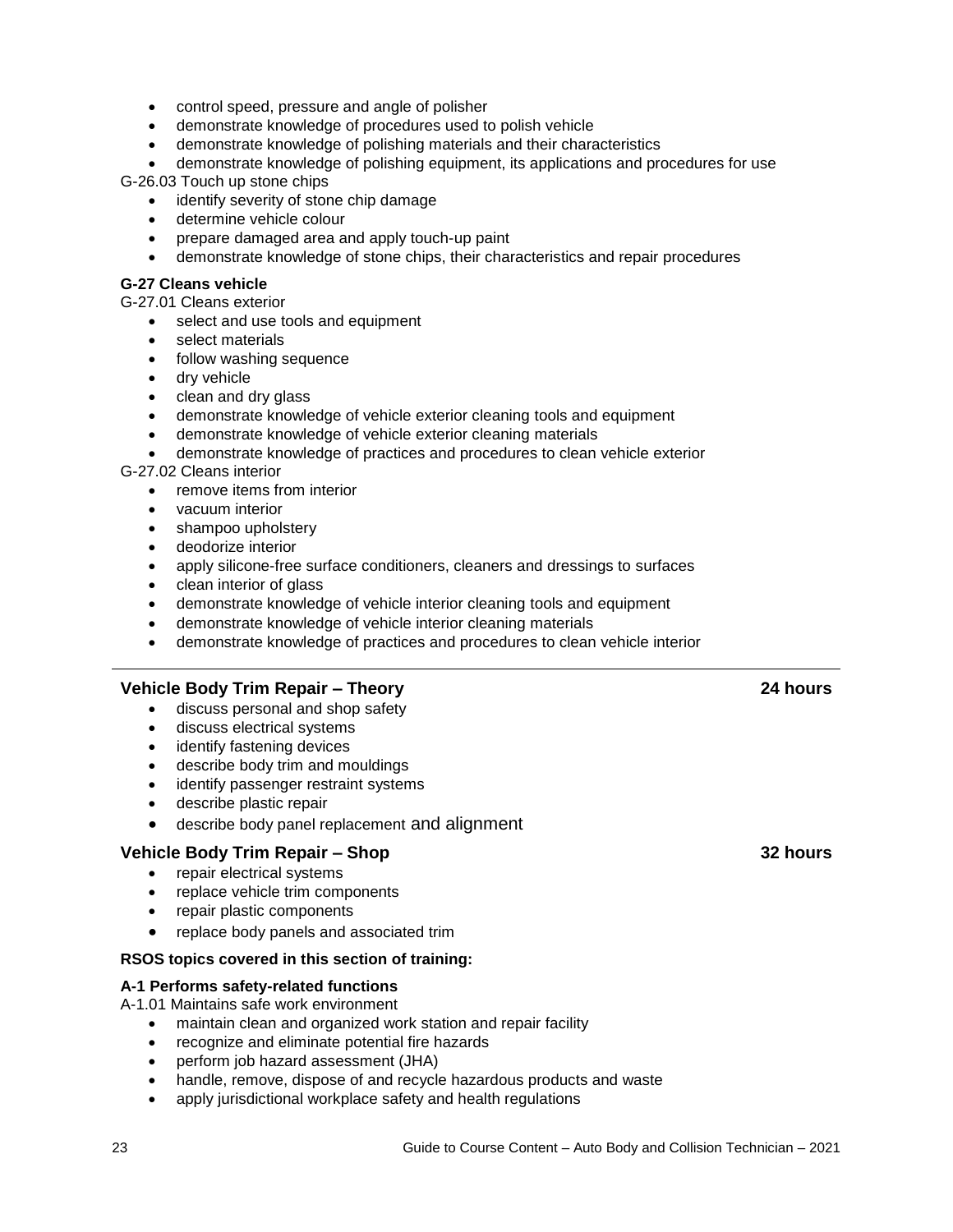- recognize and eliminate personal injury welding hazards
- tag and lock out damaged tools, equipment and vehicles
- maintain clear path to emergency exits and designated emergency meeting area
- document, complete and maintain safety-related documentation
- demonstrate knowledge of safe work practices
- demonstrate knowledge of regulatory requirements pertaining to safety
- demonstrate knowledge of safety-related documentation and its use
- A-1.02 Uses personal protective equipment (PPE) and safety equipment
	- select and wear personal protective equipment (PPE)
	- select and use safety equipment
	- inspect and maintain PPE and safety equipment
	- store PPE and safety equipment
	- dispose of expired, damaged and used PPE and safety equipment
	- demonstrate knowledge of PPE and safety equipment, their applications, maintenance, storage and procedures for use
	- demonstrate knowledge of regulatory requirements pertaining to PPE and safety equipment

#### **A-6 Removes and installs trim and hardware**

A-6.01 Removes trim and hardware

- determine material composition of trim, hardware and substrate
- identify how trim and hardware is attached
- select and use tools and equipment
- document position of trim for reinstallation
- remove trim and hardware and identify reusable parts
- remove adhesive tapes
- remove adhesive residue
- demonstrate knowledge of types of trim and hardware, their applications and characteristics

A-6.02 Installs trim and hardware

- clean panel and verify that substrate has proper temperature for adhesion
- determine application method
- select and use tools
- install mechanical fasteners
- select and apply adhesion promoters and adhesives to trim
- align and install trim and hardware
- verify for fit and finish and take corrective action
- inspect for leaks and noises and take corrective action
- demonstrate knowledge of types of trim and hardware, their applications and characteristics
- demonstrate knowledge of procedures to install trim and hardware
- demonstrate knowledge of procedures to detect and repair noises and leaks attributed to trim and hardware

#### **C-13 Removes, repairs and installs plastic and composite panels and components**

C-13.01 Prepares plastic and composite panels and components

- clean plastic and composite panel
- inspect panel
- remove plastic and composite components attached or adjacent to panel to access damaged area
- protect surrounding area and unrelated components from damage
- demonstrate knowledge of plastic and composite panels and components, and their characteristics
- demonstrate knowledge of procedures to prepare plastic and composite panels and components for repair

C-13.02 Removes plastic and composite panels and components

- identify fasteners
- remove and label fasteners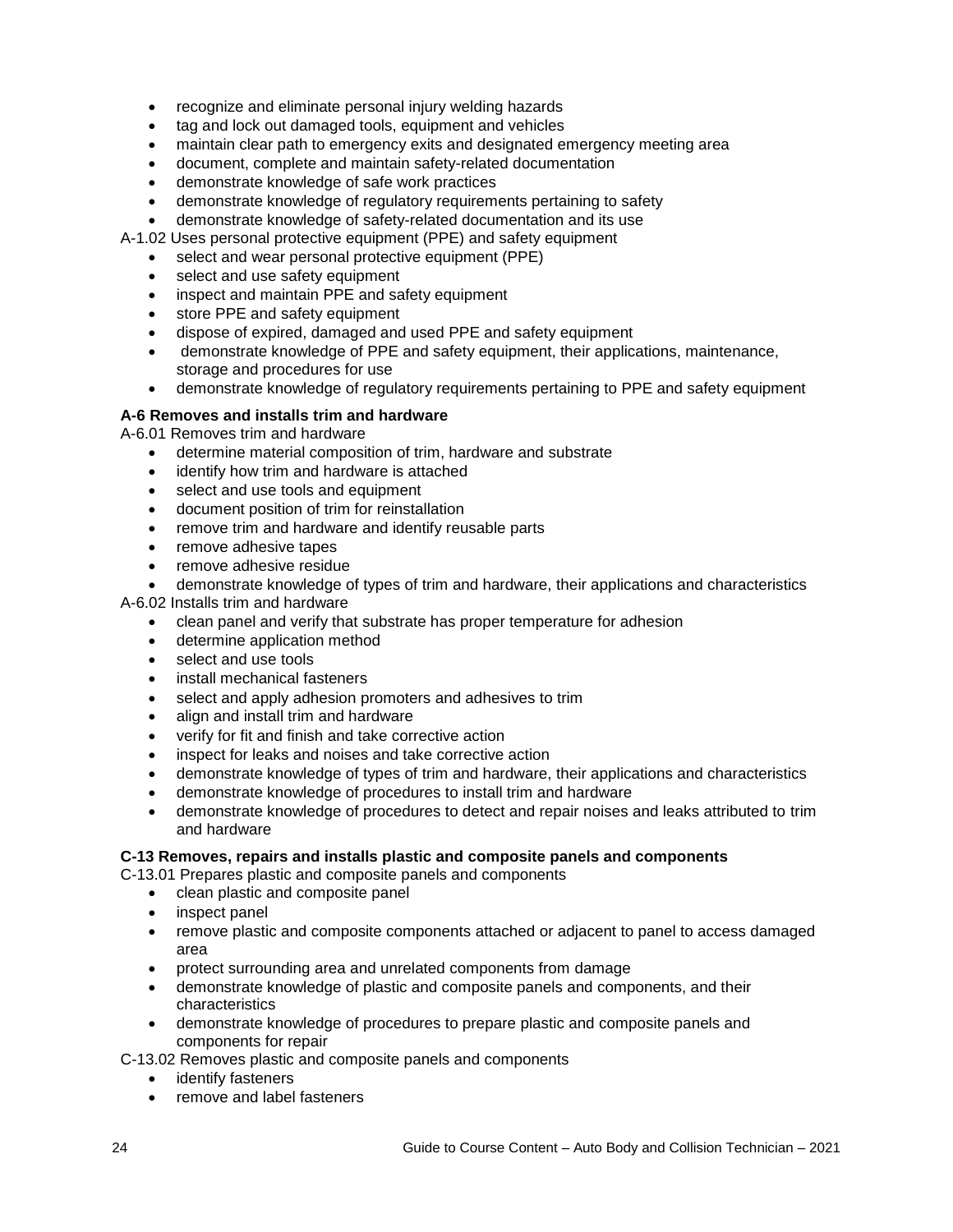- disconnect electrical components
- protect surrounding area from incidental contact and damage during removal
- select and use tools and equipment
- demonstrate knowledge of procedures to remove plastic and composite panels and components
- C-13.03 Repairs plastic and composite panels and components
	- identify material
	- obtain perimeter alignment
	- remove coatings from damaged area
	- remove imperfections from damaged area
	- perform repair
	- featheredge repaired area
	- apply adhesion promoters
	- apply repair material to repair area
	- sand repair material
	- identify surface imperfections
	- determine corrective actions
	- demonstrate knowledge of procedures to repair plastic and composite panels and components
	- demonstrate knowledge of procedures to prepare panels for refinishing
- C-13.04 Installs plastic and composite panels and components
	- select and use lifting equipment
	- protect surrounding area from incidental contact and damage during installation
	- connect electrical components
	- align panel
	- secure panel
	- verify fit and operation
	- demonstrate knowledge of procedures to install plastic and composite panels and components

#### **No Level One topics from the RSOS are taught in context.**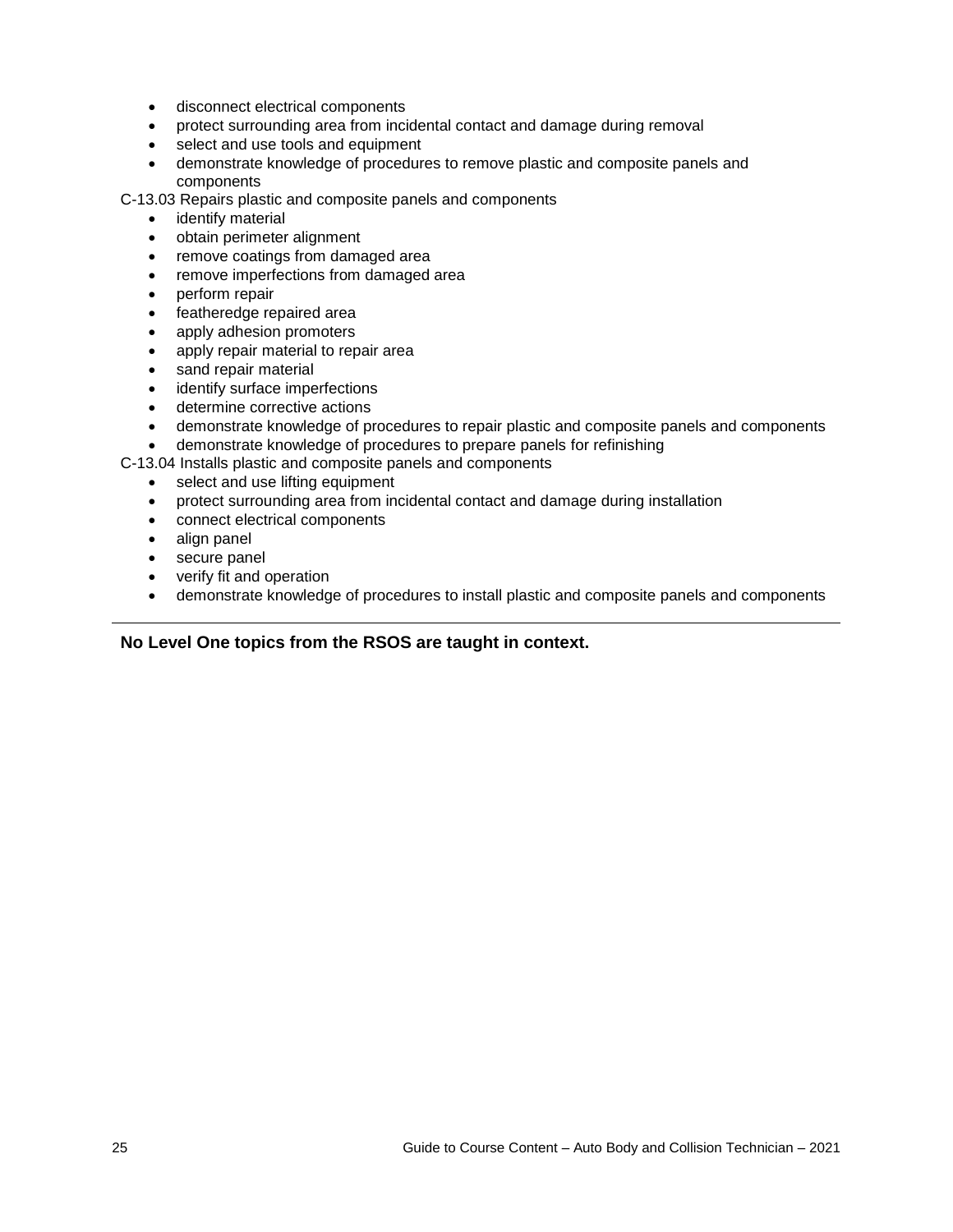## Level Two **6 weeks** 180 hours

| <b>Refinishing - Theory</b><br>describe preparation procedures for a blend repair<br>discuss colour matching procedures<br>$\bullet$<br>describe painting procedures for a blend repair<br>$\bullet$<br>identify plastic parts refinishing procedures<br>$\bullet$<br>explain decal removal and installation methods<br>$\bullet$                                                                                                                                                                                                                                                                                                                                                                                                                                                                                                                                                                                                                                                                                                                                                                                                                                                                                                                                     | 20 hours |
|-----------------------------------------------------------------------------------------------------------------------------------------------------------------------------------------------------------------------------------------------------------------------------------------------------------------------------------------------------------------------------------------------------------------------------------------------------------------------------------------------------------------------------------------------------------------------------------------------------------------------------------------------------------------------------------------------------------------------------------------------------------------------------------------------------------------------------------------------------------------------------------------------------------------------------------------------------------------------------------------------------------------------------------------------------------------------------------------------------------------------------------------------------------------------------------------------------------------------------------------------------------------------|----------|
| <b>Refinishing - Shop</b><br>perform blend panel preparation techniques<br>perform colour matching procedure<br>$\bullet$<br>perform paint blending procedures<br>$\bullet$<br>paint projects<br>$\bullet$                                                                                                                                                                                                                                                                                                                                                                                                                                                                                                                                                                                                                                                                                                                                                                                                                                                                                                                                                                                                                                                            | 40 hours |
| RSOS topics covered in this section of training:                                                                                                                                                                                                                                                                                                                                                                                                                                                                                                                                                                                                                                                                                                                                                                                                                                                                                                                                                                                                                                                                                                                                                                                                                      |          |
| F-22 Prepares refining equipment<br>F-22.01 Prepares spray booth<br>clean spray booth<br>$\bullet$<br>adjust spray booth pressure<br>$\bullet$<br>adjust spray booth temperature<br>$\bullet$<br>utilize booth space to accommodate work to be completed<br>$\bullet$<br>position air movers<br>$\bullet$<br>tack off equipment<br>$\bullet$<br>identify spray booth problems<br>$\bullet$<br>correct spray booth problems<br>$\bullet$<br>demonstrate knowledge of spray booths, their function and preparation procedures<br>$\bullet$<br>demonstrate knowledge of spray booth problems and troubleshooting methods<br>$\bullet$<br>F-22.02 Performs spray gum setup<br>select spray gun, fluid tip, needle and air cap<br>$\bullet$<br>install fluid tip, needle and air cap<br>$\bullet$<br>attach paint cup to the spray gun<br>$\bullet$<br>attach spray gun to hose/coupler<br>$\bullet$<br>adjust air pressure, fluid delivery and fan width<br>٠<br>verify spray pattern<br>$\bullet$<br>identify spray pattern problems<br>$\bullet$<br>correct spray pattern problems<br>$\bullet$<br>demonstrate knowledge of spray guns, their application and setup<br>$\bullet$<br>demonstrate knowledge of spray pattern problems and correction methods<br>$\bullet$ |          |
| F-23 Prepares refinishing materials<br>F-23.01 Mixes refinishing materials                                                                                                                                                                                                                                                                                                                                                                                                                                                                                                                                                                                                                                                                                                                                                                                                                                                                                                                                                                                                                                                                                                                                                                                            |          |

- agitate or shake toners
- clean mixing equipment before mixing
- determine required quantity of paint
- place mixing cup and tare (zero) the scale
- select mixing ratio and mixing equipment
- select products, reducers, additives and activators
- pour products, reducers, additives and activators
- mix ready-to-spray product
- strain paint
- demonstrate knowledge of refinishing materials and their applications
- demonstrate knowledge of procedures used to mix refinishing materials

F-23.02 Performs colour adjustments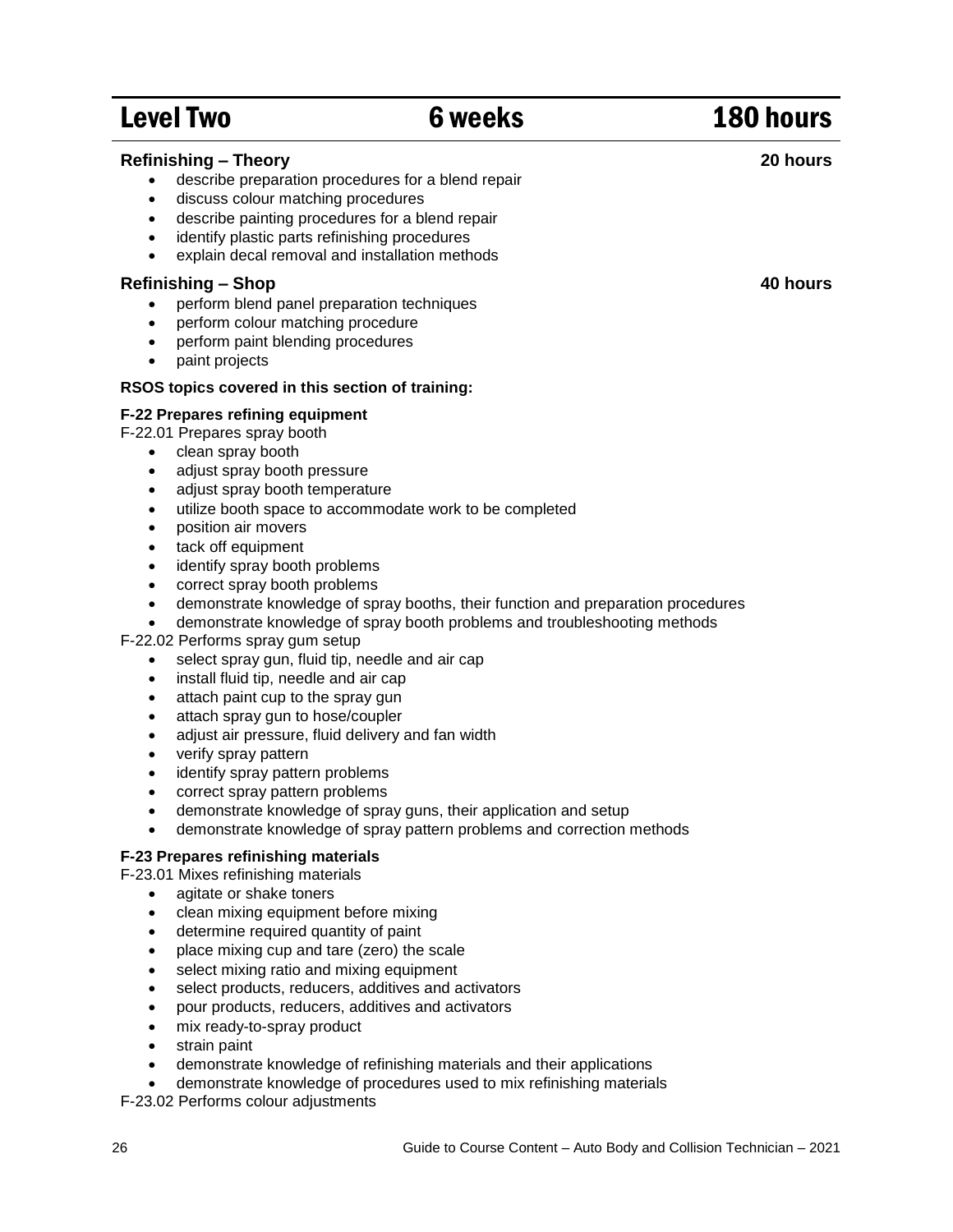- select variant
- spray test card
- spray a let-down panel
- visually compare test card against an adjacent polished panel
- adiust colour formula
- adjust spray gun or spraying technique
- seek technical support for challenging and non-existent colour formulas
- demonstrate knowledge of performing colour matching

#### **F-24 Applies refinishing materials**

F-24.01 Applies sealers

- check for undercoat defects
- correct undercoat defects
- select and use cleaning materials
- tack surface between coats
- spray sealer
- blend sealer
- verify coverage of sealer
- verify sealer is flashed prior to subsequent application
- demonstrate knowledge of applying sealers

F-24.02 Applies base coat

- ensure defects with the undercoat and existing top coat are corrected
- spray base coat
- blend base coat
- apply drop coat on metallic and pearl/mica
- spray mid-coat
- tack surface prior to first base coat and between subsequent coats
- verify base coat is flashed prior to subsequent application
- verify coverage of base coat
- demonstrate knowledge of applying base coats

F-24.03 Applies single-stage paint

- ensure undercoat defects are corrected
- select and use cleaning materials
- spray single-stage paint
- blend single-stage paint
- verify single-stage paint is flashed prior to subsequent application
- demonstrate knowledge of applying single-stage paint

F-24.04 Applies clear coat

- ensure topcoat defects are corrected
- spray clear coat
- blend clear coat
- verify clear coat is flashed prior to subsequent application
- correct defects
- demonstrate knowledge of applying clear coat

#### **F-25 Performs post-refinishing functions**

F-25.02 Corrects surface imperfections

- identify surface imperfections
- determine corrective actions
- sand refinish area
- compound refinish area
- polish refinish area
- demonstrate knowledge of surface imperfections
- demonstrate knowledge of the corrective action of various surface imperfections
- demonstrate knowledge of the causes of various surface imperfections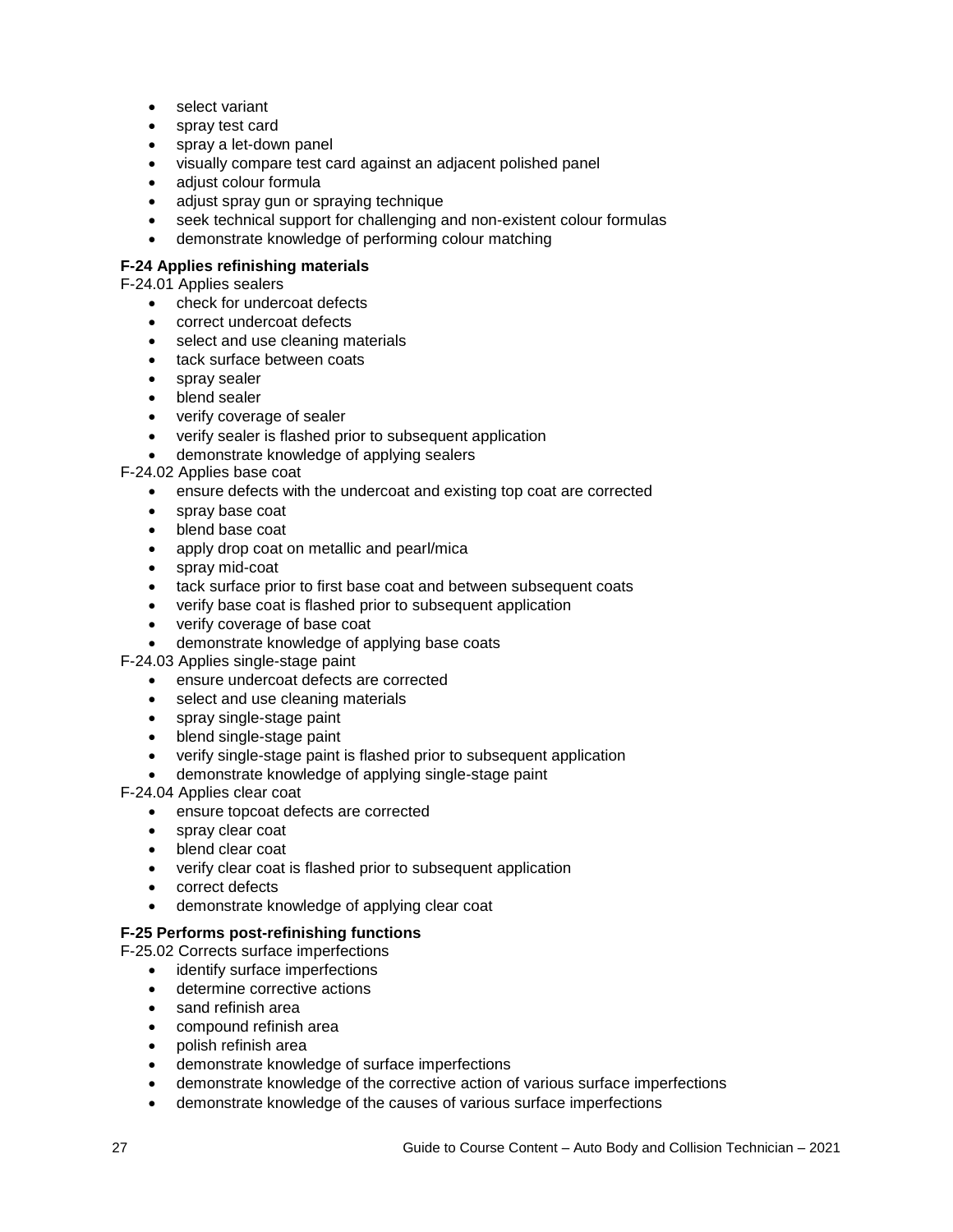#### **Vehicle Body Trim Repair – Theory**

- describe metal panel collision repair procedures
- describe procedures to repair weakened and damaged metal panels
- describe plastic panel repair procedures
- describe structural glass replacement procedures
- describe the removal and installation process of vehicle door components
- discuss electrical system components and protection procedures

#### **Vehicle Body Trim Repair – Shop**

- repair metal panels.
- repair plastic panels
- replace structural glass
- perform removal and installation of vehicle door components
- perform basic electrical repairs

#### **RSOS topics covered in this section of training:**

#### **A-4 Organizes work and uses documentation**

A-4.02 Prepares repair plan

- review work order and estimate
- perform and document pre-scan of vehicle, if required
- review OEM repair procedures and specifications
- verify parts are available
- inspect ordered parts
- determine sequence of repair procedure
- determine tasks to be completed
- demonstrate knowledge of vehicle construction
- demonstrate knowledge of vehicle components
- demonstrate knowledge of work orders (repair orders) and estimates
- demonstrate knowledge of preparing and interpreting repair plans

A-4.03 Organizes parts, materials and work area

- verify that necessary parts and consumables are available for task
- notify supervisor of missing, damaged and incorrect parts
- store parts
- inspect and prepare parts
- store electronic components in sealed packaging
- label parts and components
- arrange and sort work area
- demonstrate knowledge of organizing parts, materials and work area

A-4.04 Uses documentation

- interpret information in technical manuals/data sheets and bulletins
- interpret trade terminology and information on work orders (repair orders) and estimates
- maintain service records and maintenance logs
- document payable and actual hours
- interpret and complete safety documentation
- demonstrate knowledge of trade-related documentation and its use

#### **A-8 Applies corrosion protection and sound deadening materials**

- A-8.01 Applies corrosion inhibitors and undercoats
	- identify areas subject to corrosion
	- protect surrounding areas and components from inhibitors
	- apply inhibitors to required areas and components
	- remove excess inhibitors from surrounding area
	- identify usage and location of replacement product

**48 hours**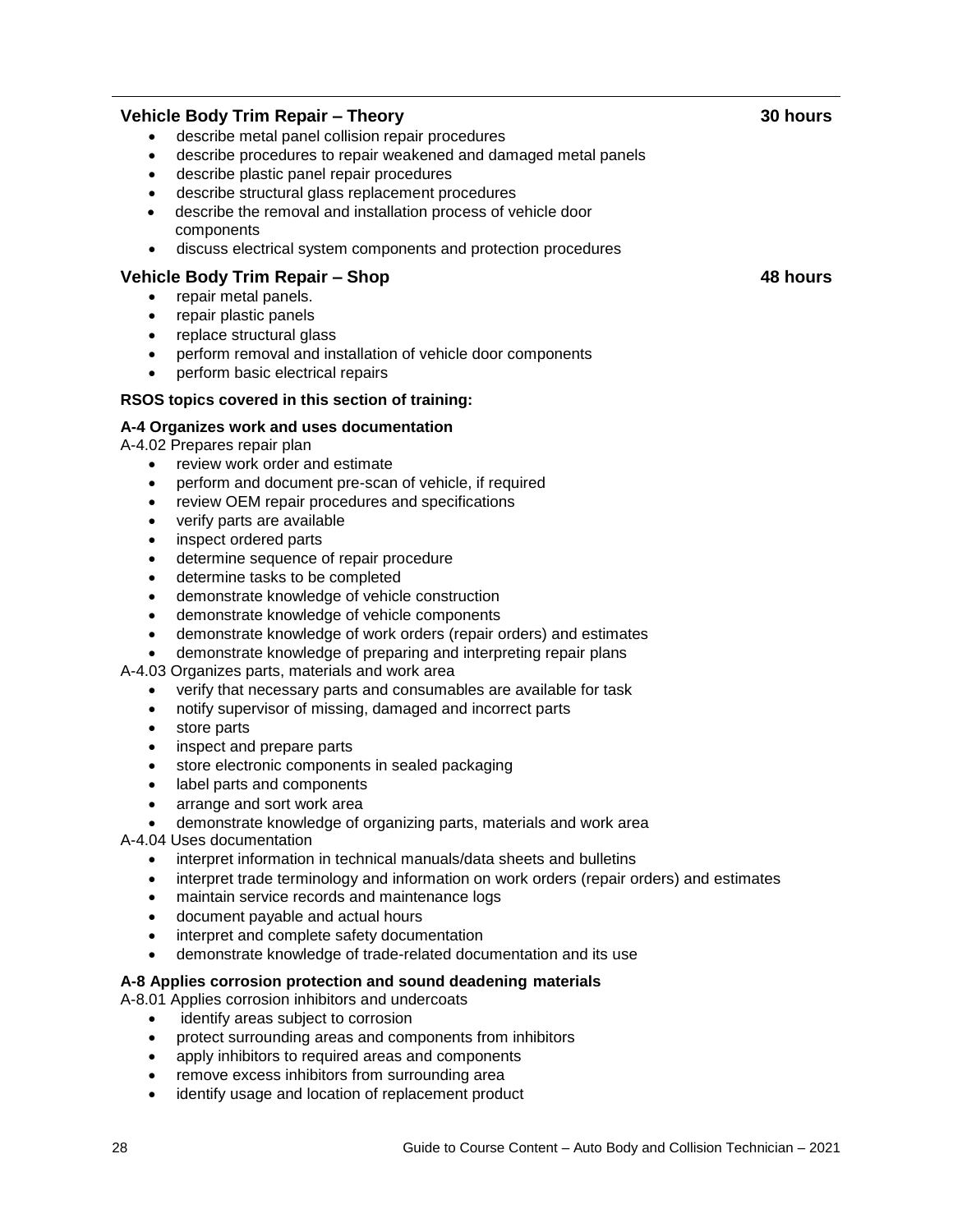- prepare surface
- apply weld-through primer
- demonstrate knowledge of corrosion, its causes and effects
- demonstrate knowledge of types of corrosion protection, their characteristics and applications
- demonstrate knowledge of the procedures to restore corrosion protection
- demonstrate knowledge of undercoats, their applications, and procedures for use
- demonstrate knowledge of undercoat materials, their characteristics and mixing procedures

A-8.02 Applies seam sealers and sound deadeners

- identify and replace original seam sealers and sound deadening materials
- protect surrounding areas and components from excess material
- prepare surface prior to application of seam sealers and sound deadening materials
- apply seam sealers
- apply sound deadening materials
- apply sound deadening and structural foam
- remove residual material from surrounding area after application of seam sealers and sound deadening materials
- demonstrate knowledge of seam sealers and sound deadening materials
- demonstrate knowledge of procedures to apply seam sealers and sound deadening materials

#### **B-11 Removes, installs and repairs structural and laminated glass**

B-11.01 Removes structural glass

- remove trim, moulding, non-structural and electrical components
- release urethane seal
- remove glass from opening
- demonstrate knowledge of structural glass, its characteristics and importance to vehicle structure
- demonstrate knowledge of the procedures to remove structural glass

B-11.02 Installs structural glass

- test fit glass in opening and check for defects in glass and mounting surfaces
- prepare mounting surfaces
- prepare mating areas using primers
- apply urethane to opening and replace spacer blocks
- set glass in opening manually or using lifting devices, and verify uniformity of gaps
- secure glass in place to avoid movement until urethane is set
- perform leak test
- install electrical and non-structural components and trim
- calibrate electrical components
- complete post-repair documentation
- demonstrate knowledge of the procedures to install structural glass

B-11.03 Repairs laminated glass

- inspect glass to determine repair process
- clean glass to remove contaminants
- check that glass is dry and at required temperature for resin flow
- clean out chipped area of laminated glass
- mount resin injection tool onto repair area
- inject resin into damaged area
- cure resin
- remove excess resin
- polish glass
- demonstrate knowledge of procedures to repair laminated glass

#### **C-12 Removes, repairs and installs metal panels and components**

C-12.03 Repairs metal panels and components

- obtain perimeter alignment
- identify metal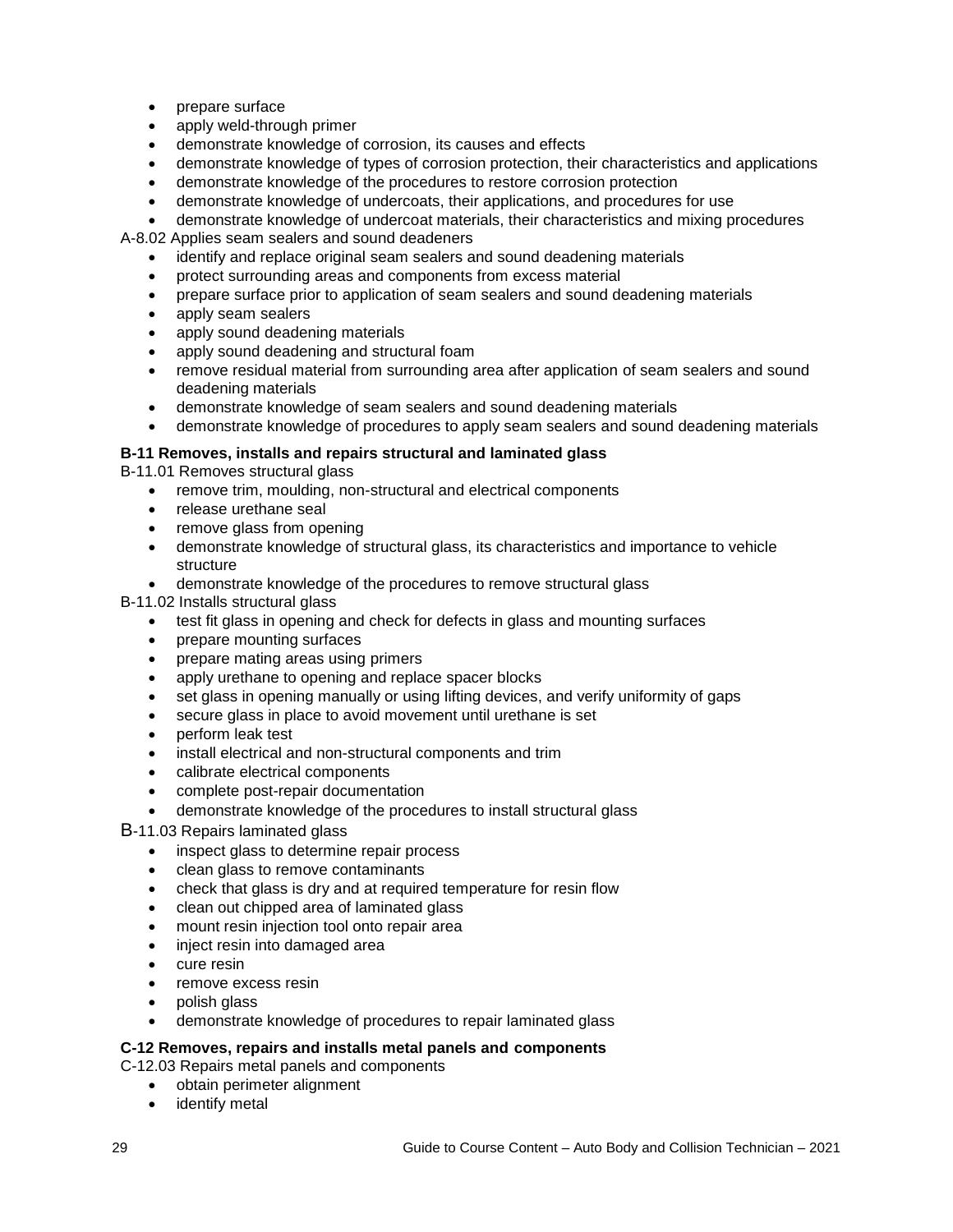- remove existing coatings from damaged area
- rough out damaged area
- return metal to shape
- featheredge repaired area
- apply filler to repair area
- sand filler to contour
- identify surface imperfections
- determine corrective actions
- demonstrate knowledge of procedures to repair metal panels and components
- demonstrate knowledge of procedures used to align and adjust metal panels
- demonstrate knowledge of procedures to prepare panels for refinishing

#### **C-13 Removes, repairs and installs plastic and composite panels and components**

C-13.01 Prepares plastic and composite panels and components

- clean plastic and composite panel
- inspect panel
- remove plastic and composite components attached or adjacent to panel to access damaged area
- protect surrounding area and unrelated components from damage
- demonstrate knowledge of plastic and composite panels and components, and their characteristics
- demonstrate knowledge of procedures to prepare plastic and composite panels and components for repair
- C-13.02 Removes plastic and composite panels and components
	- identify fasteners
	- remove and label fasteners
	- disconnect electrical components
	- protect surrounding area from incidental contact and damage during removal
	- select and use tools and equipment
	- demonstrate knowledge of procedures to remove plastic and composite panels and components

C-13.03 Repairs plastic and composite panels and components

- identify material
- obtain perimeter alignment
- remove coatings from damaged area
- remove imperfections from damaged area
- perform repair
- featheredge repaired area
- apply adhesion promoters
- apply repair material to repair area
- sand repair material
- identify surface imperfections
- determine corrective actions
- demonstrate knowledge of procedures to repair plastic and composite panels and components

demonstrate knowledge of procedures to prepare panels for refinishing

C-13.04 Installs plastic and composite panels and components

- select and use lifting equipment
- protect surrounding area from incidental contact and damage during installation
- connect electrical components
- align panel
- secure panel
- verify fit and operation
- demonstrate knowledge of procedures to install plastic and composite panels and components

#### **C-14 Removes and installs non-structural glass**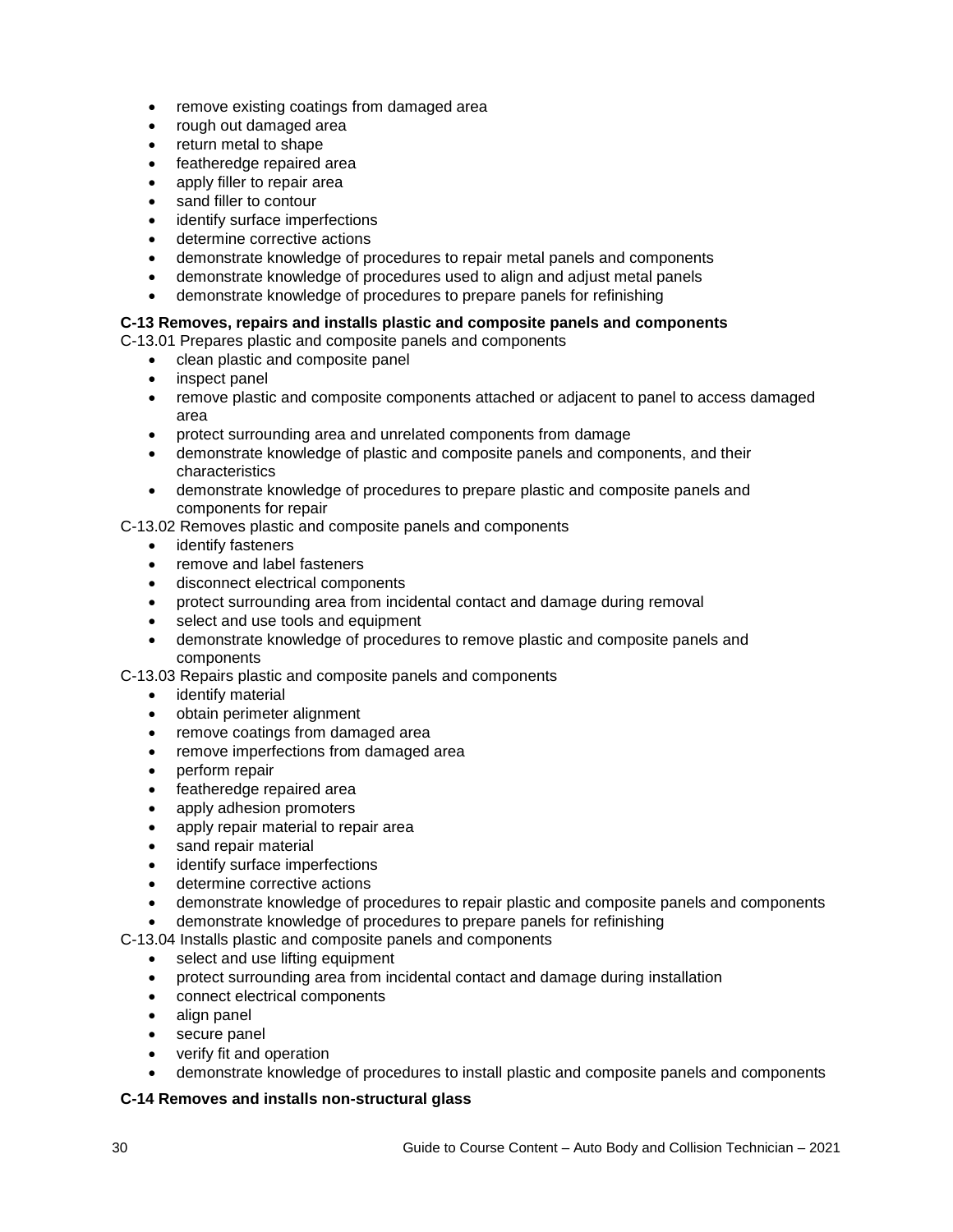C-14.01 Removes non-structural glass

- remove trim
- position glass
- identify and remove fasteners
- extract glass from vehicle
- label, store or dispose of glass
- inspect vehicle for damage
- remove broken glass
- demonstrate knowledge of non-structural glass and hardware components, and their characteristics
- demonstrate knowledge of procedures to remove non-structural glass, and its associated hardware and attachments

C-14.02 Installs non-structural glass

- select and use tools, equipment, hardware and fasteners
- inspect glass for defects
- insert glass in opening and attach with hardware and fasteners
- verify fit and operation of glass
- install and reprogram components
- demonstrate knowledge of procedures to install non-structural glass, and its associated hardware and attachments

#### **E-18 Repairs and replaces interior components**

- E-18.01 Repairs interior components
	- handle and store interior components with care during repair
	- clean components
	- select and use tools and equipment for repair procedures
	- select and use repair materials
	- re-attach mounting points for clips
	- repair hard plastic
	- install in original location with original type of fasteners
	- complete installation
	- demonstrate knowledge of procedures to repair interior components

E-18.02 Replaces interior components

- disconnect and isolate battery when replacing trim and interior components
- verify replacement interior component matches damaged component
- identify types and locations of fasteners
- remove interior components
- transfer fasteners, clips and retainers from removed component to component to be installed
- install new component into its original location with OEM-type fasteners
- secure interior components
- connect electrical components and reconnect battery
- complete installation
- demonstrate knowledge of procedures to replace interior components
- demonstrate knowledge of procedures to install electrical components

#### **Welding – Theory**

- discuss safe working procedures
- identify metals
- describe GMAW procedures
- **e** describe resistance spot welding

#### **Welding – Shop**

- demonstrate safe working procedures
- use GMAW welding equipment
- use STRSW equipment

**15 hours**

#### **35 hours**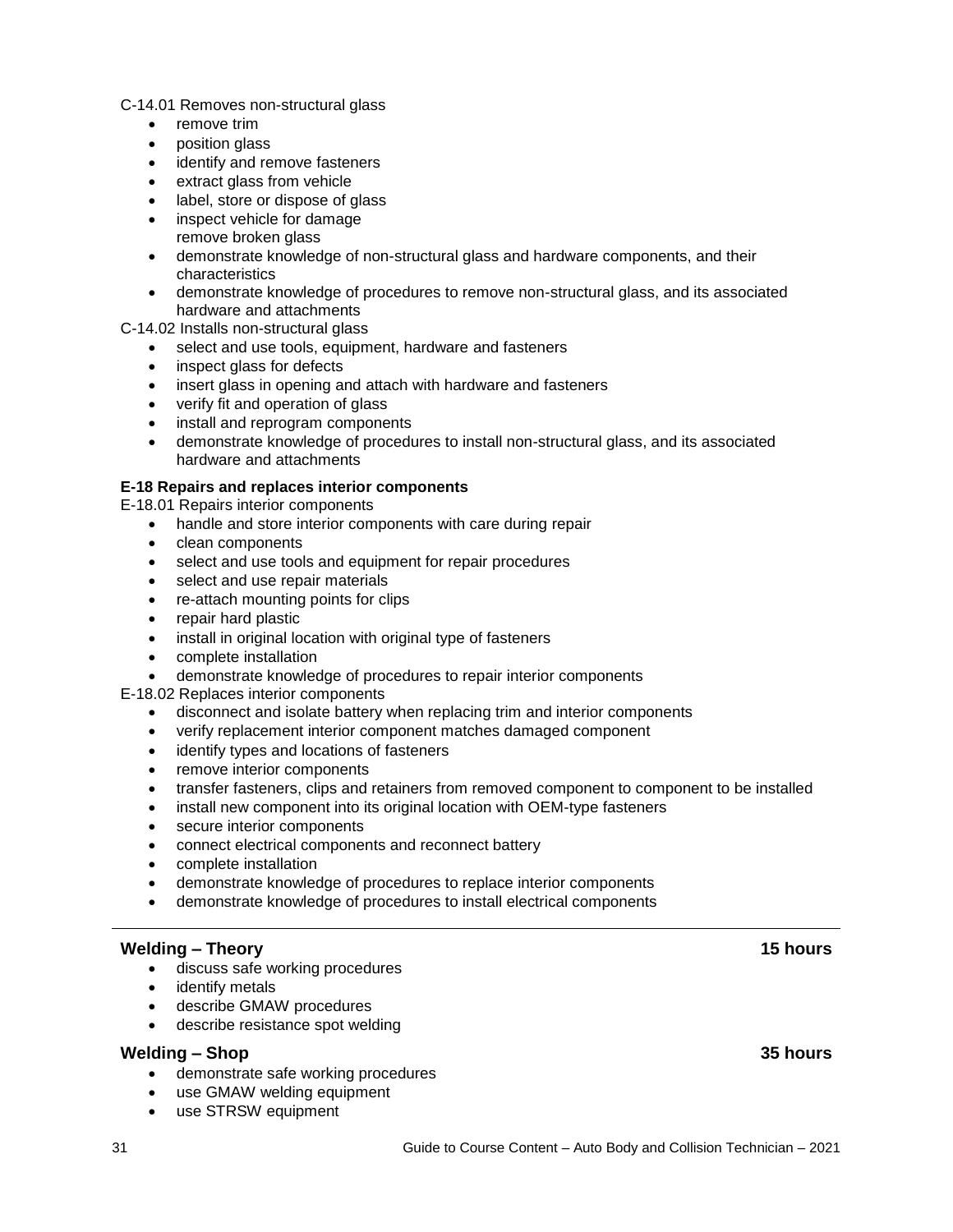#### **RSOS topics covered in this section of training:**

#### **A-2 Uses and maintains tools and equipment**

A-2.03 Uses lifting equipment

- identify lifting points of vehicle
- select lifting equipment
- operate lifting equipment within operating limitations
- check lifting equipment
- check lifting equipment components and safety backups
- demonstrate knowledge of vehicle lifting points
- demonstrate knowledge of lifting equipment, their applications and procedures for use
- demonstrate knowledge of jurisdictional regulatory requirements pertaining to lifting equipment

0A-2.05 Maintains refinishing tools and equipment

- clean and maintain spray booths and preparation stations
- clean spray guns
- lubricate spray gun components
- maintain air dryers and filters
- calibrate refinishing material mixing scales
- maintain mixing equipment and paint mixing room
- maintain spray gun cleaners and recycling equipment
- check spray gun equipment for malfunctions
- maintain service and maintenance records
- demonstrate knowledge of types of refinishing tools and equipment, their components and applications
- demonstrate knowledge of refinishing tools and equipment maintenance

#### **A-3 Uses and maintains welding equipment**

A-3.01 Uses welding equipment

- determine base material to be welded
- select and use welding equipment protect vehicle
- select position for continuity clamp (work clamp)
- ensure a safe working environment
- prepare and clean work piece
- secure, clamp and brace work piece
- set welding equipment and shielding gas
- perform destructive test
- control heat while welding
- maintain appropriate angle, speed of travel and distance from work piece
- maintain appropriate position of electrode tips on work piece
- install components
- return vehicle integrity
- demonstrate knowledge of base materials
- demonstrate knowledge of welding equipment
- demonstrate knowledge of welding procedures

A-3.02 Maintains welding equipment

- check welding equipment
- ensure cylinders are secured
- check tension on drive rollers
- check wire liner
- clean out interior of GMAW equipment
- conduct systems check of STRSW equipment
- perform leak test
- demonstrate knowledge of procedures to maintain welding equipment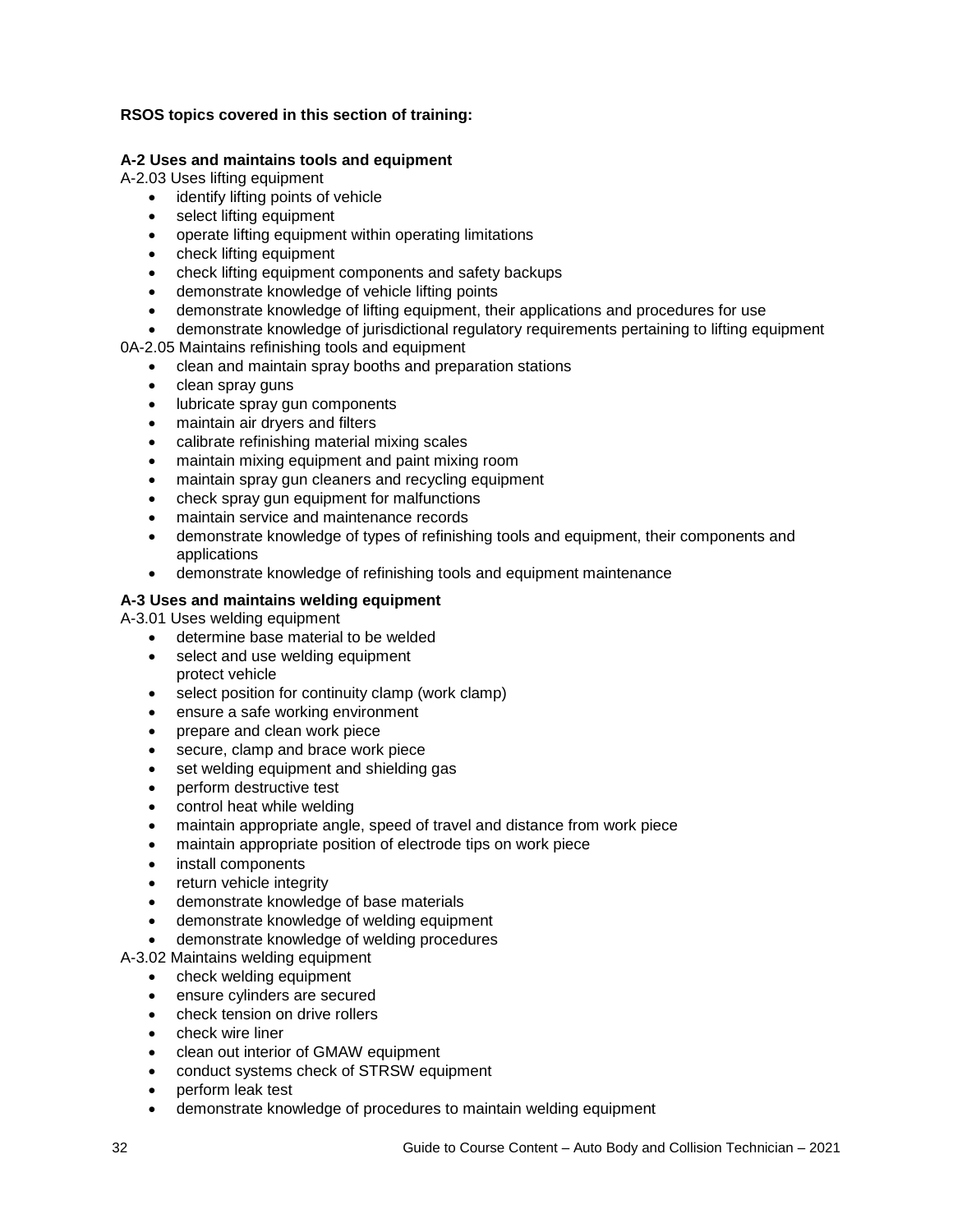**Level Two topics from the RSOS that are taught in context:**

*Safety-***Related** *Functions Communication*

**For** *details regarding the In Context Topics, see page 36*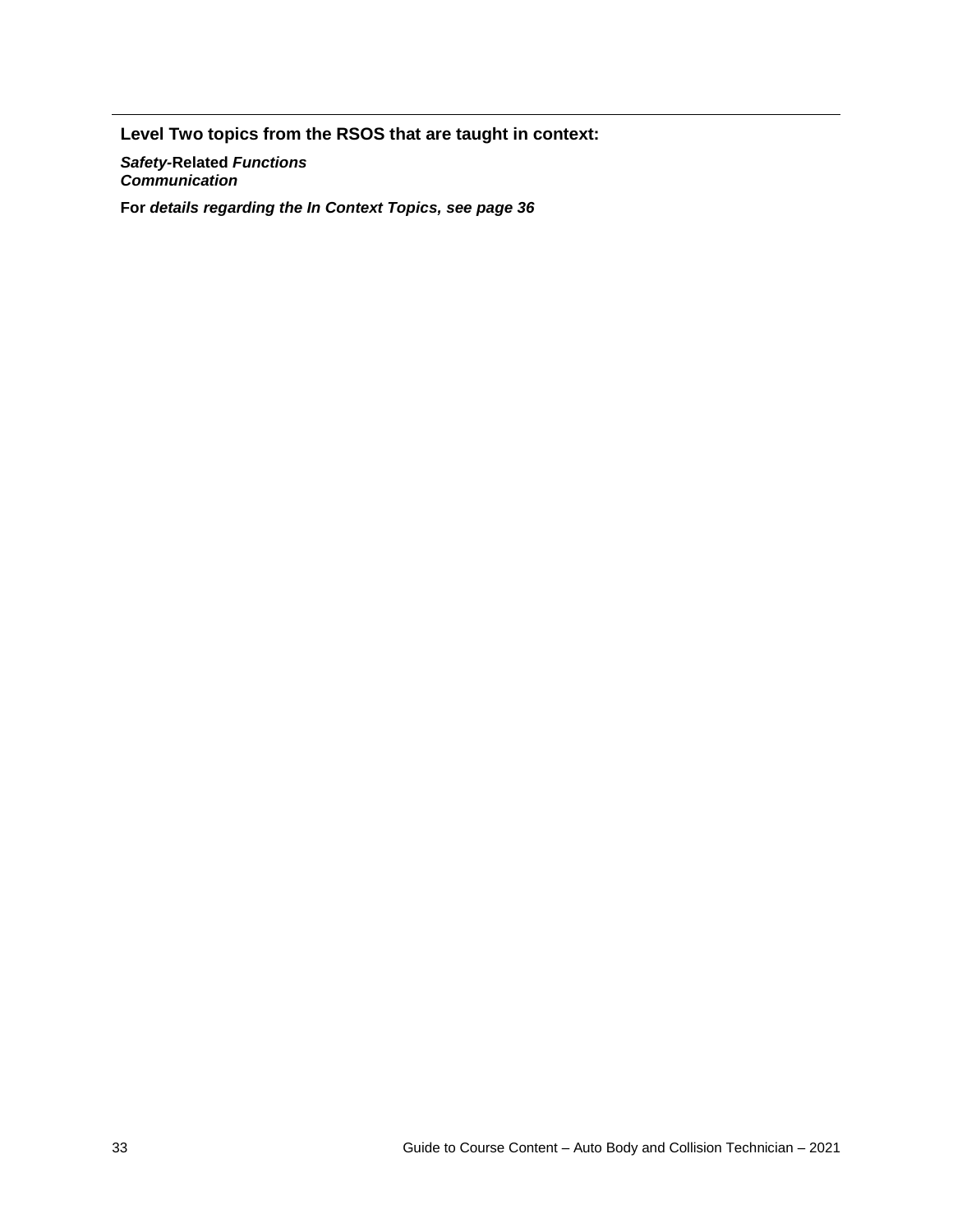| <b>Level Three</b>                                                                                                                                                                                                                                                                                                                                                                                                                                    | <b>7 weeks</b> | 210 hours |
|-------------------------------------------------------------------------------------------------------------------------------------------------------------------------------------------------------------------------------------------------------------------------------------------------------------------------------------------------------------------------------------------------------------------------------------------------------|----------------|-----------|
| <b>Frames - Theory</b><br>describe types of automobile construction<br>$\bullet$<br>identify effects of collision forces<br>$\bullet$<br>identify high strength steel components<br>$\bullet$<br>identify hydro-formed components<br>$\bullet$<br>describe stress relieving<br>$\bullet$<br>determine the extent of impact damage.<br>$\bullet$<br>explain the use of measuring systems<br>$\bullet$<br>explain straightening techniques<br>$\bullet$ |                | 15 hours  |
| <b>Frames - Shop</b><br>confirm the extent of damage<br>$\bullet$<br>use measuring systems<br>$\bullet$<br>assemble a complete plan of repair<br>$\bullet$<br>perform straightening techniques<br>$\bullet$                                                                                                                                                                                                                                           |                | 15 hours  |
| <b>Metal Repair - Theory</b><br>describe structural parts replacement and sectioning procedures<br>identify damaged air conditioning components<br>$\bullet$<br>identify damaged mechanical heating and cooling components<br>$\bullet$<br>identify SRS systems and components<br>$\bullet$<br>explain electrical troubleshooting procedures<br>$\bullet$<br>explain a complete vehicle inspection                                                    |                | 30 hours  |
| <b>Metal Repair - Shop</b><br>use structural parts replacement and sectioning procedures<br>$\bullet$<br>replace damaged air conditioning components<br>$\bullet$<br>replace damaged mechanical heating and cooling system components<br>$\bullet$<br>demonstrate electrical troubleshooting procedures<br>٠<br>perform a complete vehicle inspection                                                                                                 |                | 60 hours  |
| <b>Refinishing - Theory</b><br>discuss multi-coat refinishing                                                                                                                                                                                                                                                                                                                                                                                         |                | 15 hours  |
| <b>Refinishing - Shop</b><br>prepare multi-coat panels<br>finish multi-coat panels                                                                                                                                                                                                                                                                                                                                                                    |                | 45 hours  |

refinish student projects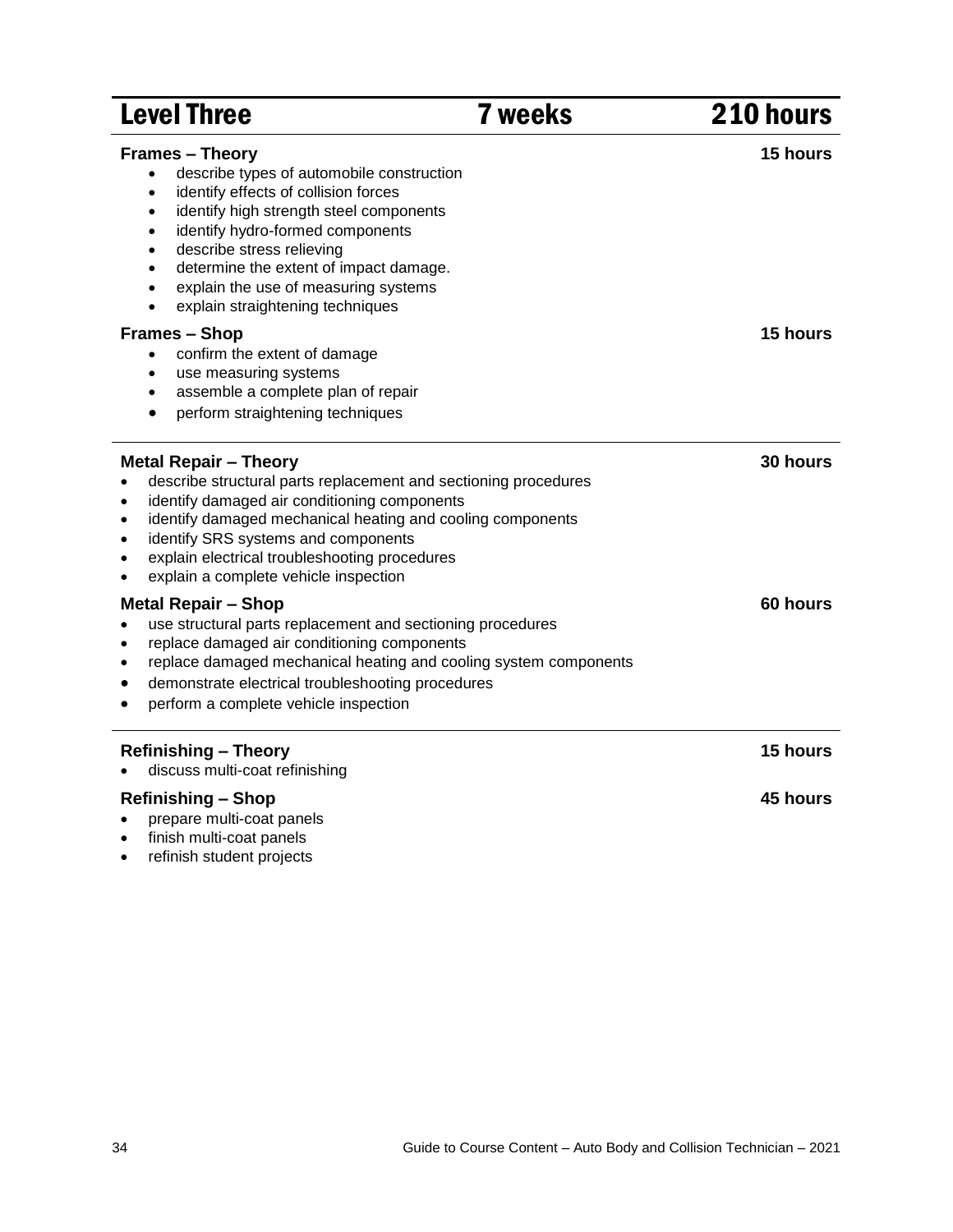| <b>Level Four</b>                                                                                                                                                                                                                                                                                                                                                                                                                                                                                                                                                                                                                                                                                    | <b>7 weeks</b>                                                                                                                 | 210 hours            |
|------------------------------------------------------------------------------------------------------------------------------------------------------------------------------------------------------------------------------------------------------------------------------------------------------------------------------------------------------------------------------------------------------------------------------------------------------------------------------------------------------------------------------------------------------------------------------------------------------------------------------------------------------------------------------------------------------|--------------------------------------------------------------------------------------------------------------------------------|----------------------|
| <b>Wheel Alignment - Theory</b><br>identify suspension components<br>$\bullet$<br>identify steering components<br>$\bullet$<br>identify wheel alignment angles<br>$\bullet$                                                                                                                                                                                                                                                                                                                                                                                                                                                                                                                          |                                                                                                                                | 15 hours             |
| <b>Wheel Alignment - Shop</b><br>perform a computerized four-wheel alignment<br>replace suspension and steering parts as required<br>٠                                                                                                                                                                                                                                                                                                                                                                                                                                                                                                                                                               |                                                                                                                                | 15 hours             |
| <b>Metal Repair - Theory</b><br>explain estimate essentials and flat rate operations<br>describe a computerized damage report<br>$\bullet$<br>describe rollover damage repair procedures<br>$\bullet$<br>explain roof replacement procedures<br>$\bullet$<br>explain aluminum repair procedures<br>$\bullet$<br>explain electrical system diagnostic procedures<br>$\bullet$<br>identify hybrid repair safety procedures<br><b>Metal Repair - Shop</b><br>prepare a computerized damage report<br>٠<br>perform pulling and alignment procedures<br>$\bullet$<br>perform structural panel replacement<br>$\bullet$<br>perform aluminum welds<br>$\bullet$<br>troubleshoot vehicle electrical problems |                                                                                                                                | 30 hours<br>90 hours |
| <b>Refinishing - Theory</b><br>$\bullet$<br>discuss automotive refinishing<br>٠                                                                                                                                                                                                                                                                                                                                                                                                                                                                                                                                                                                                                      | discuss multi-coat colour matching and blending procedures                                                                     | 15 hours             |
| <b>Refinishing - Shop</b><br>$\bullet$                                                                                                                                                                                                                                                                                                                                                                                                                                                                                                                                                                                                                                                               | perform the preparation and refinishing of multi-coat panels<br>perform the preparation and refinishing of the project vehicle | 45 hours             |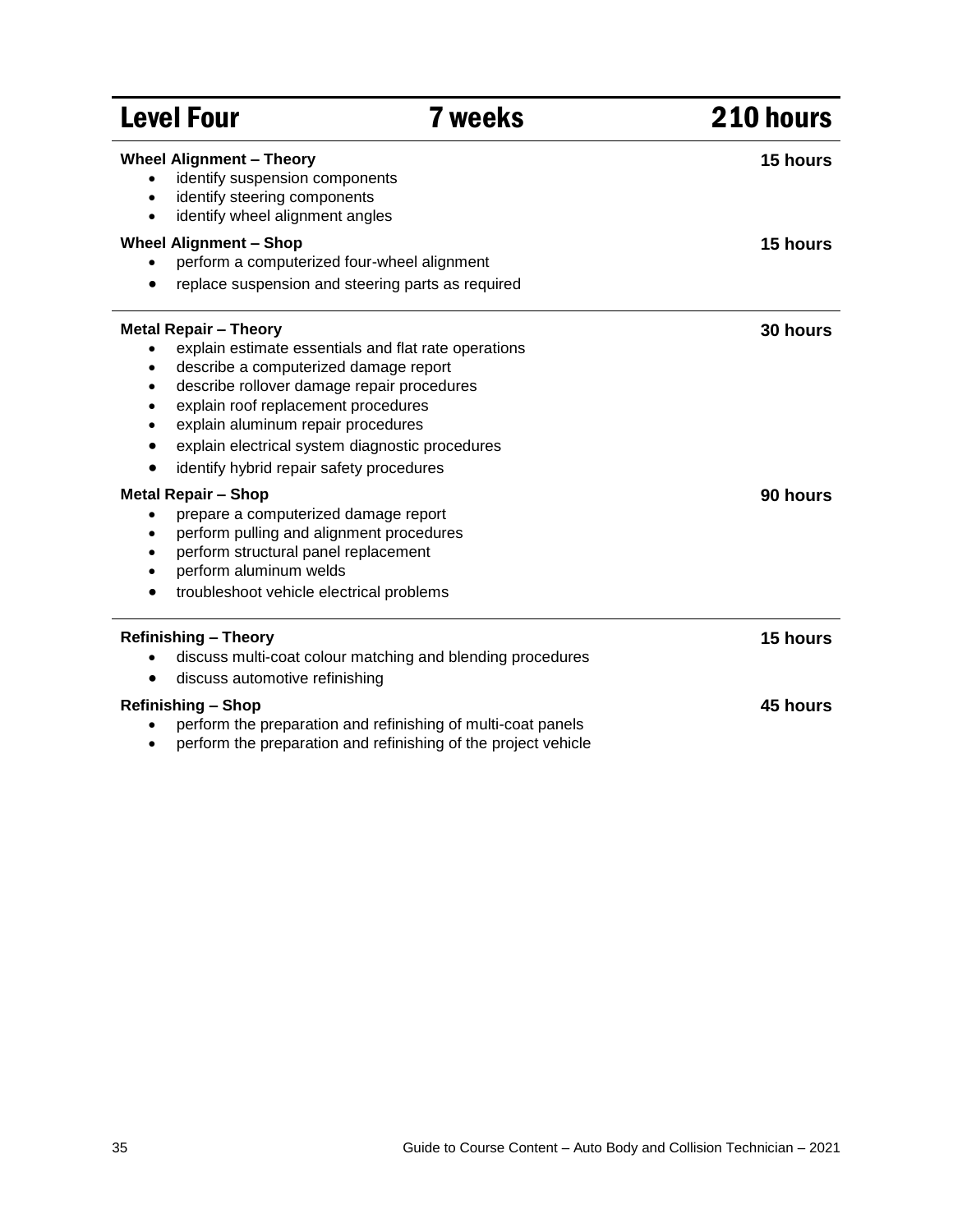## In Context Topics

In context means learning that has already taken place and is being applied to the applicable task. Learning outcomes for in context topics are accomplished in other topics in that level.

#### **A-1 Performs safety-related functions**

A-1.01 Maintains safe work environment

- maintain clean and organized work station and repair facility
- recognize and eliminate potential fire hazards
- perform job hazard assessment (JHA)
- handle, remove, dispose of and recycle hazardous products and waste
- apply jurisdictional workplace safety and health regulations
- recognize and eliminate personal injury welding hazards
- tag and lock out damaged tools, equipment and vehicles
- maintain clear path to emergency exits and designated emergency meeting area
- document, complete and maintain safety-related documentation
- demonstrate knowledge of safe work practices
- demonstrate knowledge of regulatory requirements pertaining to safety
- demonstrate knowledge of safety-related documentation and its use

A-1.02 Uses personal protective equipment (PPE) and safety equipment

- select and wear personal protective equipment (PPE)
- select and use safety equipment
- inspect and maintain PPE and safety equipment
- store PPE and safety equipment
- dispose of expired, damaged and used PPE and safety equipment
- demonstrate knowledge of PPE and safety equipment, their applications, maintenance, storage and procedures for use
- demonstrate knowledge of regulatory requirements pertaining to PPE and safety equipment

#### **A-5 Uses communication and mentoring techniques**

A-5.01 Uses communication techniques

- demonstrate communication practices with individuals or in a group
- listen using active listening practices
- receive and respond to feedback on work
- explain and provide feedback
- use questioning to improve communication
- participate in safety and information meetings
- demonstrate knowledge of trade terminology
- demonstrate knowledge of effective communication practices

#### **B-11 Removes, installs and repairs structural and laminated glass**

B-11.01 Removes structural glass

- remove trim, moulding, non-structural and electrical components
- release urethane seal
- remove glass from opening
- demonstrate knowledge of structural glass, its characteristics and importance to vehicle structure
- demonstrate knowledge of the procedures to remove structural glass

B-11.02 Installs structural glass

- test fit glass in opening and check for defects in glass and mounting surfaces
- prepare mounting surfaces
- prepare mating areas using primers
- apply urethane to opening and replace spacer blocks
- set glass in opening manually or using lifting devices, and verify uniformity of gaps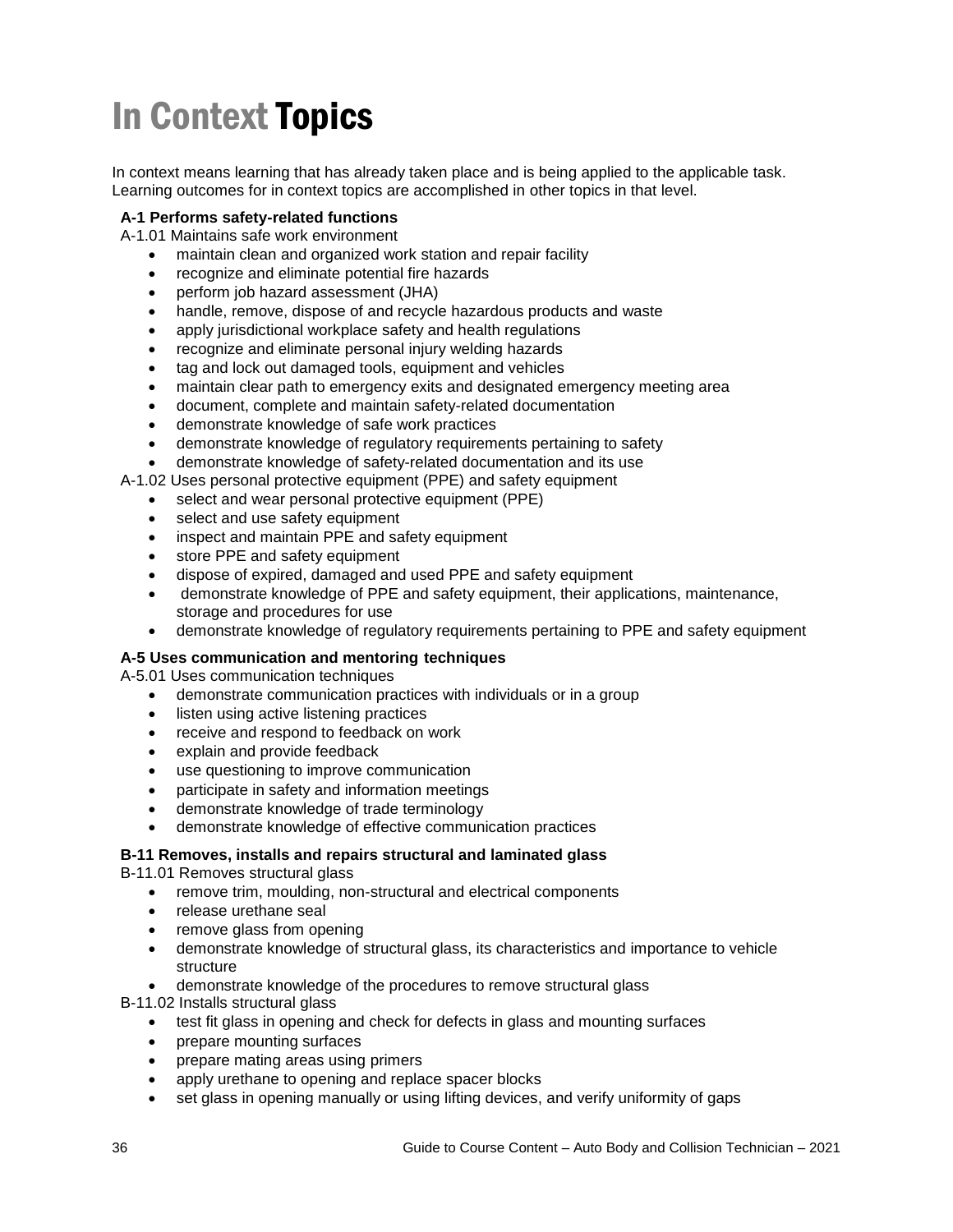- secure glass in place to avoid movement until urethane is set
- perform leak test
- install electrical and non-structural components and trim
- calibrate electrical components
- complete post-repair documentation
- demonstrate knowledge of the procedures to install structural glass

B-11.03 Repairs laminated glass

- inspect glass to determine repair process
- clean glass to remove contaminants
- check that glass is dry and at required temperature for resin flow
- clean out chipped area of laminated glass
- mount resin injection tool onto repair area
- inject resin into damaged area
- cure resin
- remove excess resin
- polish glass
- demonstrate knowledge of procedures to repair laminated glass

#### **C-14 Removes and installs non-structural glass**

C-14.01 Removes non-structural glass

- remove trim
- position glass
- identify and remove fasteners
- extract glass from vehicle
- label, store or dispose of glass
- inspect vehicle for damage
- remove broken glass demonstrate knowledge of non-structural glass and hardware components, and their
- characteristics demonstrate knowledge of procedures to remove non-structural glass, and its associated hardware and attachments

C-14.02 Installs non-structural glass

- select and use tools, equipment, hardware and fasteners
- inspect glass for defects
- insert glass in opening and attach with hardware and fasteners
- verify fit and operation of glass
- install and reprogram components
- demonstrate knowledge of procedures to install non-structural glass, and its associated hardware and attachments

#### **F-23 Prepares refinishing materials**

F-23.01 Mixes refinishing materials

- agitate or shake toners
- clean mixing equipment before mixing
- determine required quantity of paint
- place mixing cup and tare (zero) the scale
- select mixing ratio and mixing equipment
- select products, reducers, additives and activators
- pour products, reducers, additives and activators
- mix ready-to-spray product
- strain paint
- demonstrate knowledge of refinishing materials and their applications
- demonstrate knowledge of procedures used to mix refinishing materials

F-23.02 Performs colour adjustments

select variant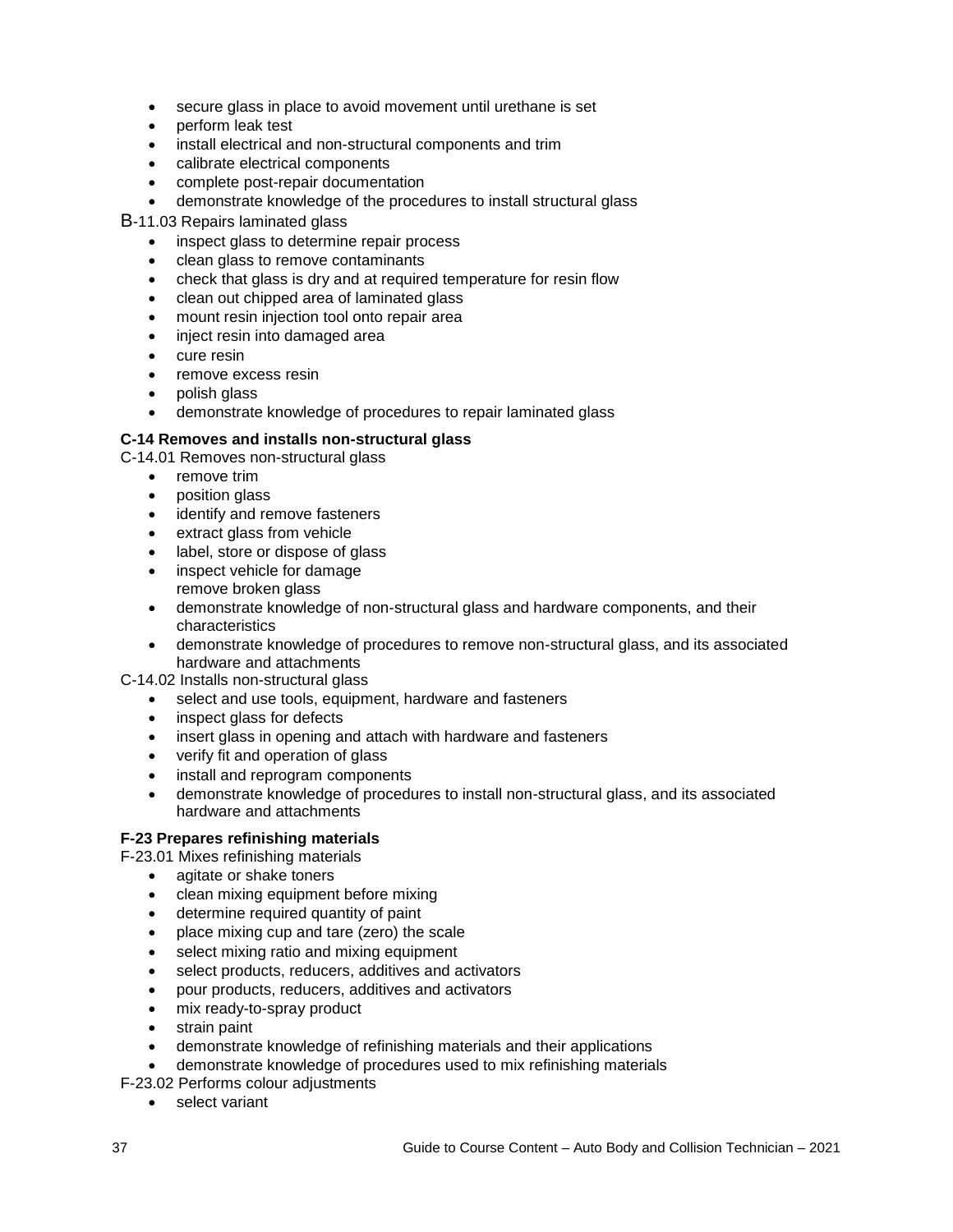- spray test card
- spray a let-down panel
- visually compare test card against an adjacent polished panel
- adjust colour formula
- adjust spray gun or spraying technique
- seek technical support for challenging and non-existent colour formulas
- demonstrate knowledge of performing colour matching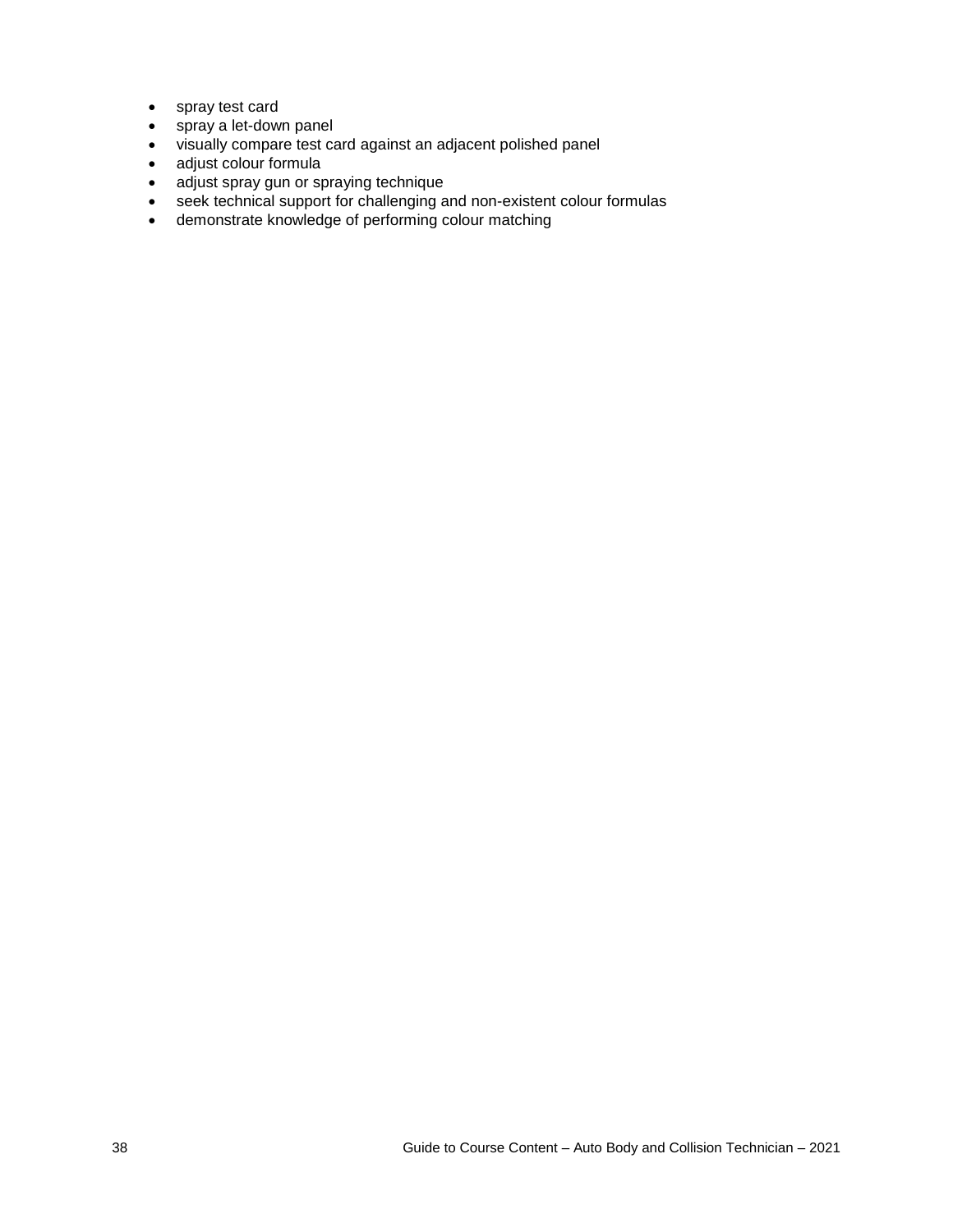## APPENDIX A: POST HARMONIZATION TRAINING PROFILE CHART

This chart which outlines the finalized model for SATCC technical training sequencing with a cross reference to the Harmonized apprenticeship technical training sequencing, at the topic level.

Implementation for harmonization will take place progressively. Level one to be implemented in 2020/2021, level two in 2021/2022, level three in 2022/2023, and level four in 2023/2024.

| <b>SATCC Level One</b>   | <b>Transcript Code</b> | <b>Hours</b> | <b>Pan-Canadian Harmonized Level</b><br>One                           |
|--------------------------|------------------------|--------------|-----------------------------------------------------------------------|
| <b>Trade Mathematics</b> | <b>MATH 131</b>        | 12           | <i>*Exceed</i>                                                        |
|                          | METL 122 - Theory      | 20           | Communication                                                         |
| <b>Metal Repair</b>      |                        |              | <b>Tools and Equipment</b>                                            |
|                          |                        |              | <b>Welding Equipment (Basic/Introduction)</b>                         |
|                          | METL 123 - Shop        |              | <b>Work Organization and Document Use</b>                             |
|                          |                        | 36           | <b>Metal Panels and Components</b><br>(Removes, Repairs and Installs) |
|                          | PNTG 122 - Theory      |              | <b>Surface Preparation</b>                                            |
|                          |                        | 24           | <b>Repair Materials</b>                                               |
|                          |                        |              | <b>Refinishing Equipment</b>                                          |
|                          |                        |              | Preparation                                                           |
|                          |                        |              | <b>Refinishing Materials</b><br>(Prepares)                            |
| Refinishing              | PNTG 123 - Shop        | 32           | <b>Refinishing Materials</b>                                          |
|                          |                        |              | (Applies)                                                             |
|                          |                        |              | <b>Post-Refinishing Functions</b>                                     |
|                          |                        |              | <b>Exterior Detailing</b>                                             |
|                          |                        |              | <b>Vehicle Cleaning</b>                                               |
| Vehicle Body Trim Repair | VEHC 122 - Theory      | 24           | <b>Safety-Related Functions</b>                                       |
|                          |                        |              | <b>Trim and Hardware</b>                                              |
|                          | VEHC 123 - Shop        | 32           | Plastic and Composite Panels and                                      |
|                          |                        |              | Components                                                            |
|                          |                        |              | (Removes, Repairs and Installs)                                       |
|                          |                        | 180          |                                                                       |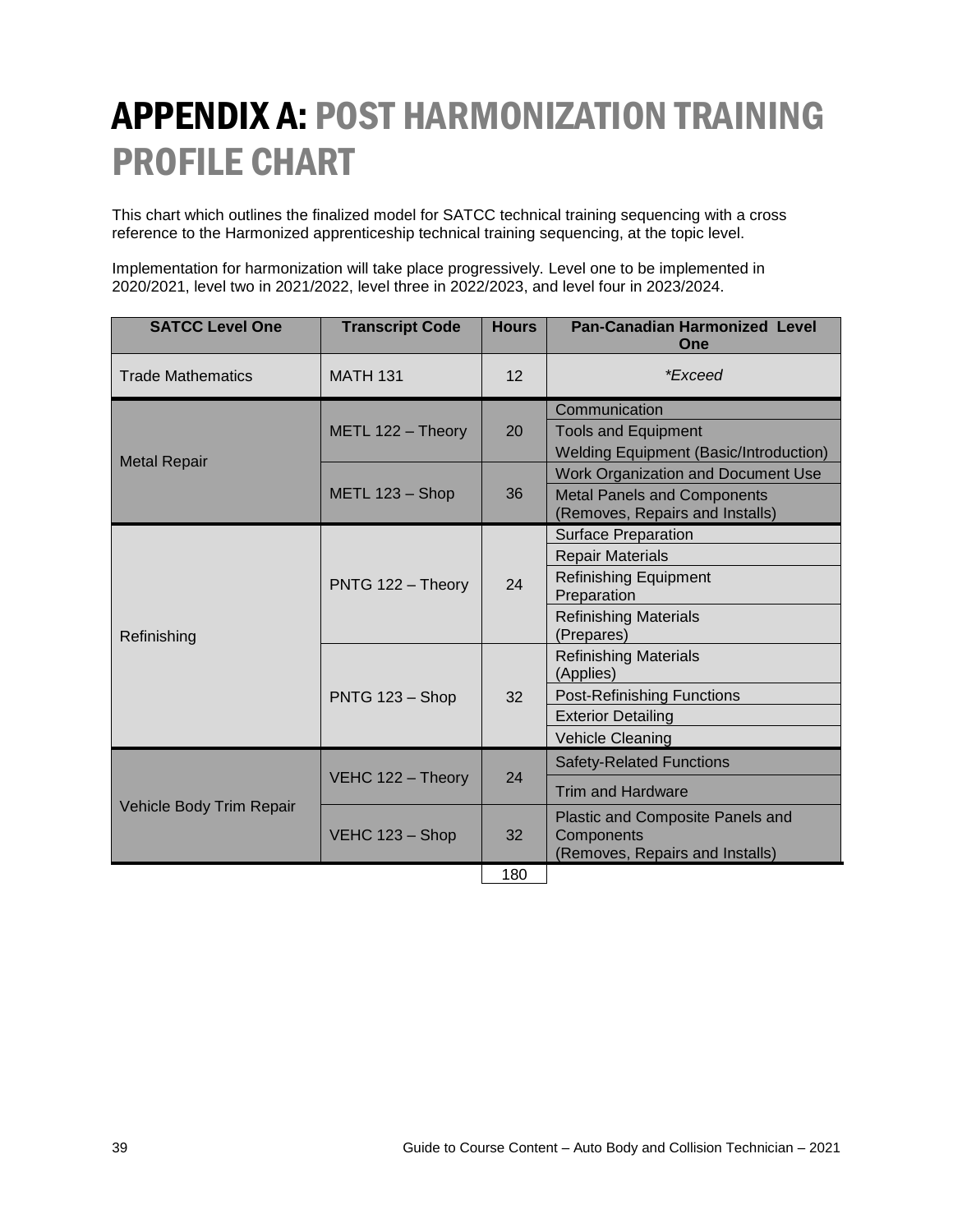| <b>SATCC Level Two</b>   | <b>Transcript Code</b> | <b>Hours</b> | <b>Pan-Canadian Harmonized Level</b><br>Two                                       |
|--------------------------|------------------------|--------------|-----------------------------------------------------------------------------------|
| *In Context learning     |                        |              | *Safety-Related Functions (In-Context)<br>*Communication (In-Context)             |
| Welding                  | WELD 230 - Theory      | 15           | <b>Tools and Equipment</b>                                                        |
|                          | WELD 231 - Shop        | 35           | <b>Welding Equipment</b>                                                          |
| Vehicle Body Trim Repair | VEHC 222 - Theory      | 23           | Work Organization and Document Use                                                |
|                          |                        |              | <b>Corrosion Protection and Sound</b><br><b>Deadening Materials</b>               |
|                          |                        |              | <b>Structural and Laminated Glass</b><br>(Removes, Installs and Repairs)          |
|                          |                        |              | <b>Metal Panels and Components</b><br>(Removes, Repairs and Installs)             |
|                          | VEHC 123 - Shop        | 47           | Plastic and Composite Panels and<br>Components<br>(Removes, Repairs and Installs) |
|                          |                        |              | <b>Non-Structural Glass</b><br>(Removes and Installs)                             |
|                          |                        |              | <b>Interior Components</b><br>(Repairs and Replaces)                              |
| Refinishing              | PNTG 222 - Theory      | 20           | <b>Refinishing Equipment</b><br>Preparation                                       |
|                          |                        |              | <b>Refinishing Materials</b><br>(Prepares)                                        |
|                          | PNTG 223 - Shop        | 40           | <b>Refinishing Materials</b><br>(Applies)                                         |
|                          |                        |              | <b>Post-Refinishing Functions</b>                                                 |
|                          |                        | 180          |                                                                                   |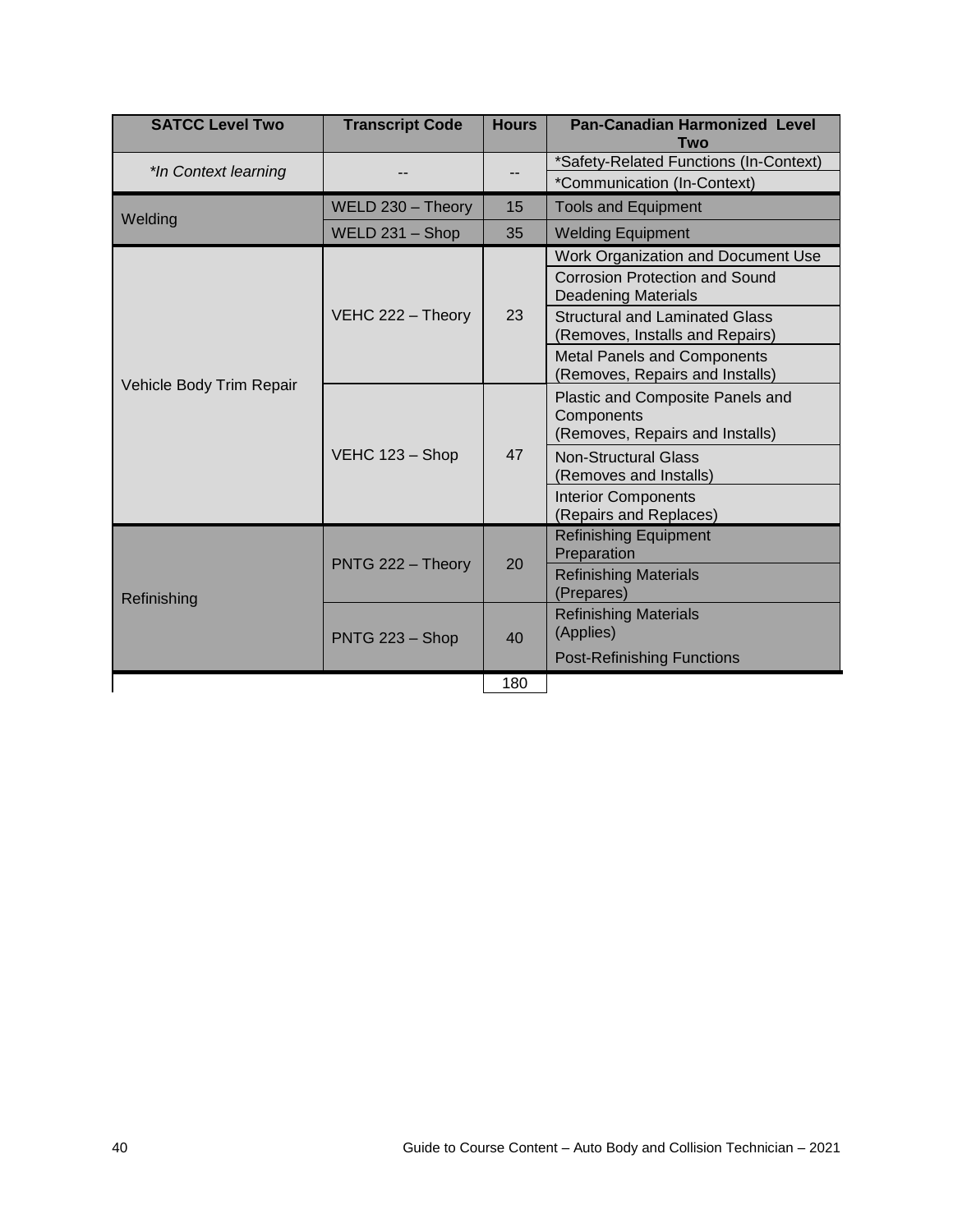| <b>SATCC Level Three</b> | <b>Transcript Code</b> | <b>Hours</b> | <b>Pan-Canadian Harmonized Level</b><br><b>Three</b>                           |
|--------------------------|------------------------|--------------|--------------------------------------------------------------------------------|
| *In Context learning     |                        |              | *Safety-Related Functions (In-Context)                                         |
|                          |                        |              | *Communication (In-Context)<br>* Structural and Laminated Glass                |
|                          |                        |              | (Removes, Installs and Repairs)<br>(In-Context)                                |
|                          |                        |              | * Non-Structural Glass<br>(Removes and Installs) (In-Context)                  |
| Refinishing              | PNTG 320 - Theory      | 15           | * Refinishing Materials                                                        |
|                          | PNTG 301 - Shop        | 45           | (Prepares)                                                                     |
| <b>Frames</b>            | ATBD 320 - Theory      | 15           | <b>Tools and Equipment</b>                                                     |
|                          |                        |              | <b>Welding Equipment</b><br>Work Organization and Document Use                 |
|                          | ATBD 321 - Shop        | 45           | <b>Structural Components</b>                                                   |
|                          |                        |              | (Prepares)                                                                     |
|                          |                        |              | <b>Structural Components</b><br>(Removes, Repairs and Installs)                |
|                          | METL 320 - Theory      |              | <b>Alternate Fuel Systems</b>                                                  |
| <b>Metal Repair</b>      | METL $321 -$ Shop      | 30           | (Deactivates and Reactivates)                                                  |
|                          |                        |              | <b>Mechanical Components</b>                                                   |
|                          |                        |              | (Removes and Installs)                                                         |
|                          |                        | 60           | <b>Electrical and Electronic Components</b><br>(Removes, Repairs and Installs) |
|                          |                        |              | <b>Supplemental Restraint Systems (SRS)</b>                                    |
|                          |                        |              | <b>Final Inspections</b>                                                       |
|                          |                        | 210          |                                                                                |